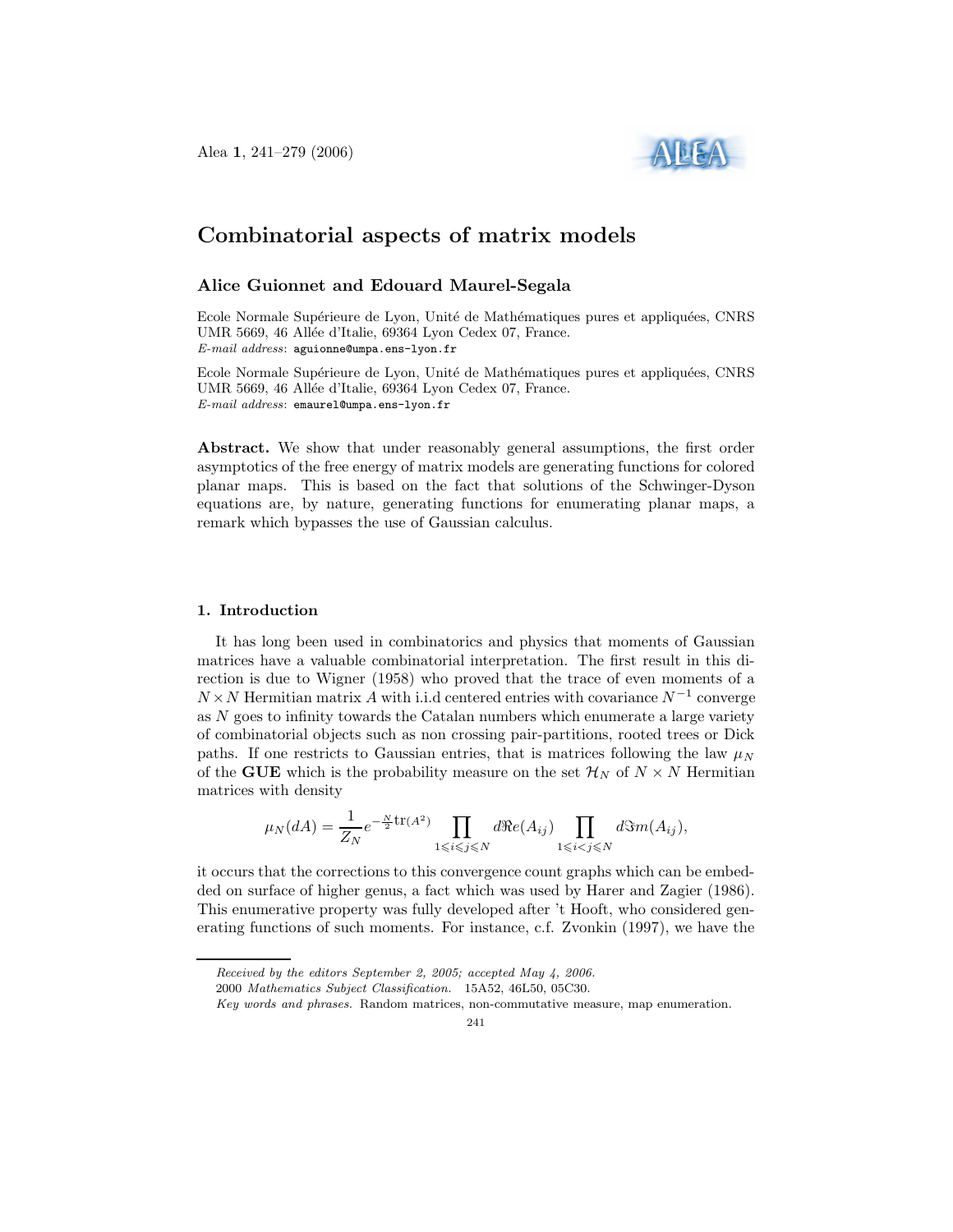formal expansion

$$
F_{tx^4}^N = \frac{1}{N^2} \log \int e^{-Nt \text{tr}(A^4)} d\mu_N(A) = \sum_{g \ge 0} N^{-2g} \sum_{k \ge 1} \frac{(-t)^k}{k!} C(k, g)
$$

with

 $C(k, q) = \text{Card} \{ \text{ maps with genus } q \text{ with } k \text{ vertices of valence } 4 \}$ 

Here, maps are connected oriented diagrams which can be embedded into a surface of genus  $g$  in such a way that edges do not cross and the faces of the graph (which are defined by following the boundary of the graph) are homeomorphic to a disc. The valence of the vertices comes from the quartic potential. The counting is done up to equivalent classes, i.e. up to homeomorphism. Let us stress that the above equality is only formal and should be understood in the sense that all the derivatives at the origin on both sides of the equality match, i.e. for all  $k \in \mathbb{N}$ ,

$$
(-1)^{k} \partial_{t}^{k} F_{tx^{4}}^{N}|_{t=0} = \sum_{g \geqslant 0} \frac{1}{N^{2g}} C(k, g).
$$

This equality can be proved thanks to Wick's formula since  $\partial_t^k F_{tx}^N|_{t=0}$  depends only on moments of gaussian variables (note above that the sum is in fact finite).

Such expansions can be generalized to arbitrary polynomial functions (to enumerate maps with vertices of different degrees) and to several-matrices integrals to enumerate colored maps. More precisely, let  $V$  be a polynomial of  $m$  noncommutative variables,  $V_t = \sum_{i=1}^n t_i q_i$  with some monomials  $q_i$  and complex parameters  $\mathbf{t} = (t_i)_{1 \leq i \leq n}$  such that  $\text{tr}V_{\mathbf{t}}(A_1, \dots, A_m)$  is real for any self adjoint matrices  $A_1, \dots, A_m$ . Then, the free energy expands formally into

$$
F_{V_{\mathbf{t}}}^{N} = \frac{1}{N^{2}} \log \int e^{-N \text{tr}(V_{\mathbf{t}}(A_{1}, \cdots, A_{m}))} \prod_{i=1}^{n} d\mu_{N}(A_{i}) = \sum_{g \geqslant 0} \frac{1}{N^{2g}} F_{g}(t_{1}, \cdots, t_{n})
$$

where for  $g \in \mathbb{N}$ ,  $F_g$  is a generating function for the enumeration of colored maps of genus g related to the monomials  $(q_i)_{1\leqslant i\leqslant n}$  (see section 3).

The interest in such formal expansions lies in the hope to be able to estimate the free energy  $F_V^N$  when N goes to infinity by probability techniques, henceforth finding formulae for the generating functions  $(F_g)_{g\geqslant0}$ . Such a strategy can only be validated if the expansion is not only formal, but for reasonable (small but non zero) parameters  $\mathbf{t} = (t_1, \dots, t_n)$ , for all  $k \in \mathbb{N}$  and for N large enough,

$$
F_{V_{\mathbf{t}}}^{N} = \sum_{g=0}^{k} \frac{1}{N^{2g}} F_g(t_1, \cdots, t_n) + o(\frac{1}{N^{2k}}).
$$

This means that one can invert the limits of t small and N large in the expansion.

Our aim is to look beyond this formal approach and try to justify this inversion of limits.

In the case of one matrix integrals, this problem is quite well understood at any level of the expansion and for any reasonable potentials V (see Albeverio S. and M. (2001) and Ercolani and McLaughlin (2003) for instance).

Several matrix models are much harder. In the physics literature, the focus is mostly on a few specific integrals; we refer the interested reader to the reviews Di Francesco et al. (1995); Gross D. and S. (1991). In the mathematical literature, fewer matrix integrals could be analyzed and only their first order asymptotics could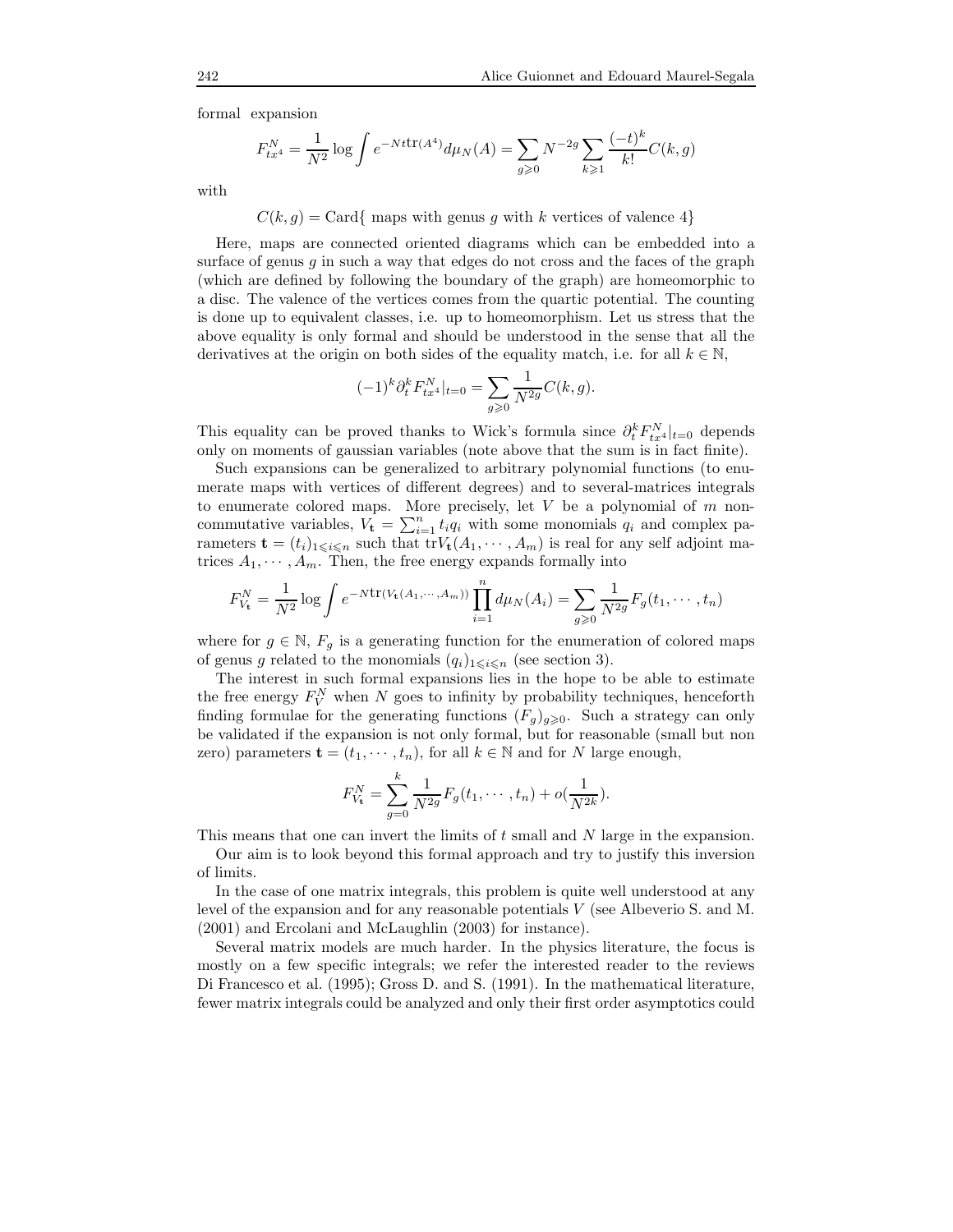be derived (see Mehta and Mahoux (1991); Mehta (1981) and Guionnet (2003); Gross and Matytsin (1995)). Even for these last integrals, the relation of their first order asymptotics with the related enumeration problem was not yet established rigorously. In combinatorics, another road was opened by Bousquet-Melou and Schaeffer (2002), following the ideas of Tutte (1968), to enumerate colored planar maps; instead of studying matrix models, they used directly bijection between maps and well labeled trees.

To establish such a relation, we shall study an even more interesting quantity than the free energy, namely, the limiting empirical distribution of matrices; for  $A_1, \dots, A_m \in \mathcal{H}_N^m$ , it is defined as the linear form on the set  $\mathbb{C}\langle X_1, \dots, X_m\rangle$  of polynomials of  $m$  non-commutative variables so that

$$
\hat{\mu}_{A_1,\cdots,A_m}^N(P) = \frac{1}{N} \text{tr}(P(A_1,\cdots,A_m)) \quad \forall P \in \mathbb{C} \langle X_1,\cdots,X_m \rangle.
$$

Let  $\mu_V^N$  be the Gibbs measure on  $\mathcal{H}_N^m$  given by

$$
\mu_V^N(dA_1, \cdots, dA_m) = e^{-N^2 F_V^N} e^{-N \text{tr}(V(A_1, \cdots, A_m))} \prod_{i=1}^m d\mu_N(A_i)
$$

with  $F_V^N$  as above. We shall prove that for reasonnable V, for all polynomials P,  $\mu_V^N(\hat{\mu}_{A_1,\dots,A_m}^N(P))$  converges and its limit is a generating function for maps. We prove this in two steps

• First, we study the solution  $\tau_V$  in the algebraic dual of  $\mathbb{C}\langle X_1, \dots, X_m \rangle$  of the so-called Schwinger-Dyson equations SD[V]:

$$
\tau_V(1) = 1, \forall P \in \mathbb{C} \langle X_1, \cdots, X_m \rangle, \forall i \in \{1, \cdots, m\}
$$

$$
\tau_V((X_i + D_i V)P) = \tau_V \otimes \tau_V(\partial_i P).
$$

Here,  $\partial_i$  and  $D_i$  are respectively the non-commutative derivative and the cyclic derivative with respect to the  $i^{th}$  variable (see paragraph 2.2). We give sufficient conditions on  $V$  so that solutions to this equation exist and are unique.

Moreover, we relate solutions to  $SD[V]$  with generating functions of planar maps. Let us describe these planar maps. We associate to  $(X_i)_{1\leq i\leq m}$  m half-edges of different colors, and to a monomial  $q(\mathbf{X}) = X_{i_1} \cdots X_{i_p}$  a star with p colored halfedges by ordering clockwise the half-edges corresponding to  $X_{i_1}, \cdots, X_{i_p}$ . Such a star is said to be of type q. Note that it has a distinguished half-edge, the first one,  $X_{i_1}$ , and its half-edges are oriented by the above clockwise order (one should imagine the star to be fat, each half-edge made of two parallel segments which have opposite orientation, the whole orientation being given by the clockwise order). This defines a bijection between non-commutative monomials and stars. Alternatively, a star can be seen as an oriented circle with colored dots and one marked dot. A map is a connected graph with colored stars, each half-edge of each star being glued with exactly one half-edge of the same color and orientation and the edges obtained in this way do not cross each other (see a more precise description of the planar maps we enumerate in subsection 2.5). As edges around a vertex are cyclically ordered, one can find a canonical embedding of this graph on a surface. The map is said to be planar if we obtain a sphere by this construction.

We can now relate Schwinger-Dyson's equation and maps enumeration: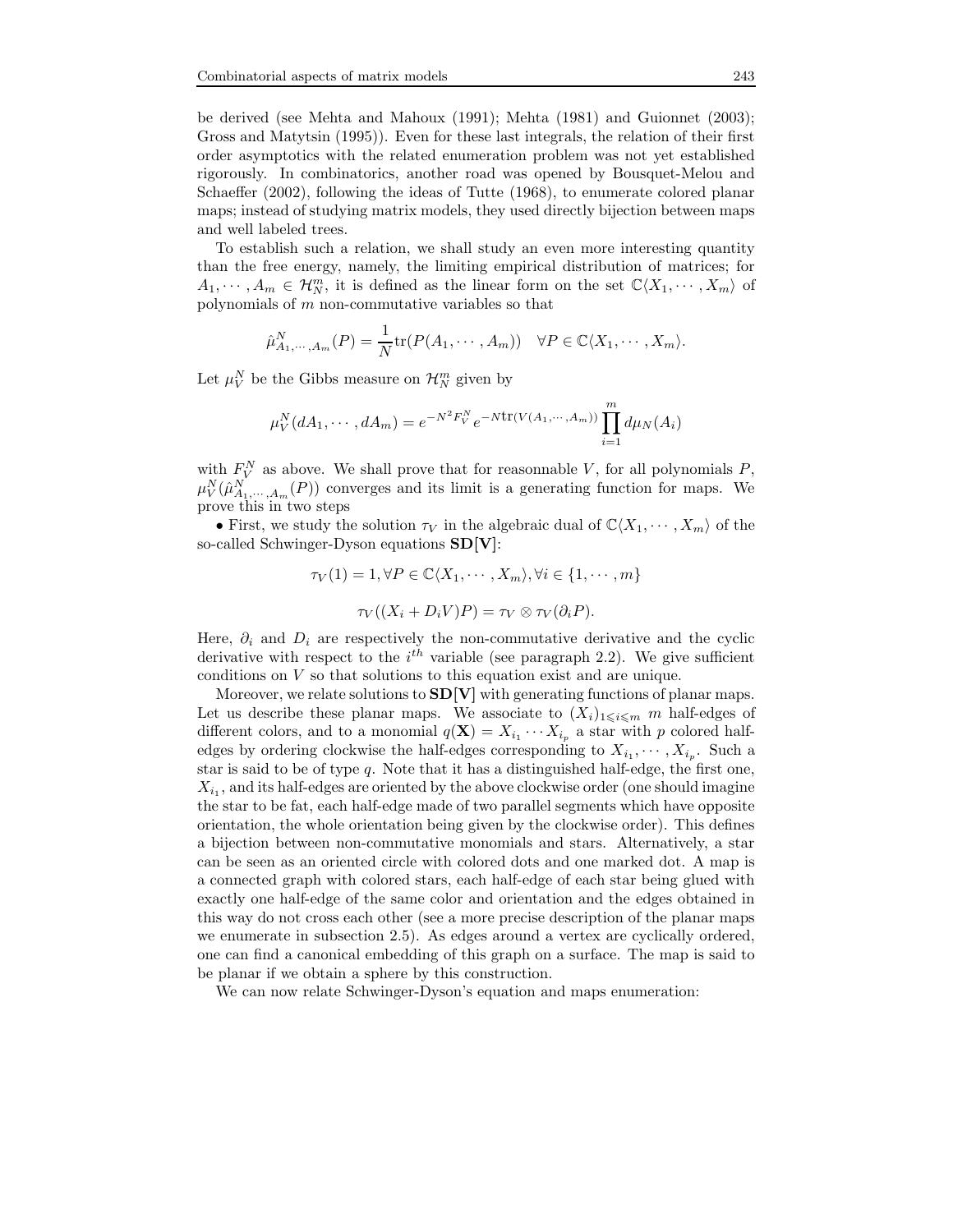**Theorem 1.1.** Let  $V_t = \sum_{i=1}^n t_i q_i$  with  $t_i$  in  $\mathbb C$  and  $q_i$  monomials. For all  $R > 2$ , there exists an open neighborhood  $U \subset \mathbb{C}^n$  of the origin (a ball of positive radius) such that:

- For  $t \in U$ , there exists a unique  $\tau_t \in \mathbb{C}\langle X_1, \cdots, X_m \rangle^*$  which is a solution to  $SD[V_t]$  and such that for all p, for all  $i_1, \dots, i_p$  in  $\{1, \dots, m\}$ ,  $|\tau_{\mathbf{t}}(X_{i_1}\cdots X_{i_p})| \leq R^p.$
- For all P monomial in  $\mathbb{C}\langle X_1, \cdots, X_m\rangle$ ,  $\mathbf{t} \to \tau_{\mathbf{t}}(P)$  is analytic on U and for all  $k_1, \dots, k_n$  integers,  $(-1)^{\sum k_i} \partial_{t_1}^{k_1} \cdots \partial_{t_n}^{k_n} \tau_{\mathbf{t}}(P)|_{\mathbf{t}=0}$  is the number of maps with  $k_i$  stars of type  $q_i$  and one of type  $P$ .

Hence,  $(\tau_{V_t})_{|t|\leqslant\varepsilon}$  are generating states for the enumeration of colored planar maps and Schwinger-Dyson's equations can be viewed as the generating differential equations to enumerate colored planar maps. This is due to the fact that the action of the derivatives  $\partial_i$  and  $D_i$  on monomials, under the above bijection between stars and monomials, produces natural operations on planar maps.

• Then, we shall see (see section 3) that, under some appropriate assumptions on V,  $\hat{\mu}_{A_1,\dots,A_m}^N$  converges almost surely under  $\mu_V^N(dA_1,\dots,A_m)$  towards a solution  $\tau_V$  to the Schwinger-Dyson equations  $SD[V]$ .

We show under rather general assumptions that the limit points of  $\hat{\mu}_{A_1,\dots,A_m}^N$  will solve a weak form of the Schwinger-Dyson equation (see section 3.1) which turns into its strong form if the limit points are compactly supported, i.e have all the moments of monomial functions of degree d bounded by  $R<sup>d</sup>$  for some finite constant R. For small  $t_i$ 's, this proves that  $\hat{\mu}_{A_1,\dots,A_m}^N$  converges almost surely towards the solution of  $SD[V]$  if we know that the limit points of  $\hat{\mu}_{A_1,\dots,A_m}^N$  satisfy such a bound. We then give sufficient conditions to obtain such an a priori estimate.

For instance, if we consider a convex potential  $V$  (see section 3.2) we have:

**Theorem 1.2.** Let  $a \in [0,1]$ , let  $U_a$  be the set of  $t_i$ 's for which  $V + \frac{a}{2} \sum_i X_i^2 =$  $V_t + \frac{a}{2} \sum_i X_i^2$  is convex, then there exists  $\varepsilon > 0$  such that for  $(t_i)_{1 \leq i \leq n} \in \overline{U}_a \cap B(0, \varepsilon)$ ,  $\hat{\mu}^N_{A_1,\cdots,A_m}$  converges in  $L^1(\mu^N_{V_t})$  and almost surely to the unique solution to  $\mathbf{SD}[V_t]$ as described in theorem 1.1

**Remark:** For the one matrix model, Ercolani and McLaughlin (2003) assumed that  $V_t = \sum_{i=1}^{2D} t_i X_i$  with  $t_{2D} > \gamma \sum_{i=1}^{2D-1} |t_i|$  and  $t_{2D} < T$  for some  $\gamma, T > 0$ . Note that if  $T, \gamma$  are large enough the hypothesises of Theorem 1.2 are satisfied.

For general potential  $V$ , we obtain a similar result provided we add a cut-off (see section 3.3).

Coming back to the free energy of matrix models, we conclude (see Theorem 3.3) that when the empirical distribution of matrices converges towards the solution to Schwinger-Dyson's equations, the free energy is also a generating function of the associated planar maps.

As a consequence, we can apply these results to the study of Voiculescu's microstates entropy (see section 4) and show that the microstates entropy can be estimated at the solutions to  $SD[V]$  when the  $t_i$ 's are small enough.

Finally, we compare diverse approaches to the enumeration of planar maps by either using matrix models or combinatorics techniques.

The results of this paper are clearly known, at least at a subconscious level, by physicists, but we could not find any proper reference on the subject. However, we want to emphasize that the use of Schwinger-Dyson's equations is well spread in physics. This paper is rather elementary but provides a mathematical framework to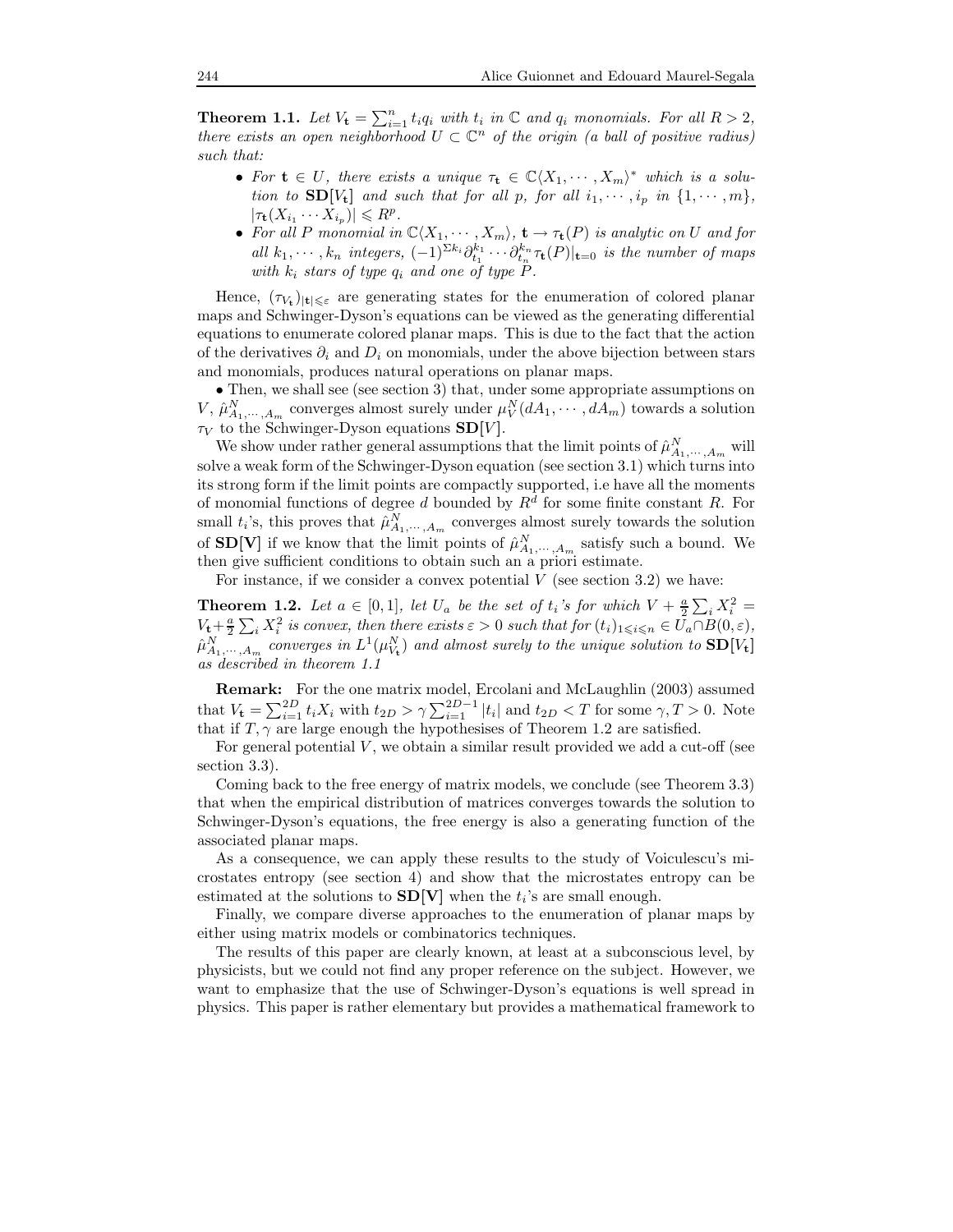the study of matrix models and related map enumeration. We hope it will demystify this interesting field of physics to mathematicians, or at least to probabilists. The generalization of the techniques developed in this paper to higher order expansions is the subject of a forthcoming article.

#### 2. Schwinger-Dyson's equations and combinatorics

2.1. Tracial states. Let  $\mathbb{C}\langle X_1, \cdots, X_m \rangle$  be the set of polynomial functions in m selfadjoint non-commutative variables. We endow  $\mathbb{C}\langle X_1, \cdots, X_m \rangle$  with the involution given for all  $z \in \mathbb{C}$ , all  $i_1, \dots, i_p \in \{1, \dots, m\}$  and all  $p \in \mathbb{N}$ , by

$$
(zX_{i_1}\cdots X_{i_p})^*=\bar{z}X_{i_p}\cdots X_{i_1}.
$$

We will say that P in  $\mathbb{C}\langle X_1, \cdots, X_m\rangle$  is self-adjoint if  $P^* = P$ .

For any  $R > 0$ , completing  $\mathbb{C}\langle X_1, \cdots, X_m \rangle$  for the norm

$$
||P||_R = \sup_{\mathcal{A} \ C^*-\text{algebra}} \sup_{a_1,\ldots,a_m \in \mathcal{A}, \atop a_i = a_i^*, ||a_i||_{\mathcal{A}} \leq R} ||P(a_1,\cdots,a_m)||_{\mathcal{A}}
$$

produces a  $C^*$ -algebra  $\mathbb{C}\langle X_1, \cdots, X_m \rangle_R = (\mathbb{C}\langle X_1, \cdots, X_m \rangle, ||.||_R, *)$ .

We let  $\mathbb{C}\langle X_1, \cdots, X_m\rangle^*$  be the set of self-adjoint linear forms on  $\mathbb{C}\langle X_1, \cdots, X_m\rangle$ (i.e linear forms such that  $\tau(a^*) = \overline{\tau(a)}$ ), and denote  $\mathbb{C}\langle X_1, \cdots, X_m \rangle_R^*$  the subset of  $\mathbb{C}\langle X_1, \cdots, X_m\rangle^*$  of continuous forms with respect to the norm  $\|\cdot\|_R$ , i.e the topological dual of  $\mathbb{C}\langle X_1, \cdots, X_m\rangle_R$ .

We let  $\mathcal{M}^m$  be the set of laws of m bounded self-adjoint non-commutative variables, that is the subset of elements  $\tau$  of  $\mathbb{C}\langle X_1, \cdots, X_m \rangle^*$  such that

$$
\tau(PP^*) \geq 0, \quad \tau(PQ) = \tau(QP) \quad \forall P, Q \in \mathbb{C}\langle X_1, \cdots, X_m \rangle, \quad \tau(1) = 1. \tag{2.1}
$$

For any  $R < \infty$ ,  $\mathcal{M}_R^m = \mathbb{C}\langle X_1, \cdots, X_m \rangle_R^* \cap \mathcal{M}^m$  is a compact metric space for the weak<sup>\*</sup>-topology by Banach-Alaoglu theorem. Elements of  $\mathcal{M}^m = \cup_{R \geq 0} \mathcal{M}_R^m$  are said to be compactly supported, by analogy with the case  $m = 1$  where they are indeed compactly supported probability measures. A family  $(\tau_t)_{t\in I}$  of elements of  $\mathcal{M}_{R}^{m}$  for some  $R < \infty$  is said to be uniformly compactly supported.

To deal with variables which do not have all their moments, we will sometimes change the set of test functions and, following Cabanal Duvillard and Guionnet (2001), consider instead of  $\mathbb{C}\langle X_1,\cdots,X_m\rangle$  the complex vector space  $\mathcal{C}_{st}^m(\mathbb{C})$  generated by the Stieljes functionals

$$
ST^m(\mathbb{C}) = \{ \prod_{1 \le i \le p}^{\longrightarrow} (z_i - \sum_{k=1}^m \alpha_i^k \mathbf{X}_k)^{-1} | \quad z_i \in \mathbb{C} \backslash \mathbb{R}, \alpha_i^k \in \mathbb{R}, p \in \mathbb{N} \}
$$
(2.2)

where  $\prod^{\rightarrow}$  is the non-commutative product. We can give to  $ST^m(\mathbb{C})$  an involution and a norm

$$
||F||_{\infty} = \sup_{\mathcal{AC}^*-\text{algebra }a_i=a_i^*\in\mathcal{A}} ||F(a_1,\cdots,a_m)||_{\infty}
$$

where the supremum is taken on unbounded operators affiliated with  $A$ , which turns it into a  $C^*$ -algebra. We denote  $\mathcal{C}_{st}^m(\mathbb{R}) = \{G = F + F^*, F \in \mathcal{C}_{st}^m(\mathbb{C})\}$ . We let  $\mathcal{M}_{ST}^m$  be the set of linear forms on  $\mathcal{C}_{st}^m(\mathbb{C})$  which satisfy  $(2.1)$  (but with functions of  $\mathcal{C}_{st}^{m}(\mathbb{C})$  instead of  $\mathbb{C}\langle X_1,\cdots,X_m\rangle$ . If one equips  $\mathcal{M}_{ST}^{m}$  with its weak topology, then  $\mathcal{M}_{ST}^{m}$  is a compact metric space (see Cabanal Duvillard and Guionnet (2001)).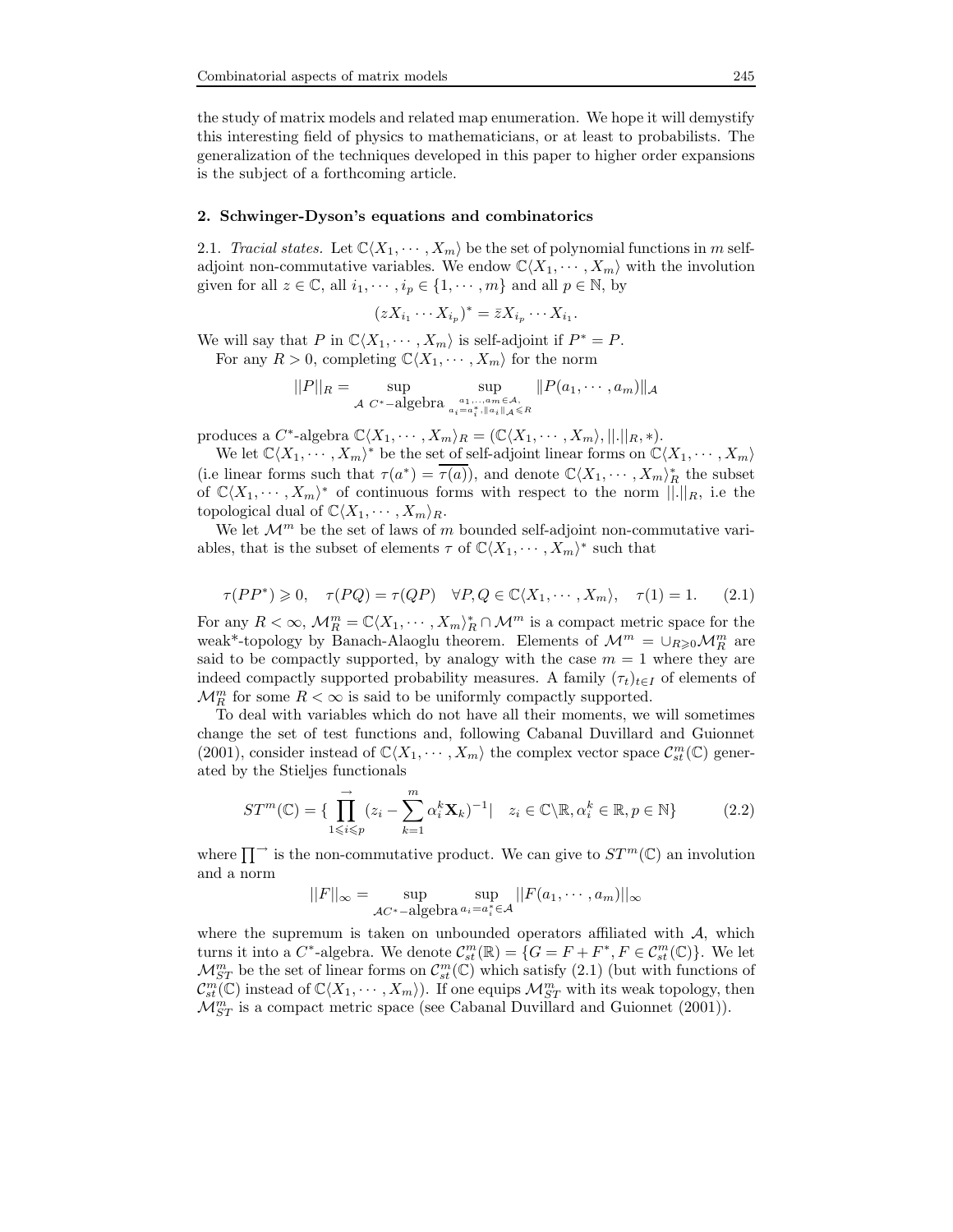2.2. Non-commutative derivatives. We define the non-commutative derivative with respect to  $X_i$ ,  $\partial_i : \mathbb{C}\langle X_1,\cdots,X_m\rangle \to \mathbb{C}\langle X_1,\cdots,X_m\rangle \otimes \mathbb{C}\langle X_1,\cdots,X_m\rangle$  given by the Leibnitz rule

$$
\partial_i(PQ) = \partial_i P \times (1 \otimes Q) + (P \otimes 1) \times \partial_i Q
$$

for any  $P, Q \in \mathbb{C}\langle X_1, \cdots, X_m \rangle$  and the condition

$$
\partial_i X_j = 1_{i=j} 1 \otimes 1.
$$

In other words, if  $P$  is a non-commutative monomial

$$
\partial_i P = \sum_{P = P_1 X_i P_2} P_1 \otimes P_2
$$

where the sum runs over over all possible decomposition of P as  $P_1X_iP_2$ . This definition can be extended to  $\mathcal{C}_{st}^m(\mathbb{C})$  by keeping the above Leibnitz rule (but with  $P, Q \text{ in } C_{st}^m(\mathbb{C})$  and

$$
\partial_i (z_i - \sum_{k=1}^m \alpha_k \mathbf{X}_k)^{-1} = \alpha_i (z_i - \sum_{k=1}^m \alpha_k \mathbf{X}_k)^{-1} \otimes (z_i - \sum_{k=1}^m \alpha_k \mathbf{X}_k)^{-1}.
$$

We also define the cyclic derivative  $D_i$  as follows. Let  $m : \mathbb{C}\langle X_1, \cdots, X_m \rangle^{\otimes 2} \to$  $\mathbb{C}\langle X_1,\cdots,X_m\rangle$  (resp.  $\mathcal{C}_{st}^m(\mathbb{C})\otimes\mathcal{C}_{st}^m(\mathbb{C})\to\mathcal{C}_{st}^m(\mathbb{C})$ ) be defined by  $m(P\otimes Q)=QP$ . Then, we set

$$
D_i = m \circ \partial_i.
$$

Note that, if  $P$  is a non-commutative monomial,

$$
D_i P = \sum_{P = P_1 X_i P_2} P_2 P_1.
$$

2.3. Schwinger-Dyson's equation. Let V be in  $\mathbb{C}\langle X_1, \cdots, X_m\rangle$  and consider the following equation on  $\mathbb{C}\langle X_1,\cdots,X_m\rangle^*$ ; we will say that  $\tau\in\mathbb{C}\langle X_1,\cdots,X_m\rangle^*$  satisfies the Schwinger-Dyson equation with potential  $V$ , denoted in short  $SD[V]$ , if and only if for all  $i \in \{1, \dots, m\}$  and  $P \in \mathbb{C}\langle X_1, \dots, X_m \rangle$ ,

$$
\tau(1) = 1, \quad \tau \otimes \tau(\partial_i P) = \tau((D_i V + X_i) P) \qquad SD[V]
$$

These equations are called Schwinger-Dyson's equations in physics, but in free probability, one would rather say that the conjugate variable (or alternatively the non-commutative Hilbert transform)  $\partial_i^*1$  under  $\tau$  is equal to  $X_i + D_iV$  for all  $i \in \{1, \cdots, m\}.$ 

2.4. Uniqueness of the solutions to  $SD[V]$  for small parameters. Let

$$
V(X_1, \dots, X_m) = V_{\mathbf{t}}(X_1, \dots, X_m) = \sum_{i=1}^n t_i q_i(X_1, \dots, X_m)
$$

where the  $q_i$ 's are fixed monomial functions of m non-commutative indeterminates and  $\mathbf{t} = (t_1, \dots, t_n)$  are complex parameters.

In this paragraph, we shall consider solutions to  $SD[V_t]$  which satisfy a compactness condition that we shall discuss in the following subsections. Let  $R \in \mathbb{R}^+$ (We will always assume  $R \geq 1$  without loss of generality).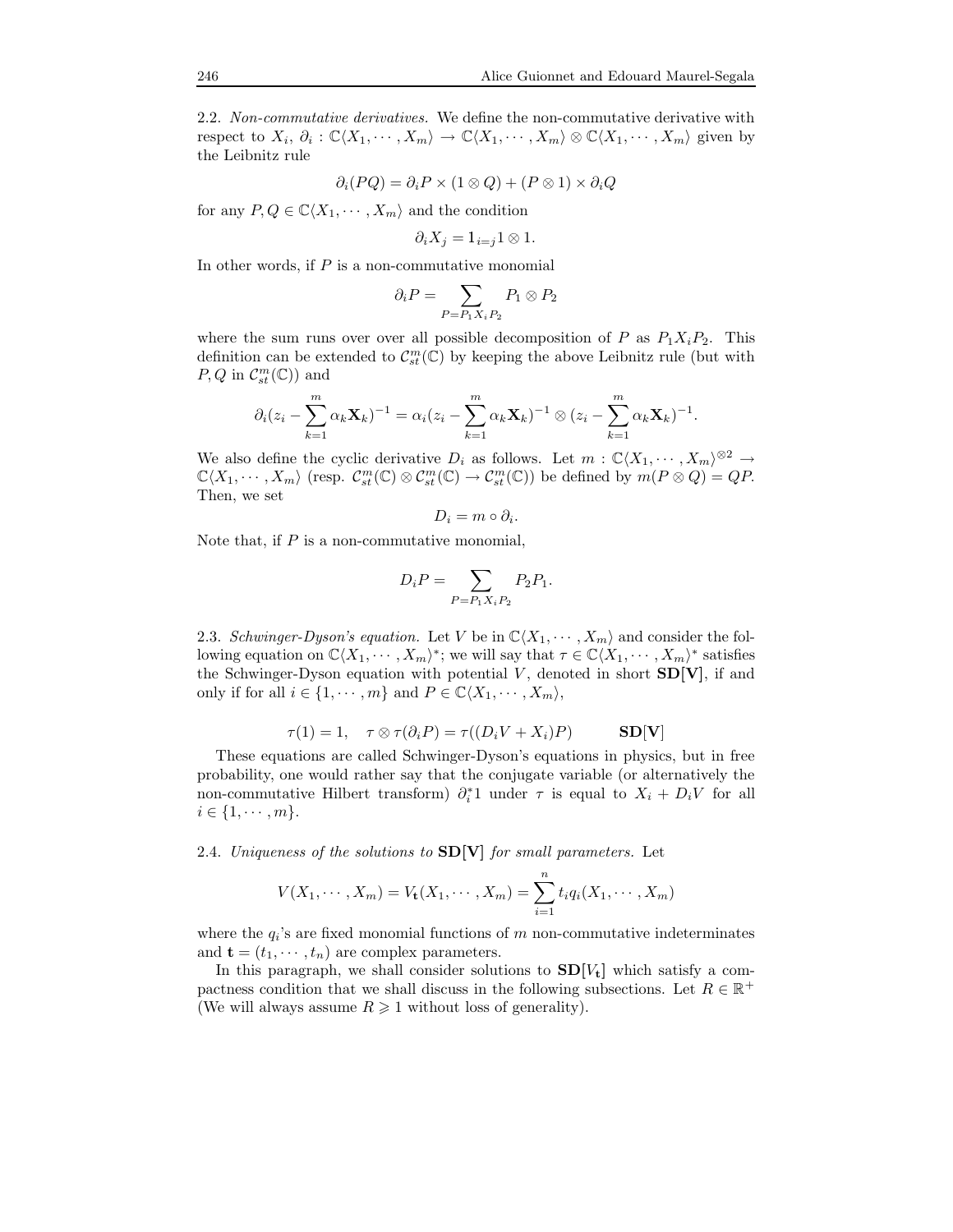$(\mathbf{H}(\mathbf{R}))$ An element  $\tau \in \mathbb{C}\langle X_1, \cdots, X_m \rangle^*$  satisfies  $(\mathbf{H}(\mathbf{R}))$  if and only if for all  $k \in \mathbb{N}$ ,

$$
\max_{1 \leq i_1, \cdots, i_k \leq m} |\tau(X_{i_1} \cdots X_{i_k})| \leq R^k.
$$

In the sequel, we denote  $D$  the degree of  $V$ , that is the maximal degree of the  $q_i's; q_i(X) = X_{j_1^i} \cdots X_{j_{d_i}^i}$  with, for  $1 \leq i \leq n$ ,  $\deg(q_i) =: d_i \leq D$  and equality holds for some i.

The main result of this paragraph is

**Theorem 2.1.** If we fix  $R > 0$  then, there exists  $\eta > 0$  such that for all  $\mathbf{t} \in \mathbb{C}^n$  such that  $|\mathbf{t}| := max_i |t_i| < \eta$ ,  $SD[V_t]$  has at most one solution which satsifies  $(\mathbf{H}(\mathbf{R}))$ .

Remark: Note here that it could be believed at first sight that the solutions to  $SD[V]$  are not unique since they depend on the trace of high moments  $\tau(q_iP)$ . However, our compactness assumption  $(H(R))$  gives uniqueness because it forces the solution to be in a small neighborhood of the law  $\tau_0 = \sigma^m$  of m free semicircular variables, so that perturbation analysis applies. We shall see in Theorem 2.7 that this solution is actually the one which is related with the enumeration of maps.

#### Proof.

Let us assume we have two solutions  $\tau$  and  $\tau'$ . Then, by the equation  $SD[V]$ , for any monomial function P of degree  $l-1$ , for  $i \in \{1, \dots, m\}$ ,

$$
(\tau - \tau')(X_i P) = ((\tau - \tau') \otimes \tau)(\partial_i P) + (\tau' \otimes (\tau - \tau'))(\partial_i P) - (\tau - \tau')(D_i VP)
$$

Hence, if we let for  $l \in \mathbb{N}$ 

$$
\Delta_l(\tau, \tau') = \sup_{\text{monomial } Q \text{ of degree } l} |\tau(Q) - \tau'(Q)|
$$

we get, since if P is of degree  $l-1$ ,

$$
\partial_i P = \sum_{k=0}^{l-2} p_k^1 \otimes p_{l-2-k}^2
$$

where  $p_k^i$ ,  $i = 1, 2$  are monomial of degree k or the null monomial, and  $D_i V$  is a finite sum of monomials of degree smaller than  $D-1$ ,

$$
\Delta_l(\tau, \tau') = \max_{P \text{ of degree } l-1} \max_{1 \le i \le m} \{ |\tau(X_i P) - \tau'(X_i P)| \}
$$
  

$$
\le 2 \sum_{k=0}^{l-2} \Delta_k(\tau, \tau') R^{l-2-k} + C |\mathbf{t}| \sum_{p=0}^{D-1} \Delta_{l+p-1}(\tau, \tau')
$$

with a finite constant C (which depends on n only). For  $\gamma > 0$ , we set

$$
d_{\gamma}(\tau, \tau') = \sum_{l \geq 0} \gamma^{l} \Delta_{l}(\tau, \tau').
$$

Note that under  $(H(R))$ , this sum is finite for  $\gamma < (R)^{-1}$ . Summing the two sides of the above inequality times  $\gamma^l$  we arrive at

$$
d_\gamma(\tau,\tau')\leqslant 2\gamma^2(1-\gamma R)^{-1}d_\gamma(\tau,\tau')+C|\mathbf{t}|\sum_{p=0}^{D-1}\gamma^{-p+1}d_\gamma(\tau,\tau').
$$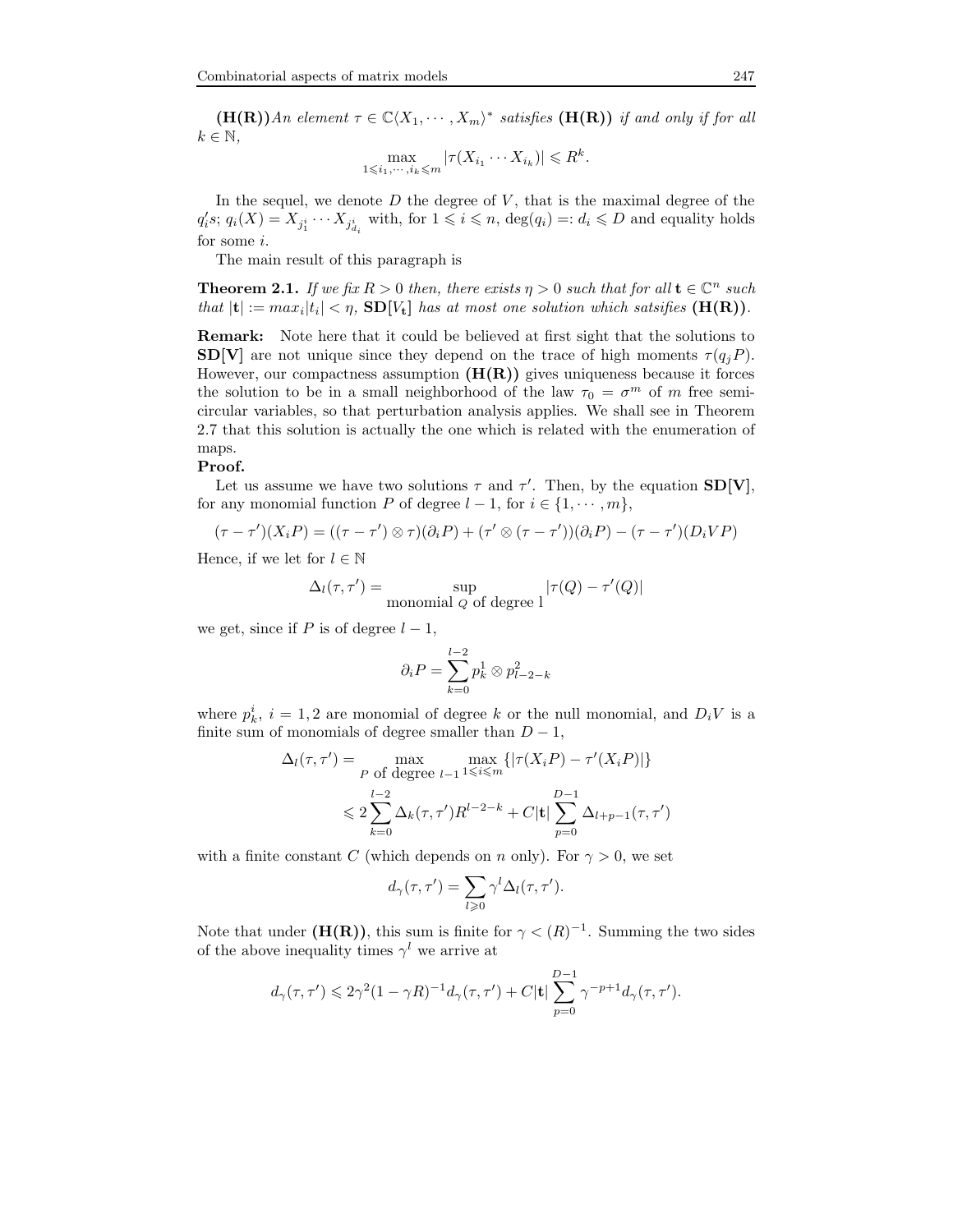We finally conclude that if  $(R, |t|)$  are small enough so that we can choose  $\gamma \in$  $(0, R^{-1})$  so that

$$
2\gamma^2(1-\gamma R)^{-1}+C|{\bf t}|\sum_{p=0}^{D-1}\gamma^{-p+1}<1
$$

then  $d_{\gamma}(\tau, \tau') = 0$  and so  $\tau = \tau'$  and we have at most one solution. Taking  $\gamma = (2R)^{-1}$  shows that this is possible provided

$$
\frac{1}{R^2}+C|\mathbf{t}|\sum_{p=0}^{D-1}(2R)^{p-1}<1
$$

so that when R goes to  $+\infty$  we need to take |t| of order at most  $R^{2-D}$ .

 $\Box$ 

2.5. Combinatorics. In this paragraph we describe the combinatorial objects we are considering. A star is the neightbourhood of a vertex in a planar graph i.e. it is a vertex with some half-edges coming out of it. Theses half-edges are ordered in the clockwise order starting from a distinguished one. We associate to each  $i \in \{1, \dots, m\}$  a different color. Then, we define a bijection between oriented edges-colored stars with a distinguished half-edge and non-commutative monomials as follows. For any  $i \in \{1, \dots, m\}$ , we associate to  $X_i$  a half-edge of color i. We shall say that a star is of type  $q(X_1, \dots, X_m) = X_{i_1} \dots X_{i_l}$  if it is a star with  $l$  half-edges which we color clockwise ; the first half-edge will be of color  $i_1$ , the second of color  $i_2$  ... etc ... until the  $l^{th}$  half-edge is colored with color  $i_l$ . Note that this star possesses a distinguished half-edge, the one corresponding to  $X_{i_1}$ , and an orientation, corresponding to the clockwise order (see figure 1 for an example). By convention, the star of type  $q = 1$  is simply a point.



FIGURE 2.1. The star of type  $q(X) = X_1^2 X_2^2 X_1^4 X_2^2$ 

A map is a connected graph whose vertices are colored stars, each half-edge is glued with exactly one half-edge of the same color and orientation. Because the edges coming out of a star are cyclically ordered, we can define the faces of this graph and thus find an embedding of this graph on an orientated surface in such a way that edges do not cross each other (see Zvonkin (1997)). A map is planar if this surface has genus zero, i.e. is the sphere. Planar maps can be thought as graphs embedded on the sphere up to homeomorphism. Maps are only considered up to an homeomorphism of the sphere. Now we will be interested in enumerating maps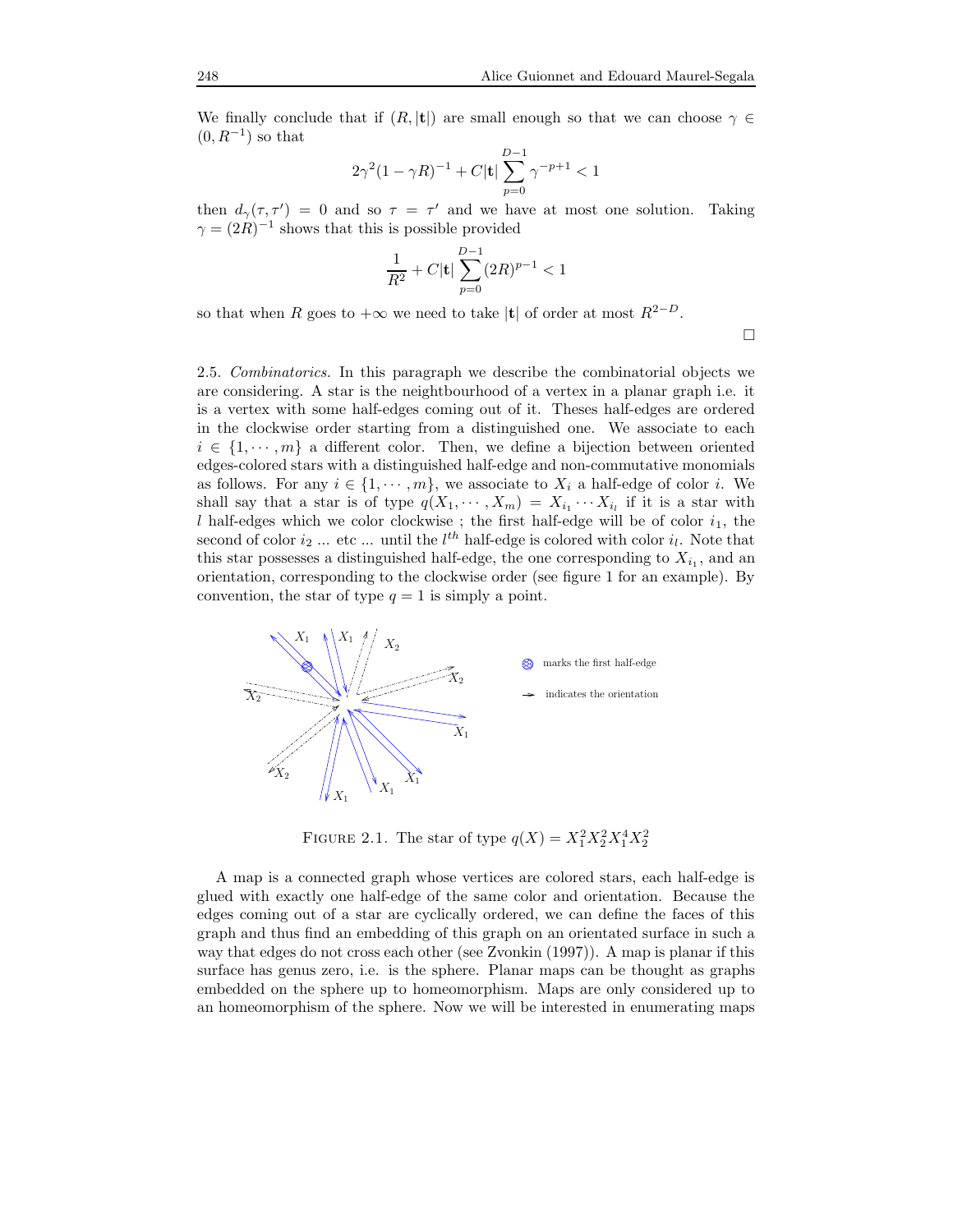with a fixed set of stars, we define for  $q_i$  the family of monomials which appear in V and  $\overline{k} = (k_1, \dots, k_n)$  a family of integers:

$$
\mathcal{M}_{\overline{k}} = \sharp \{\text{planar maps build with } k_i \text{ stars of type } q_i\}.
$$

and

$$
\mathcal{M}_{\overline{k}}(P) = \sharp \{\text{planar maps build with } k_i \text{ stars of type } q_i \text{ and one of type } P\}.
$$

In that set, each star is labeled and has a marked half-edge (which corresponds to its first variable) so that for example if  $V = X^4$ ,  $\mathcal{M}_2 = 36$ .

Due to the fact that everything is labeled, we enumerate lots of very similar objects. A way to avoid this problem is to look at the maps as they are enumerated by combinatorialists (see Bousquet-Melou and Schaeffer (2002)). The idea is to forget every label and to add a root which is defined as a star and a half-edge of this star. We will say that a map is rooted at a vertex of type  $P$  if its root is of type  $P$  with the marked half-edge the first one in the above construction of a star from a monomial. We can define for P a monomial,  $\overline{k} = (k_1, \dots, k_n)$ ,

 $\mathcal{D}_{\overline{k}}(P) = \sharp{\text{maps with } k_i \text{ stars of type } q_i \text{ rooted at a vertex of type } P}$ 

To go from these rooted maps to the previous one we only have to label each star and be careful about the symmetry of the stars in order to specify a half-edge by star. More precisely, let us define the degree of symmetry  $s(q)$  of a monomial q as follows. Let  $\omega : \mathbb{C}\langle X_1, \cdots, X_m \rangle \to \mathbb{C}\langle X_1, \cdots, X_m \rangle$  be the linear function so that for all  $i_k \in \{1, \dots, m\}, 1 \leq k \leq p$ 

$$
\omega(X_{i_1}X_{i_2}\cdots X_{i_p})=X_{i_2}\cdots X_{i_p}X_{i_1}
$$

and, with  $\omega^p = \omega \circ \omega^{p-1}$ , define

$$
s(q) = \sharp\{0 \leqslant p \leqslant \text{deg }(q) - 1 | \omega^p(q) = q\}.
$$

We easily see that for all monomial P, distinct monomials  $q_i$  (but one of them may be equal to  $P$ ), and integers  $k_i$ :

$$
\mathcal{D}_{k_1,\dots,k_n}(P) = \frac{\mathcal{M}_{k_1,\dots,k_n}(P)}{\Pi_{i=1}^n k_i! s(q_i)^{k_i}} \tag{2.3}
$$

2.6. Graphical interpretation of Schwinger-Dyson's equations. We shall now make an assumption on the solutions of Schwinger-Dyson's equation  $SD[V_t]$  when the parameters belong to an open convex neighborhood of the origin, namely

(H) There exists a convex neighborhood  $U \in \mathbb{C}^n$ , a finite real number R and a family  $\{\tau_t, t \in U\}$  of linear forms on  $\mathbb{C}\langle X_1, \cdots, X_m\rangle$  so that for all **t** in U,  $\tau_t$  is a solution of  $SD[V_t]$  which satisfies  $H(R)$ .

Note that up to take a smaller set  $U$ , we can assume that the conclusions of Theorem 2.1 are valid, i.e for all  $t \in U$  there exists an unique solution to  $SD[V_t]$ which satisfies  $H(R)$ .

The central result of this article is then

Theorem 2.2. Assume that  $(H)$  is satisfied. Then

(1) For any  $P \in \mathbb{C}\langle X_1, \cdots, X_m \rangle$ ,  $\mathbf{t} \in U \to \tau_{\mathbf{t}}(P)$  is  $\mathcal{C}^{\infty}$  at the origin in the sense that for all  $\overline{k} = (k_1, k_2, \dots, k_n) \in \mathbb{N}^n$  there exists  $\varepsilon_{\overline{k}} > 0$  so that  $\partial_{t_1}^{k_1}\cdots\partial_{t_n}^{k_n}\tau_{\mathbf{t}}(P)$  exists on  $U_{\varepsilon}=U\cap B(0,\varepsilon)$  with  $B(0,\varepsilon)=\{\mathbf{t}\in\mathbb{C}^n:\vert\mathbf{t}\vert\leqslant$ ε}.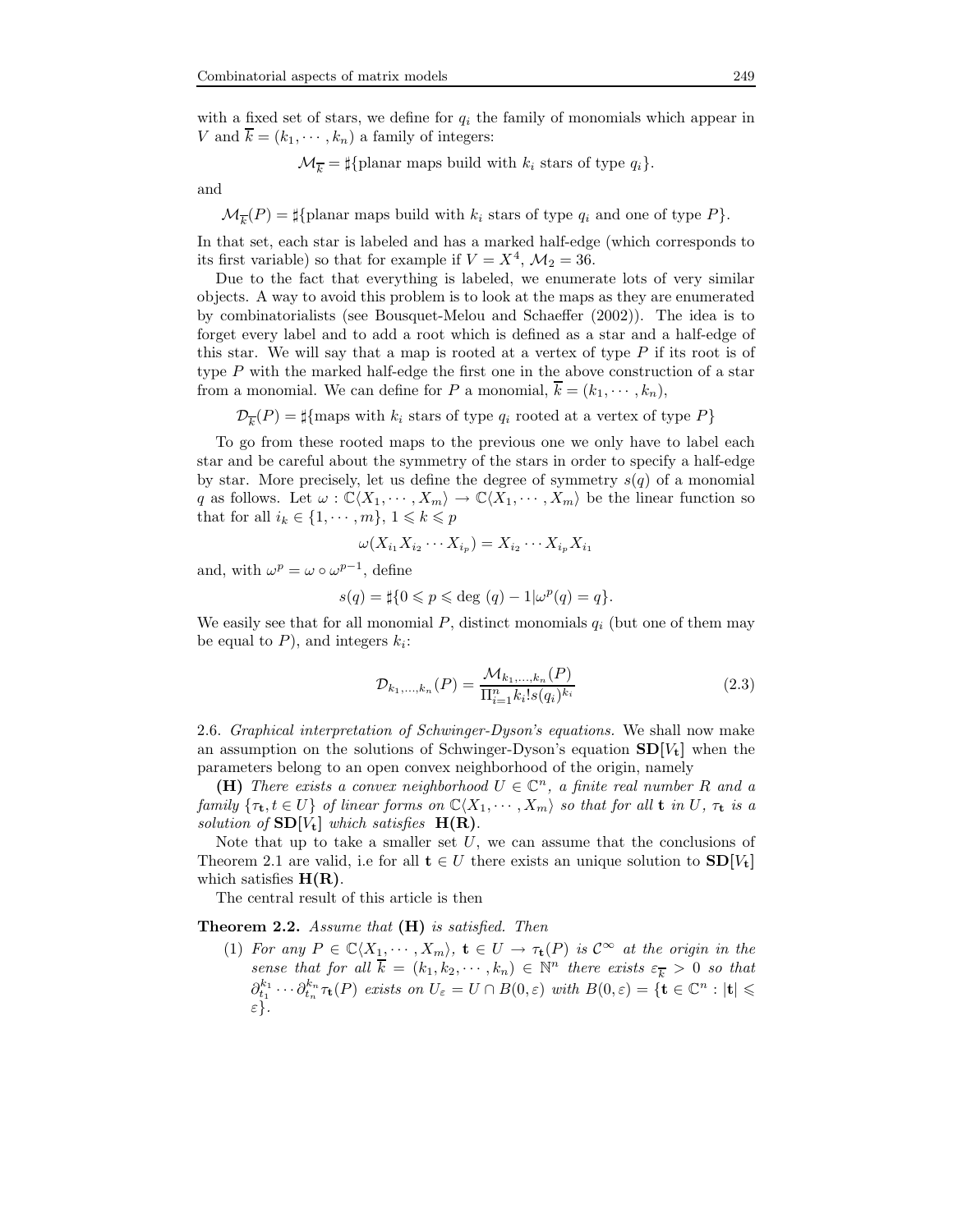(2) We let  $\tau^{\overline{k}}(P) = (-1)^{k_1 + \cdots + k_n} \partial_{t_1}^{k_1} \cdots \partial_{t_n}^{k_n} \tau_{\mathbf{t}}(P)|_{\mathbf{t}=0}$ . Then, we have for all  $P \in \mathbb{C}\langle X_1, \cdots, X_m \rangle$  and all  $i \in \{1, \cdots, m\},$ 

$$
\tau^{\overline{k}}(X_i P) = \sum_{\substack{0 \le p_j \le k_j \\ 1 \le j \le n}} \prod_{j=1}^n C_{k_j}^{p_j} \tau^{\overline{p}} \otimes \tau^{\overline{k}-\overline{p}}(\partial_i P) + \sum_{1 \le j \le n} k_j \tau^{\overline{k}-1_j}((D_i q_j) P) \qquad (2.4)
$$

where 
$$
1_j(i) = 1_{i=j}
$$
 and  $\tau^k(1) = 1_{\overline{k}=0}$ .

(3) Moreover the  $\mathcal{M}_{\overline{k}}(P)$ 's satisfy the same family of equations (2.4) than the  $\tau_{\overline{k}}(P)$ 's. Hence, for any monomial  $P \in \mathbb{C}\langle X_1, \cdots, X_m \rangle$ , any  $k_1, \cdots, k_n \in$ N,

$$
\tau^{\overline{k}}(P) = \mathcal{M}_{\overline{k}}(P).
$$

# Proof.

• The smoothness of  $t \to \tau_t$  comes as in the proof of Theorem 2.1 from Schwinger-Dyson's equations and induction on the degree of the test polynomial function. Denote  $V = V_t$ ,  $\tau = \tau_t$  and take  $\mathbf{t} = (t_1, \dots, t_n)$ ,  $\mathbf{t}' = (t'_1, t'_2, \dots, t'_n) \in U$ . By  $SD[V]$ ,

$$
(\tau_{\mathbf{t}} - \tau_{\mathbf{t'}})[(X_i + D_i V_{\mathbf{t}})P] = (\tau_{\mathbf{t}} - \tau_{\mathbf{t'}}) \otimes \tau_{\mathbf{t}}(\partial_i P) + \tau_{\mathbf{t'}} \otimes (\tau_{\mathbf{t}} - \tau_{\mathbf{t'}})(\partial_i P) + \tau_{\mathbf{t'}}[(D_i V_{\mathbf{t'}} - D_i V_{\mathbf{t}})P]
$$

By our finite moment assumption, we deduce that if  $P$  is a monomial function of degree  $l-1$ , for any  $i \in \{1, \cdots, m\}$ ,

$$
|\tau_{\mathbf{t}}[(X_i + D_i V_{\mathbf{t}})P] - \tau_{\mathbf{t}'}[(X_i + D_i V_{\mathbf{t}})P]|
$$

$$
\leqslant 2\sum_{k=0}^{l-2}Q\ \ \max_{Q\ \ \text{monomial of degree}\ \leqslant k}\ |\tau_{\mathbf{t}}[Q]-\tau_{\mathbf{t}'}[Q]|R^{l-2-k}+\sum_{1\leqslant i\leqslant n}|t_i-t_i'|R^{l+D-1}.
$$

Thus we deduce that for any  $p \in \mathbb{N}$ ,

$$
\Delta_l(\tau_t, \tau_{t'}) = \max_{i} \max_{P \text{ monomial of degree } p-1} |\tau_t(X_i P) - \tau_{t'}(X_i P)|
$$
  
\$\leqslant 2 \sum\_{k=0}^{l-2} \Delta\_k(\tau\_t, \tau\_{t'}) R^{l-2-k} + \sum\_{i=1}^n |t\_i| \Delta\_{l+d\_i-1}(\tau\_t, \tau\_{t'}) + \sum\_{1 \leqslant i \leqslant n} |t\_i - t'\_i| R^{l+D-1}\$.

Now, let  $\gamma \in (0, R^{-1})$  and let's sum both sides of this inequality multiplied by  $\gamma^l$ to obtain, with  $d_{\gamma}(\tau_{\mathbf{t}}, \tau_{\mathbf{t}'}) = \sum_{l \geq 0} \gamma^{l} \Delta_l(\tau_{\mathbf{t}}, \tau_{\mathbf{t}'})$ ,

$$
d_{\gamma}(\tau_{\mathbf{t}}, \tau_{\mathbf{t}'}) \leq 2(1 - \gamma R)^{-1} \gamma^2 d_{\gamma}(\tau_{\mathbf{t}}, \tau_{\mathbf{t}'})
$$
  
+ 
$$
\sum_{i=1}^n |t_i| \gamma^{-d_i+1} d_{\gamma}(\tau_{\mathbf{t}}, \tau_{\mathbf{t}'}) + (1 - \gamma R)^{-1} \sum_{1 \leq i \leq n} |t_i - t_i'| R^{D-1}.
$$

Since by definition  $\Delta_l(\tau_t, \tau_{t'}) \leq 2R^l$ ,  $d_\gamma(\tau_t, \tau_{t'})$  is finite for  $\gamma R < 1$  we arrive at .

$$
(1 - 2\gamma^2 (1 - R\gamma)^{-1} - \sum_{1 \le i \le n} |t_i|\gamma^{-D+2})d_\gamma(\tau_t, \tau_{t'}) \le (1 - R\gamma)^{-1} \sum_{1 \le i \le n} |t_i - t_i'|R^{D-1}
$$

Now, for  $\varepsilon$  small enough, we can find  $\gamma = \gamma(|t|) > 0$  so that

$$
1 - 2\gamma^2 (1 - R\gamma)^{-1} - \sum_{1 \leq i \leq n} |t_i| \gamma^{-D+2} > 0
$$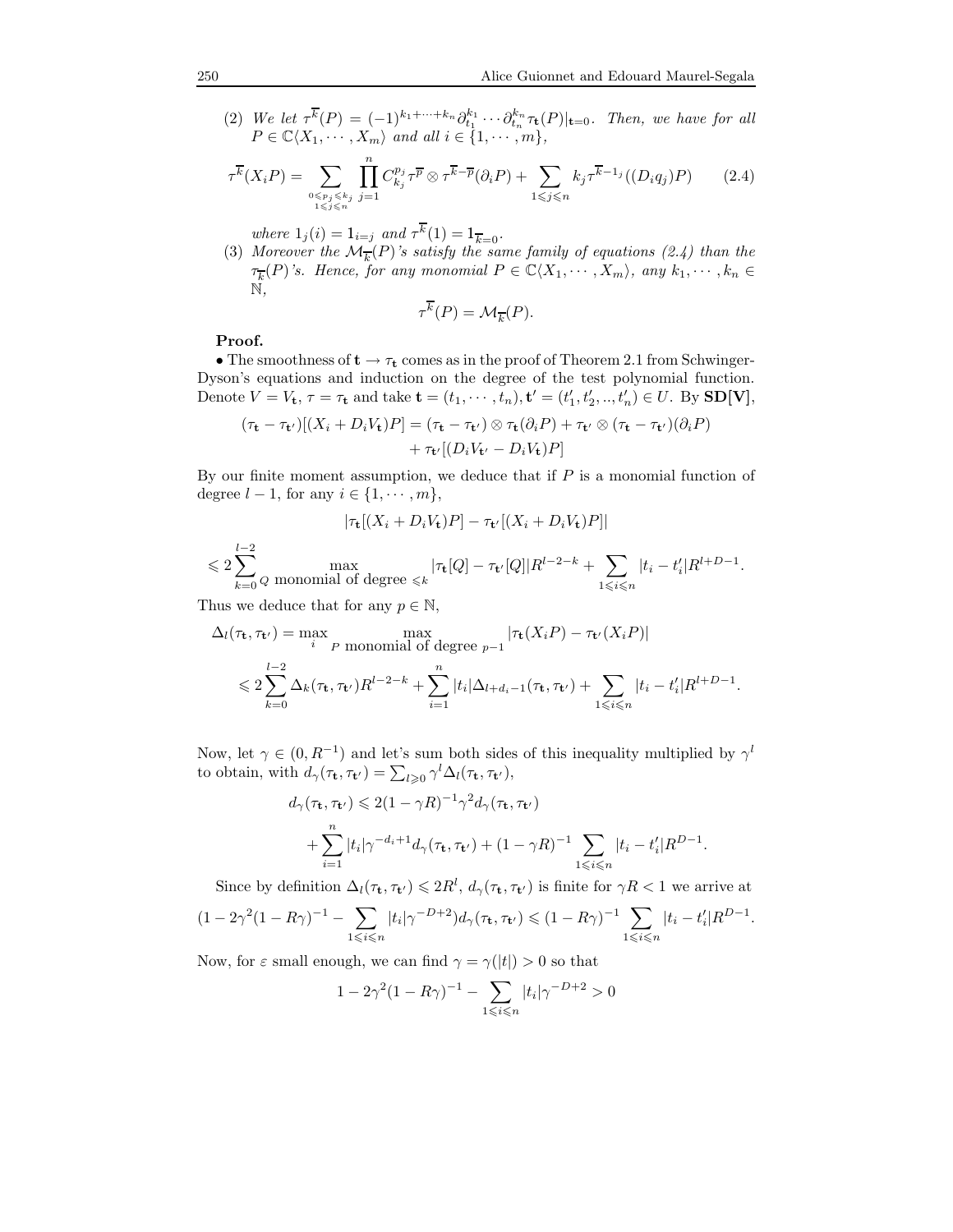and so

$$
\sum_{l\geqslant 0} \gamma^l \Delta_l(\tau_{\mathbf{t}}, \tau_{\mathbf{t}'}) \leqslant C(\mathbf{t}) \sum_{1 \leqslant i \leqslant n} |t_i - t'_i|
$$

which implies that for all  $l \in \mathbb{N}$ 

$$
\Delta_l(\tau_{\mathbf{t}}, \tau_{\mathbf{t}'}) \leqslant C(\mathbf{t})\gamma^{-l} \sum_{1 \leqslant i \leqslant n} |t_i - t'_i|
$$

so that for any monomial function P,  $\mathbf{t} \to \tau_{\mathbf{t}}(P)$  is Lipschitz in  $U_{\varepsilon} := U \cap B(0,\varepsilon)$ for  $\varepsilon$  small enough. Moreover, we have proved that there exists  $\eta_0(\varepsilon) = \gamma^{-1} < \infty$ , so that

$$
\Delta_l(\tau_t, \tau_{t'}) \leq C_0(\varepsilon) \eta_0(\varepsilon)^l |\mathbf{t} - \mathbf{t'}| \text{ with } |\mathbf{t} - \mathbf{t'}| = \max_{1 \leq i \leq n} |t_i - t'_i|.
$$
 (2.5)

Consequently,  $\tau_t$  is almost surely differentiable in  $U_{\varepsilon}$  and the derivative satisfies

$$
\partial_{t_k} \tau_t [(X_i + D_i V_t) P] + \tau_t [D_i q_k P] = \partial_{t_k} \tau_t \otimes \tau_t (\partial_i P) + \tau_t \otimes \partial_{t_k} \tau_t (\partial_i P) \qquad (2.6)
$$

for almost all  $\mathbf{t} \in U_{\varepsilon}$ . Since  $\mathbb{C}\langle X_1, \cdots, X_m\rangle$  is countable, these equalities hold simultaneously for all  $P \in \mathbb{C}\langle X_1, \cdots, X_m\rangle$  almost surely, let  $U'_{\varepsilon}$  be this subset of  $U_{\varepsilon}$  of full probability.

Inequality (2.5) implies that

$$
\max_{1 \leq k \leq m} \max_{P \text{ monomial of degree } l} |\partial_{t_k} \tau_{\mathbf{t}}(P)| \leq C_0(\varepsilon) \eta_0(\varepsilon)^l
$$

for all  $\mathbf{t} \in U'_{\varepsilon}$ . This bound in turn shows that we can redo the argument as above to see that for |**t**| small enough,  $\mathbf{t} \to \partial_{t_k} \tau_{\mathbf{t}}(P)$  is Lipschitz. Indeed, if we set

$$
\Delta_1(l) = \Delta_l^1(\partial \tau_t, \partial \tau_t) = \max_{1 \le k \le m \text{ } p \text{ monomial of degree } l} |\partial_{t_k} \tau_t(P) - \partial_{t_k} \tau_{t'}(P)|
$$

we get, for  $\mathbf{t}', \mathbf{t} \in U'_{\varepsilon}$ ,

$$
\Delta_1(l) \leq 2 \sum_{k=0}^{l-2} \Delta_1(k) R^{l-2-k} + C_0(\varepsilon) | \mathbf{t} - \mathbf{t}' | l \eta_0(\varepsilon)^l + \sum_{i=1}^n |t_i| \Delta_1(l + d_i - 1)
$$

so that we get that by summation, for  $\gamma < \min(R^{-1}, \eta_0(\varepsilon)^{-1}),$ 

$$
(1-2(1-R\gamma)^{-1}\gamma^2-\sum_{i=1}^n|t_i|\gamma^{-d_i+1})\sum_{l\geqslant 0}\Delta_1(l)\gamma^l\leqslant \gamma^2C_0(\varepsilon)(1-\gamma\eta_0(\varepsilon))^{-2}|\mathbf{t}-\mathbf{t}'|.
$$

Hence, again, we can choose  $\eta_1(\varepsilon) < \infty$  big enough so that there exists  $C_1(\varepsilon) < \infty$ so that if  $\varepsilon$  is small enough

$$
\Delta_1(l) \leqslant C_1(\varepsilon)\eta_1(\varepsilon)^l |\mathbf{t}-\mathbf{t}'|.
$$

In particular, this shows that we can extend  $\mathbf{t} \in U'_{\varepsilon} \to \partial_{t_k} \tau_{\mathbf{t}}(P)$  for all monomial functions P continuously in  $U_{\varepsilon}$  and so the equality (2.6) holds everywhere. Now, we can proceed by induction to see that  $\mathbf{t} \to \tau_{\mathbf{t}}(P)$  is  $C^{\infty}$  differentiable in a neighborhood of the origin. More precisely, for any  $\overline{k} = (k_1, \dots, k_n)$  there exists  $\varepsilon = \varepsilon_{\overline{k}} > 0$ so that on  $U_{\varepsilon}$ ,

$$
\tau_{\mathbf{t}}^{\overline{k}}(P) = (-1)^{k_1 + \dots + k_n} \partial_{t_1}^{k_1} \cdots \partial_{t_m}^{k_n} \tau_{\mathbf{t}}(P)
$$

exists and furthermore satisfies the equation

$$
\tau_t^{\overline{k}}((X_i+D_iV_t)P) = \sum_{\substack{0 \le p_i \le k_i \\ 1 \le i \le n}} \prod_{i=1}^n C_{k_i}^{p_i} \tau_t^{\overline{p}} \otimes \tau_t^{\overline{k}-\overline{p}}(\partial_i P) + \sum_{1 \le j \le m} k_j \tau_t^{\overline{k}-1_j}((D_i q_j)P)
$$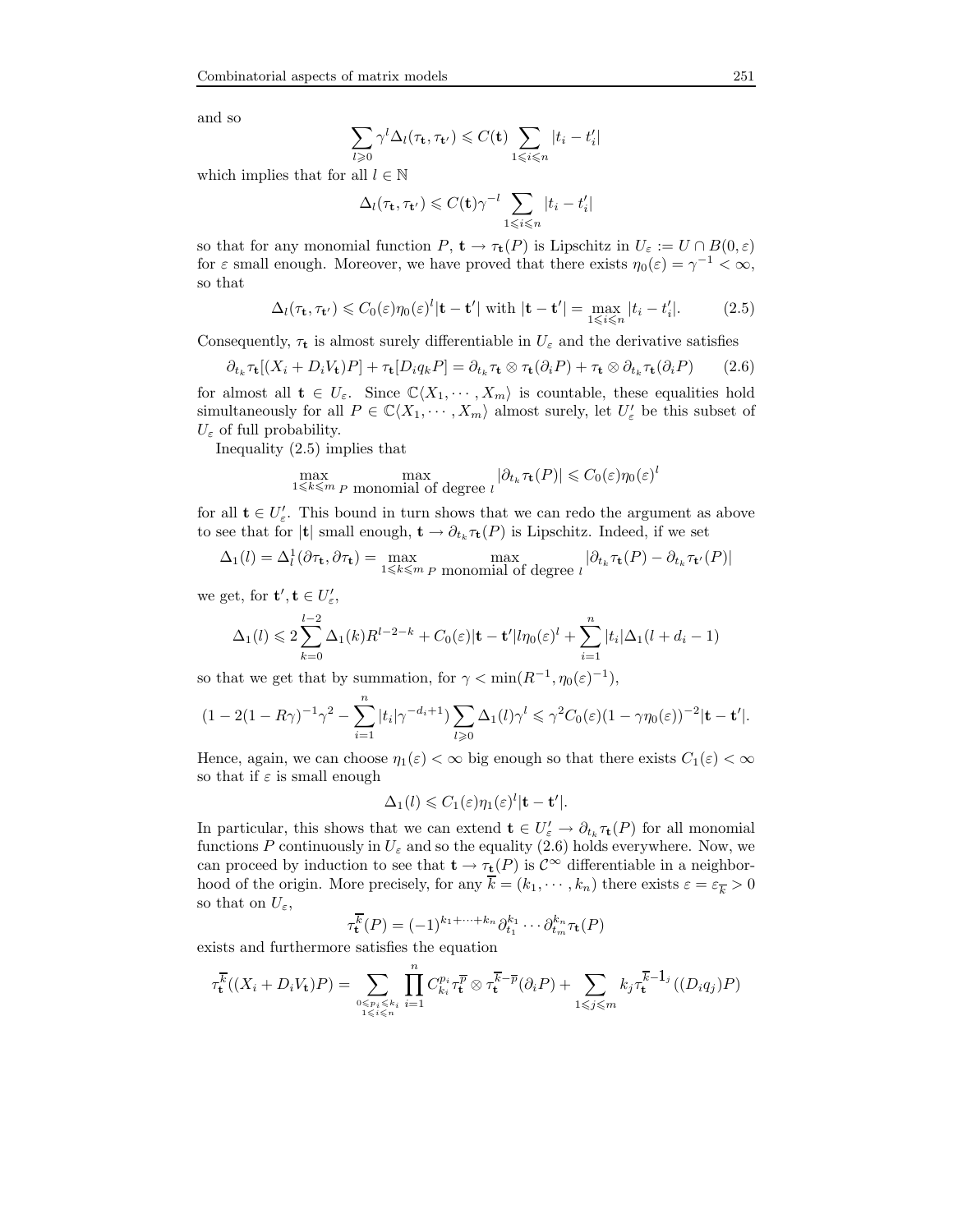Applying this result at the origin, we obtain the second point.

• We now show the combinatorial interpretation of (2.4). It is based on the observation that the  $\{\tau^{\overline{k}}(P), \overline{k} \in \mathbb{N}^n\}$  and the  $\{\mathcal{M}_{\overline{k}}(P), \overline{k} \in \mathbb{N}^n\}$  satisfy the same inductive relations (2.4).

Let us first interpret graphically  $\tau^0 = \tau_0$ .  $\tau_0$  satisfies by definition **SD[0]** which is well known to have a unique solution given by the law of  $m$  free semi-circular variables (see Voiculescu (1991)). Then,  $\tau_0(X_{i_1} \cdots X_{i_k})$  can be computed for instance using cumulants techniques as developed by Speicher (1997); it counts the number of planar maps which can be constructed from the star associated to  $X_{i_1} \cdots X_{i_k}$ by gluing together the half-edges of the star colorwise. We prove again this result by induction over the degree of the monomial function. We put  $\mathcal{M}_{\overline{k}}(1) = 1_{\overline{k}=0}$  by convention and then we start the induction. Let  $i \in \{1, \dots, m\}$  and  $P = X_i Q$ . To compute  $\mathcal{M}(X_i, Q)$ , we break the edge between the distinguished half-edge  $X_i$ and the other half-edge of Q with which it was glued, then erasing these two halfedges. Since the maps are planar, this decomposes the planar map into two planar maps (see figure 2.2) corresponding respectively to the stars  $Q_1, Q_2$  for any possible choices of  $Q_1, Q_2$  so that  $Q = Q_1 X_i Q_2$ . Hence

$$
\mathcal{M}(X_i Q) = \sum_{Q = Q_1 X_i Q_2} \mathcal{M}(Q_1) \mathcal{M}(Q_2).
$$

Thus, if  $\mathcal{M}(R) = \tau_0(R)$  for all monomial of degree strictly smaller than P,

$$
\mathcal{M}(X_iQ) = \sum_{Q=Q_1X_iQ_2}\tau_0(Q_1)\tau_0(Q_2) = \tau_0\otimes\tau_0(\partial_iQ)
$$

which completes the argument since the right hand side is exactly  $\tau_0(X_iQ)$ .



FIGURE 2.2. Decomposition of  $P(X) = X_1 X_2^2 X_1^4 X_2^2$  into  $X_1X_2^2X_1 \otimes X_1^2X_2^2$ 

We now consider the general case; let us assume that for  $|\overline{k}| \leq M$ , the graphical interpretation has been obtained for all monomial and that for  $|\overline{k}| = M + 1$ , it has been proved for monomial of degree smaller or equal to L. By the preceding, we can take  $M \geq 1$  and  $L \geq 1$  since for all  $\overline{k} \neq 0$ ,  $\tau^k(1) = 0$ . Again, we shall show that  $\mathcal{M}(P,(q_1,k_1),\cdots,(q_n,k_n))$  satisfies the same induction relation than  $\tau^k(P)$ .

Let us consider a star of type  $X_iP$  (rooted at the half-edge  $X_i$ , with its inner orientation) with P a monomial of degree less than L and  $|k| = \sum k_i = M+1$ . Now,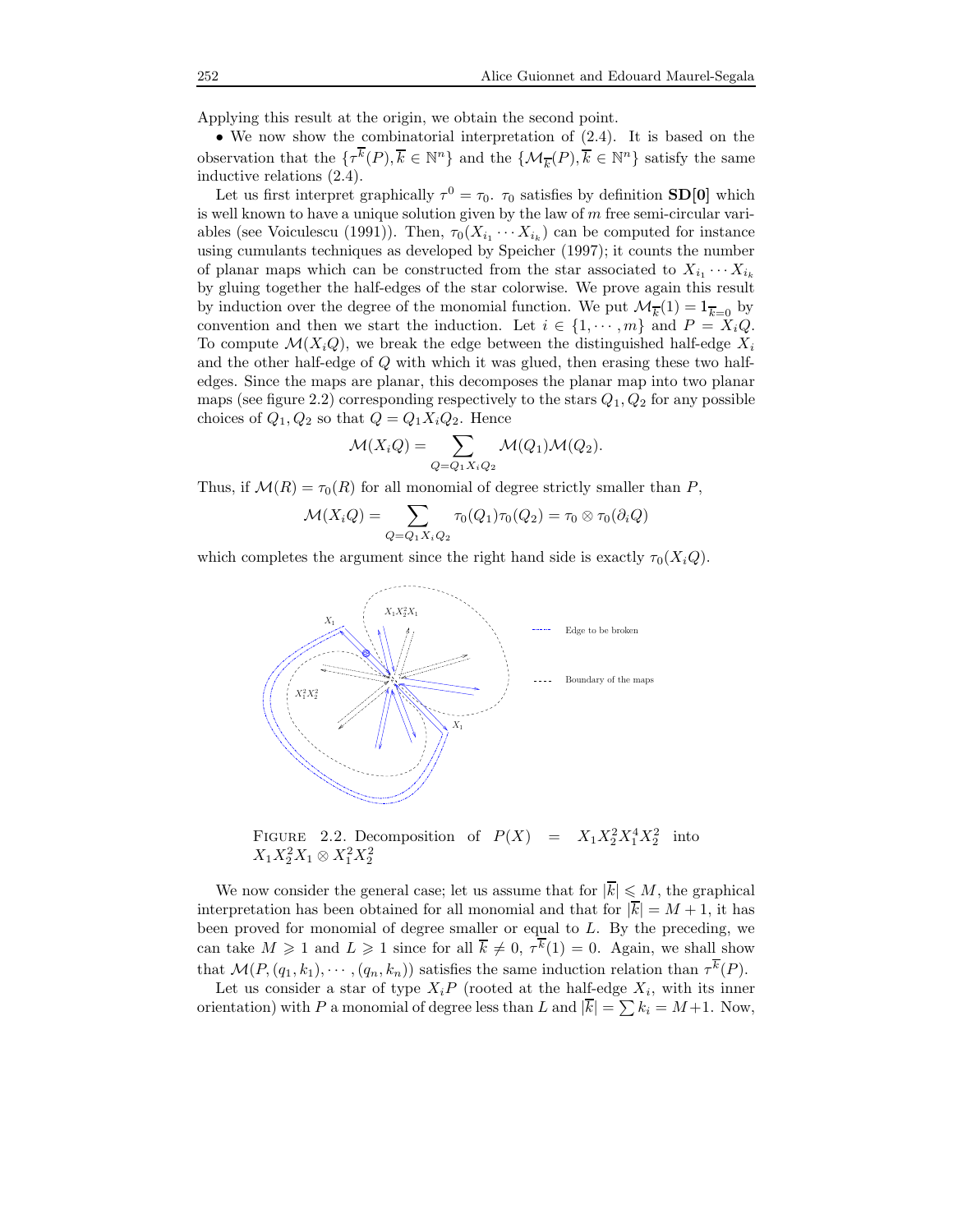in order to compute  $\mathcal{M}(X_i, P_i(q_1, k_1), \cdots, (q_n, k_n))$ , we break the edge between the distinguished half-edge  $X_i$  (which has color i) and the other half-edge with which it was glued.

The first possibility is that it was glued with an edge of the star P. Then, since the maps are planar, this decomposes the map in two planar maps. If this halfedge was given by the  $X_i$  so that  $P = P_1 X_i P_2$ , one of this planar map contain the star of type  $P_1$  and the other the star of type  $P_2$ , which have also a distinguished half-edge and are oriented. If one of this planar map is glued with  $k_j$  stars of type  $q_j$ ,  $0 \leq k_j \leq n$ , the other map is glued with the remaining stars, that is  $k_j - p_j$ stars of type  $q_i$ . There are  $\prod_{j=1}^n C_{k_j}^{\tilde{p}_j}$  $\frac{p_j}{k_j}$  ways to choose  $p_j$  among  $k_j$  stars of type  $q_j$ for  $1 \leq j \leq n$  (recall here that stars are labeled). Since we do that for all  $(P_1, P_2)$ so that  $P$  have the above decomposition, we obtain the planar maps corresponding actually to the stars associated with the monomials of  $\partial_i P$ . Note that the case where one of the monomial in  $\partial_i P$  is the monomial 1 shows up when  $P = X_i Q$ or  $QX_i$  for some monomial Q and the weight corresponds then to the case where we glue the first half-edge  $X_i$  in  $X_iP$  with its left or right neighbor. In this case, none of these two half-edges can be glued with another star, and there is only one possibility to glue these two half-edges otherwise, which corresponds to the weight  $\tau^{k}(1) = 1_{\overline{k}=0}.$ 

Hence, the number of planar maps corresponding to this configuration is given by

$$
\sum_{0 \leq p_j \leq k_j \atop 1 \leq j \leq n} \sum_{P = P_1 X_i P_2} \prod_{1 \leq j \leq n} C_{k_j}^{p_j} \mathcal{M}_{p_1, \dots, p_n}(P_1) \mathcal{M}_{k_1 - p_1, \dots, k_n - p_n}(P_2)
$$

$$
= \sum_{0 \leq p_j \leq k_j \atop 1 \leq j \leq n} \prod_{1 \leq j \leq n} C_{k_j}^{p_j} \tau^{\overline{p}} \otimes \tau^{\overline{k} - \overline{p}}(\partial_i P)
$$

where we finally used our induction hypothesis.

The other possibility is that this edge is glued with a star of type  $q_i$  for some  $j \in \{1, \dots, n\}$ . In this case, erasing the edge means that we destroy a star of type  $q_j$  and replace the star of type  $X_iP$  and the star of type  $q_j$  by a single bigger star. If  $q_j = Q_1 X_i Q_2$ , we replace the two stars of type  $X_i P$  and  $q_j$  by a single one of type  $Q_2Q_1P$  (see figure 2.3). Since we do that with all the possible edges of color i in  $q_j$ , we find that we can glue all monomials appearing in  $D_i q_j$ , and so the corresponding weight is given by  $\tau^{\overline{k}-1_j}(D_iq_jP)$  times  $k_j$ , the number of ways to choose one star among  $k_j$  of type  $q_j$ .

Hence, by induction, we proved that the number of planar maps with  $k_j$  stars of type  $q_i$  and one of type  $X_iP$  is given by

$$
\mathcal{M}_{\overline{k}}(X_i P) = \sum_{\substack{0 \le p_j \le k_j \\ 1 \le j \le m}} \prod_{j=1}^n C_{k_j}^{p_j} \tau^{\overline{p}} \otimes \tau^{\overline{k}-\overline{p}}(\partial_i P) + \sum_{1 \le j \le m} k_j \tau^{\overline{k}-1_j}((D_i q_j) P)
$$
  
= 
$$
\tau^{\overline{k}}(X_i P)
$$

for all  $i \in \{1, \dots, m\}$ . This shows that the graphical interpretation holds for all L and  $|\overline{k}| \leq M+1$ . We can start the induction since we know that  $\tau^k(1) = 1_{\overline{k}=0}$ . This completes the proof.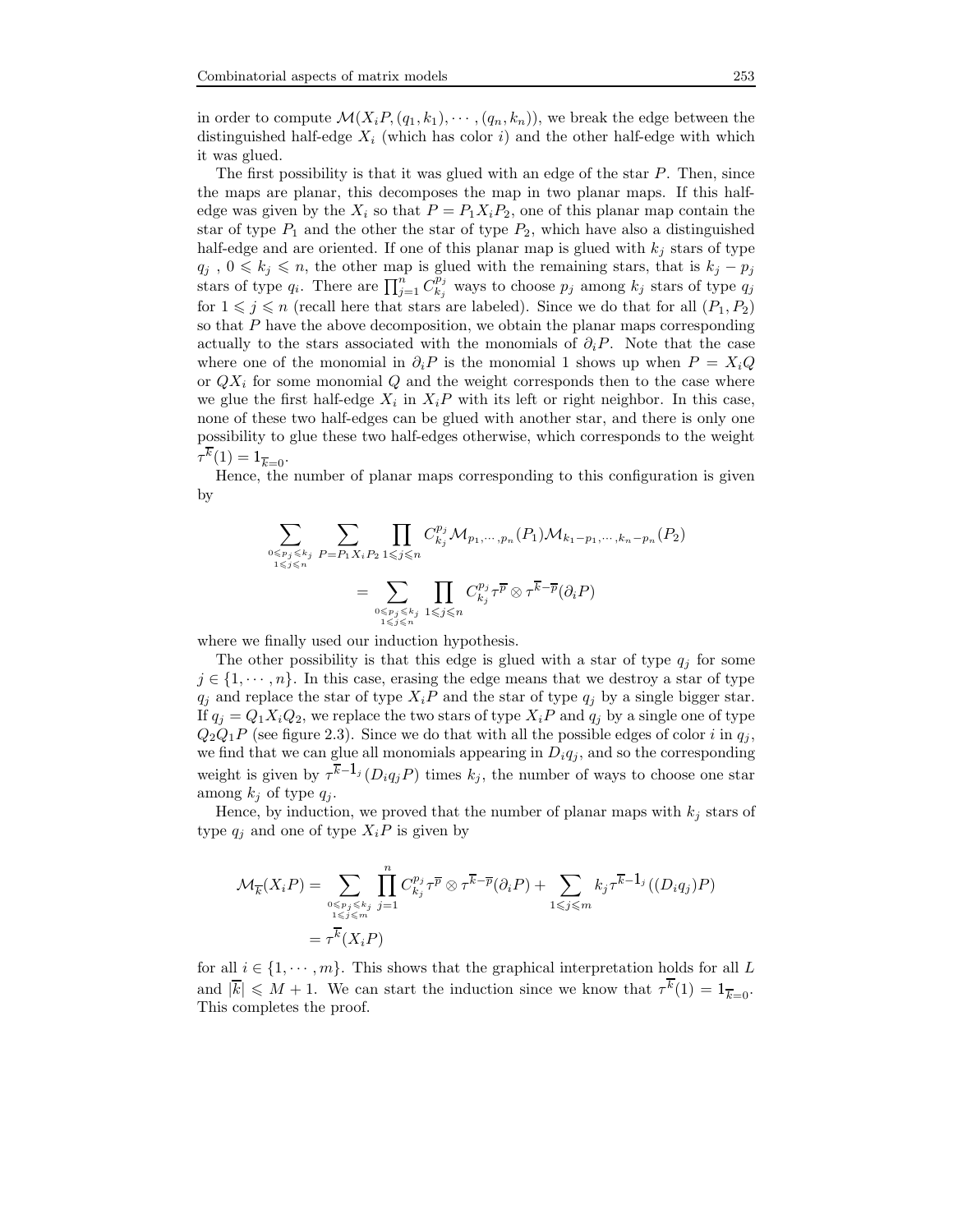

FIGURE 2.3. The merging of  $q(X) = X_1^2 X_2^2 = X_1 X_1 X_2^2$  and  $X_1 P$ into  $X_1X_2^2P$ 

Remark: Note that this graphical approach can be generalized to matrix models with more complex potentials involving tensor products. For example, one can consider a potential V which is a sum of monomials and of tensor products of monomials:

$$
V_{\mathbf{t}} = \sum_{i} t_i q_i^1 \otimes \cdots \otimes q_i^d
$$

and the associated measure with density  $Z_N^{-1}e^{-N^{2-d}(\text{tr})^{\otimes d}V_{\text{t}}}$  with respect to  $\mu_N^{\otimes m}$ . Then one can write the generalized Swinger Dyson's equation:

$$
\tau \otimes \tau(\partial_i P) = \tau(X_i P) + \sum_{k,j} t_k \tau^{\otimes d_k} (q_k^1 \otimes \cdots \otimes D_i q_k^j P \otimes \cdots \otimes q_k^d)
$$

The previous results remain valid up to a graphical interpretation of the new term. For example  $q^1 \otimes \cdots \otimes q^k$  will be a bunch of k loops, the first one containing the half-edges of the star of  $q<sup>1</sup>$ , in the clockwise order, the first of which is the marked one, the second one the half-edges of  $q^2$  ... The additional constraint being that vertices which will be placed in a loop can not be linked to any vertices in an other loop.

2.7. Existence of an analytic solution to Schwinger-Dyson's equation. The aim of this section is to prove that for all monomials  $(q_i)_{1\leqslant i\leqslant n}$ , there exists a convex neighborhood of the origin (actually an open ball) and a finite constant  $R$  so that hypothesis (H) of section 2.6 is satisfied. Moreover, we show that it depends analytically on  $t$  in a neighborhood of the origin. Let  $V_t$  be as before.

**Theorem 2.3.** There exists an open neighborhood  $U \subset \mathbb{C}^n$  of the origin (a ball of positive radius) such that for  $\mathbf{t} \in U$ , there exists  $\tau_{\mathbf{t}} \in \mathbb{C}\langle X_1, \cdots, X_m \rangle^*$  satisfying  $SD[V_t]$  such that:

•  $\mathbf{t} \to \tau_{\mathbf{t}}$  is analytic on U, i.e. there exists  $(\tau^{\overline{k}}, \overline{k} \in \mathbb{N}^n)$  in  $\mathbb{C}\langle X_1, \cdots, X_m \rangle^*$ such that for all P in  $\mathbb{C}\langle X_1, \cdots, X_m \rangle$ , **t** in U,

 $\Box$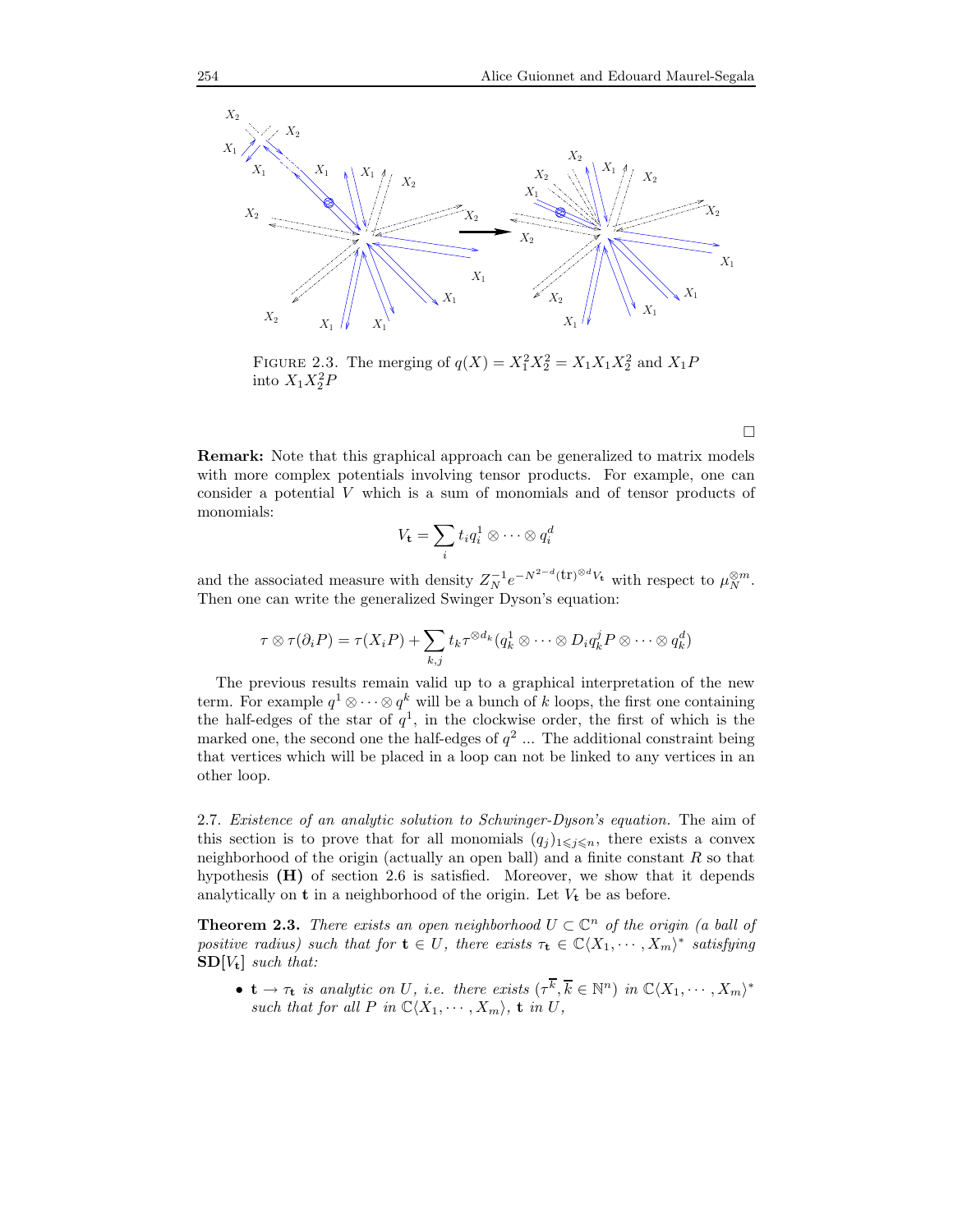$$
\tau_{\mathbf{t}}(P) = \sum_{\overline{k} \in \mathbb{N}^n} \prod_{1 \leqslant i \leqslant n} \frac{(-t_i)^{k_i}}{k_i!} \tau^{\overline{k}}(P) \tag{2.7}
$$

and the series converges absolutely on U.

- $\tau^{\overline{k}}(P) = (-1)^{\Sigma k_i} \partial_{t_1}^{k_1} \cdots \partial_{t_n}^{k_n} \tau_{\mathbf{t}}(P)|_{\mathbf{t}=0} = \mathcal{M}_{\overline{k}}(P)$
- There exists  $R < \infty$  so that for all  $\mathbf{t} \in U$ , all  $i_i \cdots i_l \in \{1, \cdots, m\}^l$ , all  $l \in \mathbb{N}$ ,

$$
|\tau_{\mathbf{t}}(X_{i_1}\cdots X_{i_l})|\leq R^l.
$$

Remark: Using (2.3), one can obtain inside the domain of convergence, for all monomial P:

$$
\tau_{\mathbf{t}}(P) = \sum_{\overline{k} \in \mathbb{N}^n} \prod_{1 \leq i \leq n} (-s(q_i)t_i)^{k_i} \mathcal{D}_{\overline{k}}(P).
$$

Proof.

Note that if we assume that  $\tau_t$  can be written as a series like in (2.7) then according to Theorem 2.2 the  $\tau^k$  are defined uniquely by equation (2.4) so that  $\tau^k(P) = \mathcal{M}_{\overline{k}}(P)$  for all  $\overline{k}, P$  and reciprocally these equalities imply that  $\tau_t$  satisfy  $SD[V_t]$  inside the domain of convergence. The only point is thus to control the growth of the  $\tau^{k}(P)$ 's to show that

$$
\sum_{\overline{k}\in\mathbb{N}^n}\prod_{1\leqslant i\leqslant n}\frac{(-t_i)^{k_i}}{k_i!}\tau^{\overline{k}}(P)
$$

has a strictly positive radius of convergence. We write, if  $k! = \prod k_i!$ ,

$$
\frac{\tau^{\overline{k}}(X_iP)}{\overline{k}!} = \sum_{0 \leqslant p_j \leqslant k_j \atop 1 \leqslant j \leqslant n} \sum_{P = P_1X_iP_2} \frac{\tau^{\overline{p}}(P_1)}{\overline{p}!} \frac{\tau^{\overline{k} - \overline{p}}(P_2)}{(\overline{k} - \overline{p})!} + \sum_{1 \leqslant j \leqslant m \atop k_j \neq 0} \frac{\tau^{\overline{k} - \mathbf{1}_j}((D_iq_j)P)}{(\overline{k} - 1_j)!}
$$

where the second sum runs over all monomials  $P_1, P_2$  so that P decomposes into  $P_1X_iP_2.$ 

Our induction hypothesis will be that for  $\overline{k}$  so that  $\sum_i k_i \leq M - 1$  and all monomial P, as well as for  $\sum k_i = M$  and monomials P of degree smaller than L,

$$
\left| \frac{\tau^{\overline{k}}(P)}{\overline{k}!} \right| \leqslant A^{\sum k_i} B^{degP} \prod_i C_{k_i} C_{degP}
$$

where the  $C_k$  are the Catalan's numbers which satisfy

$$
C_{k+1} = \sum_{p=0}^{k} C_p C_{k-p}, \quad C_0 = 1, \quad \frac{C_{k+l}}{C_l} \leqslant 4^k \quad \forall l, k \in \mathbb{N}.
$$
 (2.8)

Here, deg P denotes the degree of the monomial P and we can assume  $B \geq 2$ without loss of generality. Our induction is trivially true for  $\overline{k} = 0$  and all L since  $\mathcal{M}_0 = \tau^0 = \sigma^m$  is the law of m free semi-circular variables which are uniformly bounded by 2 so that

$$
|\tau^{\overline{0}}(P)| \leqslant 2^{degP}
$$

Moreover, it is satisfied for all  $\bar{k}$  and  $L = 0$  since then  $\tau^k(1) = 1_{\overline{k}=0}$ . Let us assume that it is true for all  $\overline{k}$  such that  $\sum k_i \leq M - 1$  and all monomials, and for  $\overline{k}$  such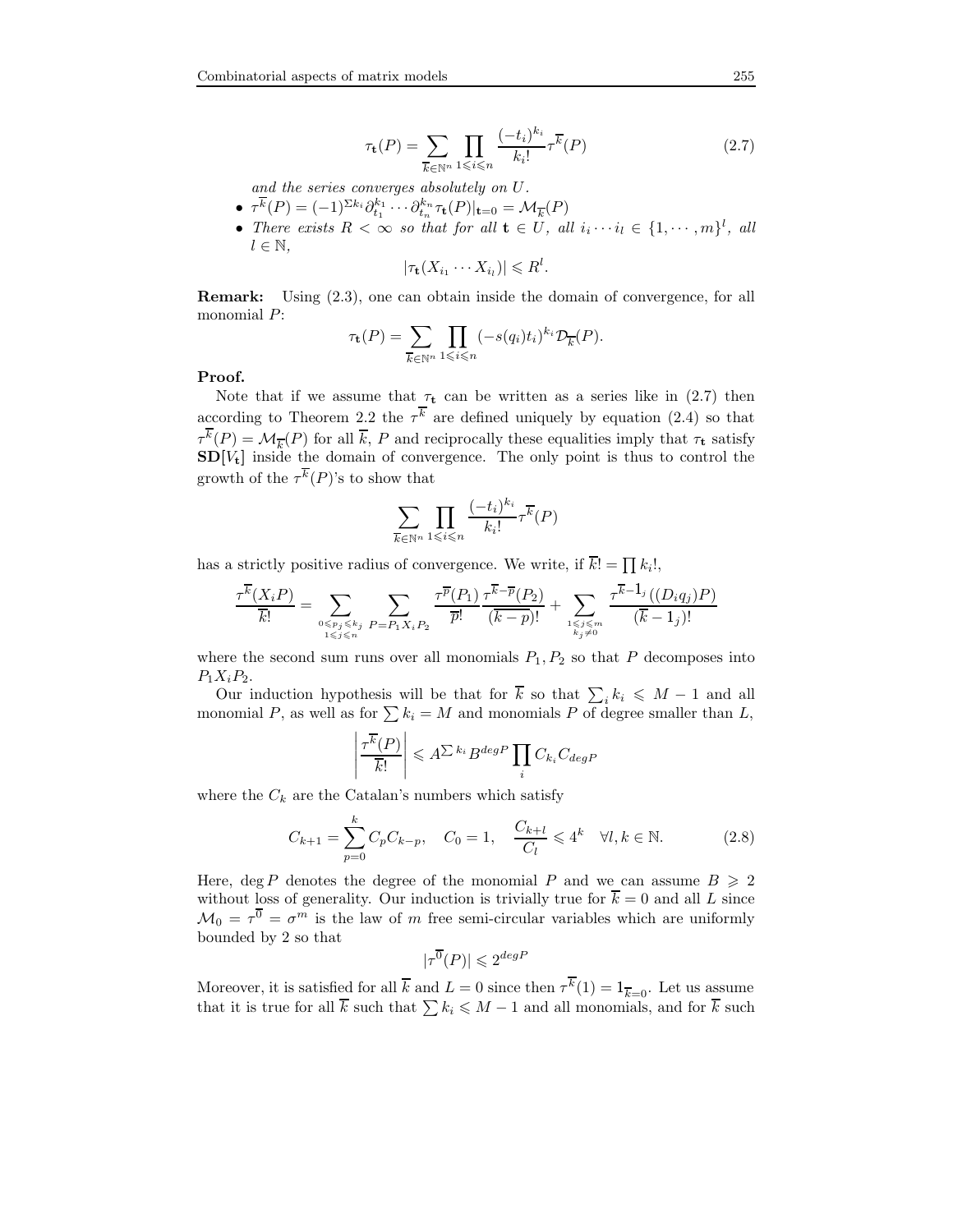that  $\sum k_i = M$  and monomials P of degree less than L for some  $L \geq 0$ . Then

$$
\left| \frac{\tau^{\overline{k}}(X_i P)}{k!} \right| \leqslant \sum_{\substack{0 \leqslant p_j \leqslant k_j \\ 1 \leqslant j \leqslant n}} \sum_{P = P_1 X_i P_2} A^{\sum k_i} B^{deg P - 1} \prod_{i=1}^n C_{p_j} C_{k_j - p_j} C_{deg P_1} C_{deg P_2}
$$
\n
$$
+ 2 \sum_{1 \leqslant l \leqslant n} A^{\sum k_j - 1} \prod_j C_{k_j} B^{deg P + deg q_l - 1} C_{deg P + deg q_l - 1}
$$
\n
$$
\leqslant A^{\sum k_i} B^{deg P + 1} \prod_i C_{k_i} C_{deg P + 1} \left( \frac{4^n}{B^2} + 2 \frac{\sum_{1 \leqslant j \leqslant n} B^{deg q_j - 2} 4^{deg q_j - 2}}{A} \right)
$$

where we used  $(2.8)$  in the last line. It is now sufficient to choose A and B such that

$$
\frac{4^n}{B^2} + 2 \frac{\sum_{1 \le j \le n} B^{\deg q_j - 2} 4^{\deg q_j - 2}}{A} \le 1
$$

(for instance  $B = 2^{n+1}$  and  $A = 4nB^{D-2}4^{D-2}$ ) to verify the induction hypothesis works for polynomials of all degrees (all L's).

Then

$$
\tau_{\mathbf{t}}(P) = \sum_{k \in \mathbb{N}^n} \prod \frac{(-t_i)^{k_i}}{k_i!} \tau^{\overline{k}}(P)
$$

is well defined for  $|t| < (4A)^{-1}$ . Moreover, for all monomial P,

$$
|\tau_{\mathbf{t}}(P)| \leq \sum_{k \in \mathbb{N}^n} \prod_{i=1}^n (4t_i A)^{k_i} (4B)^{deg P} \leq \prod_{i=1}^n (1 - 4At_i)^{-1} (4B)^{deg P}.
$$

so that for small  $t$ ,  $\tau_t$  has a uniformly bounded support.

 $\Box$ 

Hence, we see that the enumeration of planar maps could be reduced to the study of Schwinger-Dyson's equations SD[V]. For instance, the asymptotics of such enumeration can be obtained by studying the optimal domain in which the solutions are analytic. Matrix models can be useful to study also the solution, e.g. we shall deduce from this approach that the solutions to  $SD[V]$  are tracial states (the positivity condition being unclear a priori).

# 3. Existence of tracial states solutions to Schwinger-Dyson's equations from matrix models

Let  $V = V_t$  be a polynomial function as before. Consider

$$
Z_V^N = \int e^{-N \text{tr}(V(A_1, \cdots, A_m))} \mu_N(dA_1) \cdots \mu_N(dA_m)
$$

and  $\mu_V^N$  the associated Gibbs measure

$$
\mu_V^N(dA_1, \cdots, dA_m) = (Z_V^N)^{-1} e^{-Ntr(V(A_1, \cdots, A_m))} \mu_N(dA_1) \cdots \mu_N(dA_m).
$$

We will always assume in this section that  $V = V_t$  is self-adjoint so that the potential is real. This means that if  $V_t = \sum_i t_i q_i$  then for all i, there exists j such that  $q_j^* = q_i$ and  $t_j = \overline{t_i}$ . Note that  $Z_V^N$  is not necessarily finite. We will see various assumptions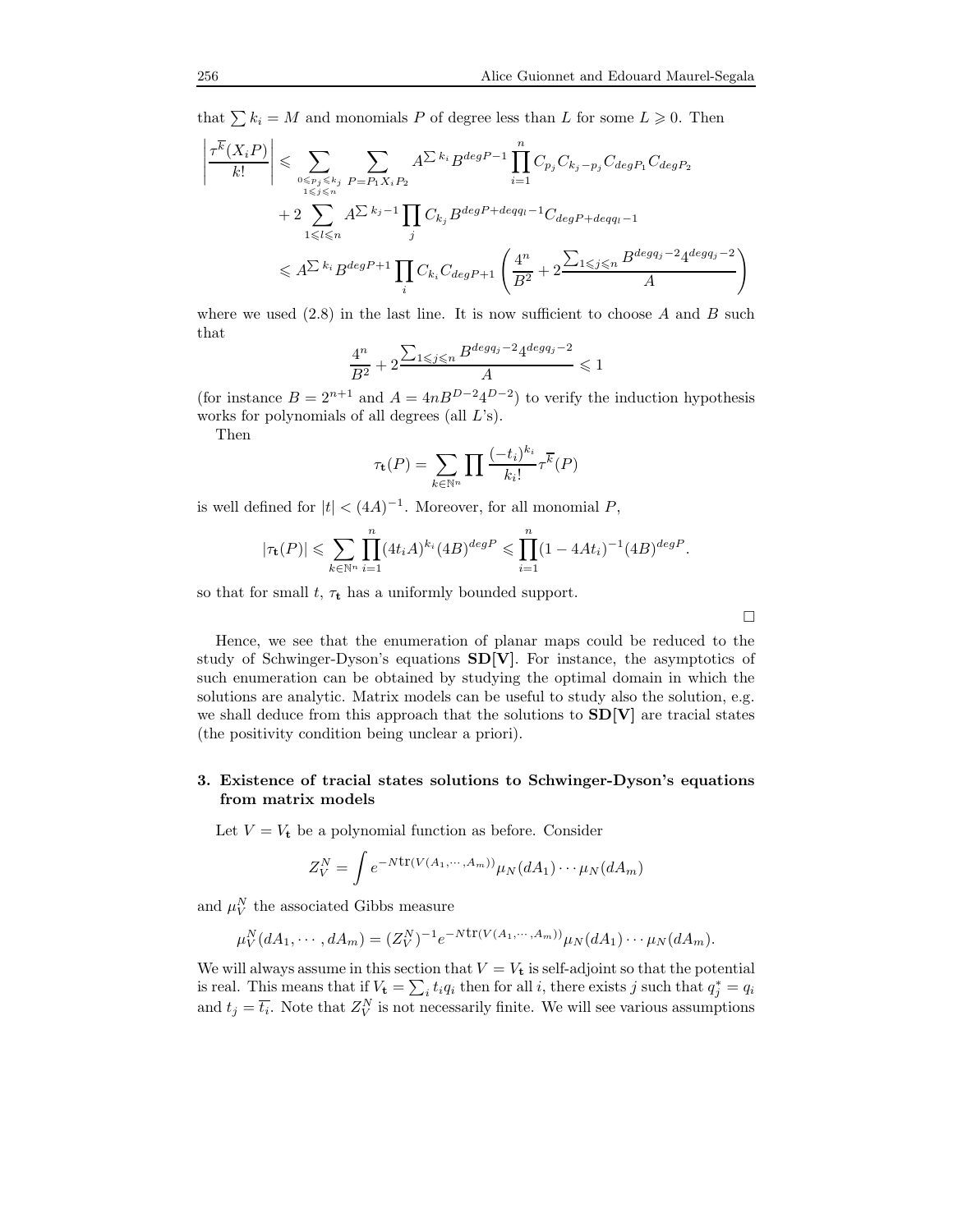in order to make  $\mu_V^N$  a proper probabilty measure. The empirical distribution of m matrices  $\mathbf{A} = (A_1, \dots, A_m) \in \mathcal{H}_N^m$  is defined as the element of  $\mathcal{M}_{ST}^m$  such that

$$
\hat{\mu}_{\mathbf{A}}^N(F) := \hat{\mu}_{A_1,\cdots,A_m}^N(F) = \frac{1}{N} \text{tr}(F(A_1,\cdots,A_m))
$$

for all  $F \in \mathcal{C}_{st}^m(\mathbb{C})$ . Note that the empirical distribution could be defined as well as an element of  $\mathcal{M}^m$  but since the random matrices  $(A_1, \dots, A_m)$  under  $\mu_V^N$  have a priori no uniformly bounded spectral radius, the topology of weak convergence would not be suitable then.

We shall see that if we know that a limit point of  $\hat{\mu}_{\mathbf{A}}^N$  under  $\mu_V^N$  is compactly supported, then it satisfies  $SD[V]$ . In a second part, we shall give examples of potential V for which this assumption is satisfied. Finally, we discuss localized matrix integrals and show that bounded solutions to  $SD[V]$  for small potentials can always be constructed by localized matrix integrals.

3.1. Limit points of empirical distribution of matrices following matrix models satisfy the **SD**[V] equations. The integral  $Z_V^N$  is well defined provided that the monomials of highest degree in  $V_t$  are even and sufficiently large. We shall assume in this paragraph that

$$
V_{t}(\mathbf{X}) = V_{t}^{*}(\mathbf{X}) = \sum_{1 \leq i \leq n} t_{i} q_{i}(\mathbf{X}) + \overline{t_{i}} q_{i}^{*}(\mathbf{X}) + \sum_{n+1 \leq i \leq n+m} t_{i} X_{i-n}^{D}
$$
(3.1)

with D even, monomial functions  $q_i$  of degree less or equal than  $D-1$  and  $t_i > 0$ for  $i \in \{n+1, \dots, n+m\}$ . We shall see in the last paragraph of this section that such assumption can be removed provided a cut-off is added.

For such potentials, we show that we can relate the matrix model to the solutions of  $SD[V]$ .

# Theorem 3.1. Assume  $(3.1)$ . Then

(1) There exists  $M < \infty$  so that,  $\mu_V^N$  almost surely for all  $i \in \{1, \dots, m\}$ .

$$
\limsup_{N \to \infty} \hat{\mu}_{A_1, \cdots, A_m}^N(X_i^D) \leqslant M.
$$

(2) The limit points of  $\hat{\mu}_{A_1,\dots,A_m}^N$  for the  $C_{st}^m(\mathbb{C})$ -topology satisfy the 'weak' Schwinger-Dyson equation

$$
\tau \otimes \tau(\partial_i F) = \tau((D_i V + X_i)F) \quad (\textbf{WSD})[\textbf{V}]
$$

for all  $F \in \mathcal{C}_{st}^m(\mathbb{C})$ , for all  $1 \leqslant i \leqslant m$ . Moreover for all  $i \in \{1, \cdots, n\}$ ,  $\tau(X_i^D) < +\infty.$ 

Note here that  $(D_i V + X_i)F$  does not belong to  $C_{st}^m(\mathbb{C})$  so that it is not clear what  $(WSD)[V]$  means a priori. We define it by the following; since  $\tau(X_i^D) < +\infty$ and  $D_iV$  has degree less than  $D-1$ , there exists a sequence  $V^{\delta} \in \mathcal{C}_{st}^m(\mathbb{C})$  so that

$$
\lim_{\delta \to 0} \max_{1 \le i \le m} \sup_{\tau(X_i^D) \le M} \tau(|D_i V^{\delta} - D_i V - X_i|) = 0
$$

from which, since any  $F \in \mathcal{C}_{st}^m(\mathbb{C})$  is uniformly bounded,

$$
\lim_{\delta \to 0} \max_{1 \le i \le m} \sup_{\tau(X_i^D) \le M} |\tau(FD_i V^{\delta}) - \tau(F(D_i V + X_i))| = 0
$$

is well defined.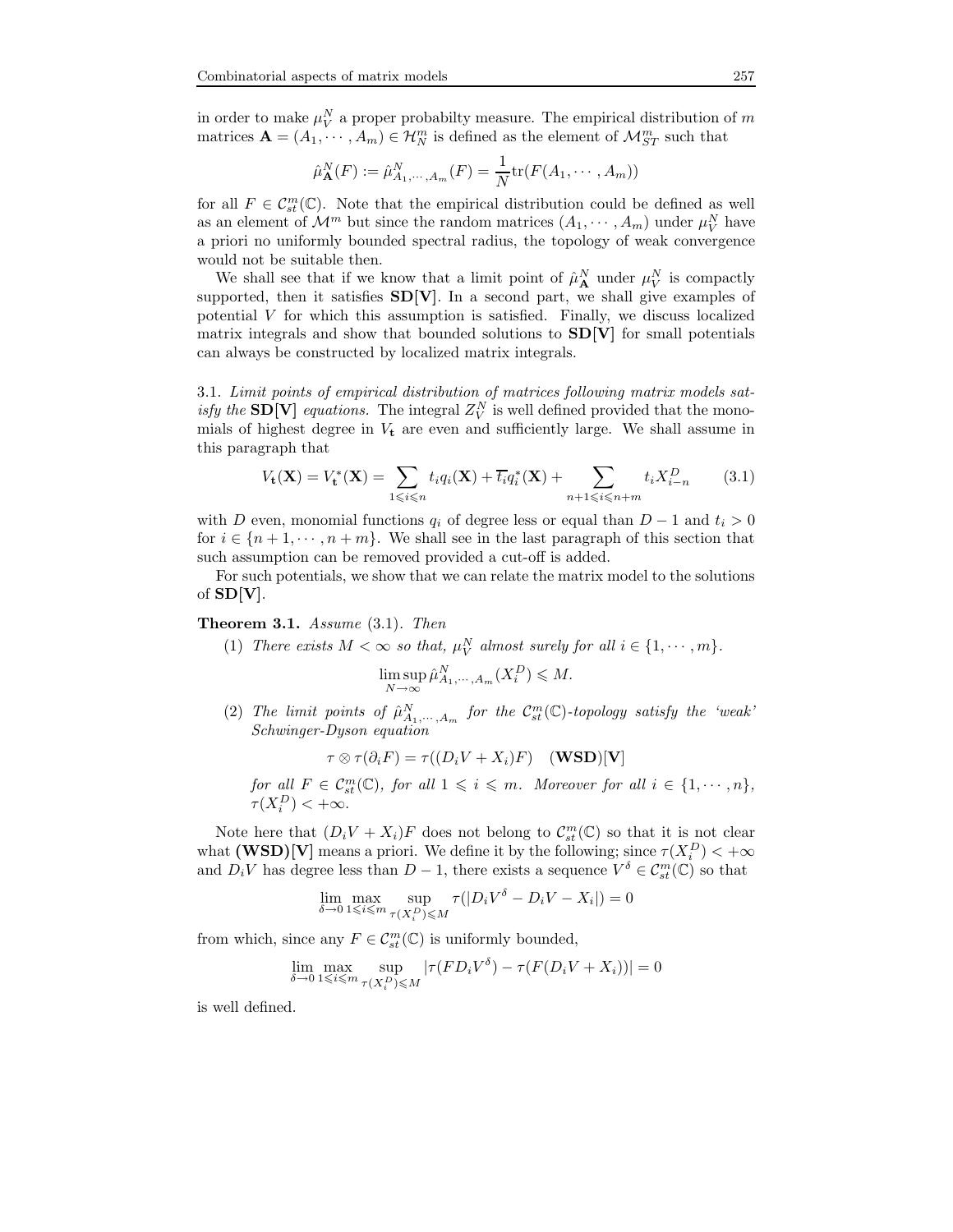# Proof.

• The first point is trivial since by Jensen's inequality,

$$
Z_V^N \ge \exp\{-N^2 \int \frac{1}{N} \text{tr}(V(\mathbf{A})) \prod_{1 \le i \le m} d\mu_N(A_i)\} \ge \exp\{cN^2\}
$$

for some  $c > -\infty$ , where the last inequality comes from the fact that (see Voiculescu (1991))

$$
\lim_{N \to \infty} \int \frac{1}{N} \text{tr}(V(\mathbf{A})) \prod_{1 \le i \le m} d\mu_N(A_i) = \sigma^m(V) < \infty
$$

where  $\sigma^m$  is the law of m free semi-circular variables.

Now, observe that by Hölder's inequality,

$$
|\hat{\mu}_{\mathbf{A}}^N(q_i)| \leq \max_{1 \leq i \leq m} \hat{\mu}_{\mathbf{A}}^N(|X_i|^{D-1} + 1)
$$

so that we deduce

$$
\hat{\mu}_{\mathbf{A}}^N(V) \geqslant \sum_{i=1}^m \left( t_{i+n} \hat{\mu}_{\mathbf{A}}^N(A_i^D) - c(\mathbf{t}) \hat{\mu}_{\mathbf{A}}^N(|A_i|^{D-1}) - c(\mathbf{t}) \right)
$$

with a finite constant  $c(t)$ . Since  $t_{i+n} > 0$ , we conclude that  $\hat{\mu}_{\mathbf{A}}^{N}(V) \geq m|t|M/2$ when  $\max_{1 \leq i \leq m} \hat{\mu}_{\mathbf{A}}^N(A_i^D) \geq M$  for M large enough. Thus

$$
\mu_V^N \left( \max_{1 \le i \le m} \hat{\mu}_{\mathbf{A}}^N(A_i^D) \ge M \right) \le e^{-2^{-1}N^2Mm|t|} e^{-cN^2}
$$
\n(3.2)

goes to zero exponentially fast when  $M > \frac{2c}{m|t|}$ . The claim follows by Borel-Cantelli's lemma.

• We proceed as in Cabanal-Duvillard and Guionnet (2003), following a common idea in physics, which is to make, in  $Z_V^N$ , the change of variables  $X_i \rightarrow X_i +$  $N^{-1}F(\mathbf{X})$  for a given  $i \in \{1, \dots, m\}$  and  $F \in \mathcal{C}_{st}^m(\mathbb{R})$ . Noticing that the Jacobian for this change of variable is

$$
|J| = e^{N\hat{\mu}_{\mathbf{A}}^N \otimes \hat{\mu}_{\mathbf{A}}^N(\partial_i F) + O(1)}
$$

we get that

$$
\int e^{(N\hat{\mu}_{\mathbf{A}}^N\otimes \hat{\mu}_{\mathbf{A}}^N(\partial_i F)-N^2\hat{\mu}_{\mathbf{A}}^N(N^{-1}X_iF(\mathbf{X})+V(X_i+N^{-1}F(\mathbf{X}))-V(X_i))}\mu_V^N(d\mathbf{A})=O(1).
$$

If we denote

$$
E_N = \hat{\mu}_{\mathbf{A}}^N \otimes \hat{\mu}_{\mathbf{A}}^N (\partial_i F) - N \hat{\mu}_{\mathbf{A}}^N (N^{-1} X_i F(\mathbf{X}) + V(X_i + N^{-1} F(\mathbf{X})) - V(X_i))
$$

we deduce that

$$
\int_{\max_{1 \leq i \leq m} \hat{\mu}_{\mathbf{A}}^N(A_i^D) \leq M} e^{N E_N} \mu_V^N(d\mathbf{A}) = O(1).
$$

Hence, we conclude by Chebychev inequality and  $(3.2)$  that for M big enough, any  $\delta > 0$ , there exists  $\eta > 0$ , so that

$$
\mu_V^N\left(\{\max_{1\leqslant i\leqslant m}\hat{\mu}_{\mathbf A}^N(X_i^D)\leqslant M\}\cap\{|E_N|\leqslant \delta\}\right)\geqslant 1-e^{-\eta N}.
$$

Moreover,

$$
\hat{\mu}_{\mathbf{A}}^N(V(X_i + N^{-1}F(\mathbf{X})) - V(X_i))) = N^{-1}\hat{\mu}_{\mathbf{A}}^N((D_iV)F) + R_N
$$

with a rest  $R_N$  of order  $N^{-2} \max_{1 \leq i \leq m} \hat{\mu}_{\mathbf{A}}^N(X_i^{D-2})$  which we can neglect on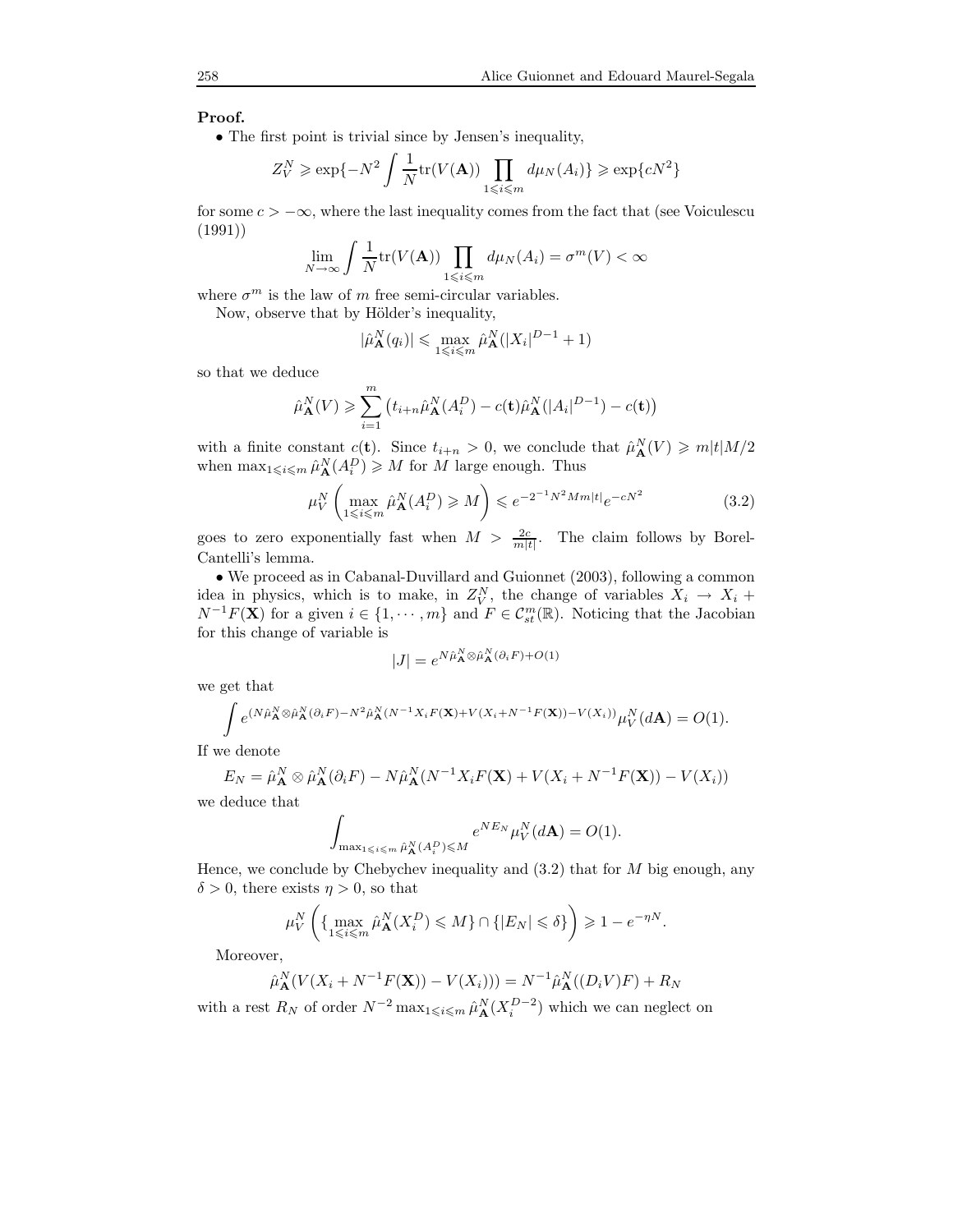$\max_{1 \leq i \leq m} \hat{\mu}_{\mathbf{A}}^N(A_i^D) \leq M$ . This shows, by Borel Cantelli's Lemma, that for all  $F\in\mathcal{C}_{st}^{m}(\mathbb{R}),$ 

$$
\hat{\mu}_{\mathbf{A}}^N \otimes \hat{\mu}_{\mathbf{A}}^N(\partial_i F) - \hat{\mu}_{\mathbf{A}}^N(X_i F + D_i V F)
$$

goes to zero almost surely. This result extends to  $F \in \mathcal{C}_{st}^m(\mathbb{C})$  since it can always be decomposed into the sum of two elements of  $\mathcal{C}_{st}^{m}(\mathbb{R})$ . Moreover, if we let  $A_i^{\varepsilon} = A_i(1+\varepsilon)$  $\epsilon A_i^2$ )<sup>-1</sup> = A<sub>i</sub>( $\sqrt{-1} + \sqrt{\epsilon A_i}$ )<sup>-1</sup>( $-\sqrt{-1} + \sqrt{\epsilon A_i}$ )<sup>-1</sup>  $\in C_{st}^m(\mathbb{C})$ , then again by Hölder's inequality  $\tau(|D_i V(A_i) - D_i V(A_i^{\varepsilon})|)$  goes to zero uniformly on  $\max_{1 \leq i \leq m} \tau(A_i^D) \leq$ M. This shows that  $\mu \to \mu((D_i V + X_i) F)$  is continuous for the weak  $\mathcal{C}_{st}^m(\mathbb{C})$ topology on  $\{\mu(A_i^D) \leqslant M\}$  for any  $F \in \mathcal{C}_{st}^m(\mathbb{C})$ . Therefore, since  $\mathcal{M}_{ST}^m$  is compact, we conclude that any limit point of  $\hat{\mu}^N_{\mathbf{A}}$  satisfies

$$
\tau \otimes \tau(\partial_i F) = \tau((X_i + D_i V)F)
$$

 $\Box$ 

We therefore have the

**Corollary 3.2.** Assume that there exists a limit point  $\tau_V$  of  $\hat{\mu}_{\mathbf{A}}^N$  under  $\mu_V^N$  which is compactly supported. Then, it satisfies Schwinger-Dyson's equation  $SD[V]$ .

### Proof.

The proof is straightforward since if  $\tau_V$  is compactly supported, it is equivalent to say that  $\tau_V$  satisfies **WSD[V]** or **SD[V]** since  $C_{st}^m(\mathbb{C})$  is dense in the set of polynomial functions (approximate the  $A_i$ 's by the  $A_i^{\varepsilon}$ 's defined in the previous proof).

 $\Box$ 

Let us also give the final argument to deduce convergence of the free energy from the previous considerations.

**Theorem 3.3.** Let  $\gamma : [0,1] \to \mathbb{C}^n$  be a continuously differentiable path from 0 to **t** such that for all s,  $V_{\gamma_s} = \sum_{i=1}^n \gamma_s(i)q_i$  is self-adjoint. Assume that

•  $\hat{\mu}^N_{\mathbf{A}}$  converges in  $\mathcal{M}^m_{ST}$  almost surely or in expectation under  $\mu^N_{V_{\gamma_s}}$  for all s in  $[0, 1]$ .

•  $\max_p \mu_{V_{\gamma_s}}^N(\hat{\mu}_{\mathbf{A}}^N(|X_p|^l))$  is uniformly bounded for s in  $[0,1]$  and N large enough for some l strictly greater than the degree of  $V_t$ .

Then

(1) The free energy

$$
F_{V_{\mathbf{t}}}^N = N^{-2} \log \left( Z_{V_{\mathbf{t}}}^N \right)
$$

converges as N goes to infinity towards a limit  $F_{V_t}$ .

(2) Moreover, there exists  $\varepsilon > 0$ , such that, if for all s,  $\gamma_s$  is in  $B(0, \varepsilon)$ , and if the limit points of  $\hat{\mu}^N_{\mathbf{A}}$  under  $\mu^N_{V_{\gamma_s}}$  are uniformly compactly supported, then

$$
F_{V_{\mathbf{t}}}^N = N^{-2} \log(Z_{V_{\mathbf{t}}}^N)
$$

converges as N goes to infinity towards

$$
F_{V_{\mathbf{t}}} = \sum_{\overline{k} \in \mathbb{N}^n \setminus (0, \ldots, 0)} \prod_{1 \leqslant i \leqslant n} \frac{(-t_i)^{k_i}}{k_i!} \mathcal{M}_{\overline{k}}.
$$

Note above that the last series has a positive radius of convergence according to Theorems 2.2 and 2.3. This emphasizes that the possible divergence of  $F_{V_t}^N$  does not survive the large  $N$  limit.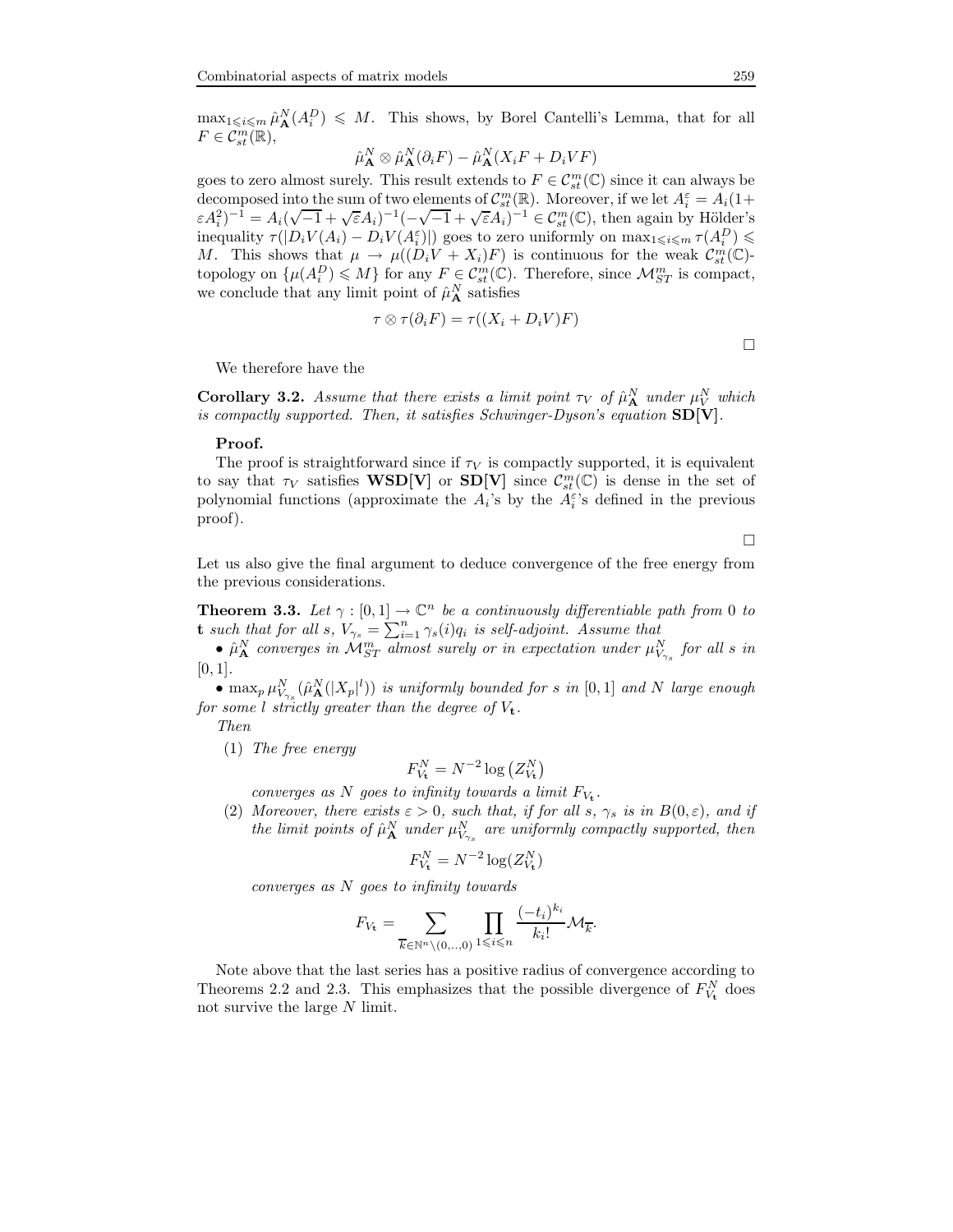#### Proof.

• First, note that as for all  $s V_{\gamma_s}$  is self adjoint, thus, up to a change of coordinates in  $\mathbb{C}^n$ ,  $V_{\gamma_s}$  can be written as  $V_{\gamma_s} = \sum_{i=1}^n (\gamma_s(i)q_i + \overline{\gamma_s(i)}q_i^*)$ . By differentiating

$$
N^{-2}\log Z_{V_{\gamma_s}}^N = \frac{1}{N^2}\log \int e^{-N \mathrm{tr} \sum_{i=1}^n (\gamma_s(i)q_i + \overline{\gamma_s(i)}q_i^*)} d\mu^N
$$

with respect to s we obtain that

$$
\partial_s N^{-2} \log Z^N_{V_{\gamma_s}} = -\sum_{i=1}^n \mu^N_{V_{\gamma_s}}(\hat{\mu}^N_{\mathbf{A}}(q_i \partial_s \gamma_s(i) + q_i^* \overline{\partial_s \gamma_s(i)})).
$$

But, under our assumption,  $(\hat{\mu}_{\mathbf{A}}^N(q_i \partial_s \gamma_s(i) + q_i^* \overline{\partial_s \gamma_s(i)}))_{N \in \mathbb{N}}$  converges almost surely and is uniformly integrable so that  $\mu_{V_{\gamma_s}}^N(\hat{\mu}_{\mathbf{A}}^N(q_i \partial_s \gamma_s(i) + q_i^* \overline{\partial_s \gamma_s(i)}))$  is a uniformly bounded sequence which converges as N goes to infinity towards  $\tau_{\gamma_s}(q_i\partial_s\gamma_s(i))$  $q_i^* \partial_s \gamma_s(i)$  for  $s \in [0, 1]$ . Integrating with respect to s yields the convergence with  $F_{V_{\gamma_s}}$  as above by dominated convergence theorem.

• We can choose  $\varepsilon > 0$  such that on  $B(0, \varepsilon)$  there is an unique solution  $\tau_{\gamma_s}$  of  $SD[V_{\gamma_s}]$  and it satisfies the combinatorial interpretation of Theorem 2.3. By Corollary 3.2, our hypothesis implies that for s in [0, 1] the limit points of  $\hat{\mu}_{\bf A}^N$  are unique and given by  $\tau_{\gamma_s}$ . Hence,  $\hat{\mu}_{\bf A}^N$  converges in  $\mathcal{M}_{ST}^m$  almost surely towards  $\tau_{\gamma_s}$ . Since we assumed our family uniformly integrable, we deduce that  $\mu_{V_{\gamma_s}}^N(\hat{\mu}_{\mathbf{A}}^N(q_i \partial_s \gamma_s(i) +$  $(q_i^*\partial_s\gamma_s(i)))$  converges as N goes to infinity towards  $\tau_{\gamma_s}(q_i\partial_s\gamma_s(i)+q_i^*\partial_s\gamma_s(i))$  for all  $l \in \{1, \dots, n\}$ . We denote  $\mathcal{M}_{\overline{k^1}, \overline{k^2}}$  (resp.  $\mathcal{M}_{\overline{k^1}, \overline{k^2}}(P)$ ) the number of planar maps with  $k_i^1$  vertices of type  $q_i$  and  $k_i^2$  of type  $q_i^*$  (resp. and with one of type  $P$ ),

$$
\begin{aligned} &\lim_{N\to\infty}\frac{1}{N^2}\log Z^N_{V_{\gamma_s}}=-\sum_{i=1}^n\int_0^1\tau_{\gamma_s}(q_i\partial_s\gamma_s(i)+q_i^*\overline{\partial_s\gamma_s(i)})ds\\ &=\sum_{i=1}^n\sum_{k_j^1,k_j^2}\int_0^1\prod_j\frac{(-\gamma_s(j))^{k_j^1}}{k_j^1!}\frac{(-\overline{\gamma_s(j)})^{k_j^2}}{k_j^2!}(\mathcal{M}_{\overline{k^1},\overline{k^2}}(q_i)\partial_s\gamma_s(i)+\mathcal{M}_{\overline{k^1},\overline{k^2}}(q_i^*)\partial_s\overline{\gamma_s(i)})\\ &=\sum_{i=1}^n\sum_{k_j^1k_j^2\neq0}\prod_j\frac{(-t_j)^{k_j^1}}{k_j^1!}\frac{(-\overline{t_j})^{k_j^2}}{k_j^2!}\mathcal{M}_{\overline{k^1},\overline{k^2}}\end{aligned}
$$

where we used in the last line the equality  $\mathcal{M}_{\overline{k}}(q_i) = \mathcal{M}_{\overline{k}+1_i}$ .

 $\Box$ 

We shall in the next section provide a generic example where the assumption of the second point of Theorem 3.3 is satisfied (in fact, a slightly different version since we do not prove that the almost sure limit points of  $\hat{\mu}_{\bf A}^N$  satisfy our compactness assumption, but their average do, which still guarantees the result).

3.2. Convex interaction models. Let us assume that we consider a matrix model with potential  $V$  such that for all  $N$  in  $\mathbb{N}$ ,

$$
\varphi_{V,a}^N : (A_k(ij)) \in (\mathbb{R}^{N^2})^m \to \text{tr}(V(A_1, \cdots, A_m)) + \frac{a}{2} \sum_{k=1}^m \text{tr}(A_k^2)
$$
(3.3)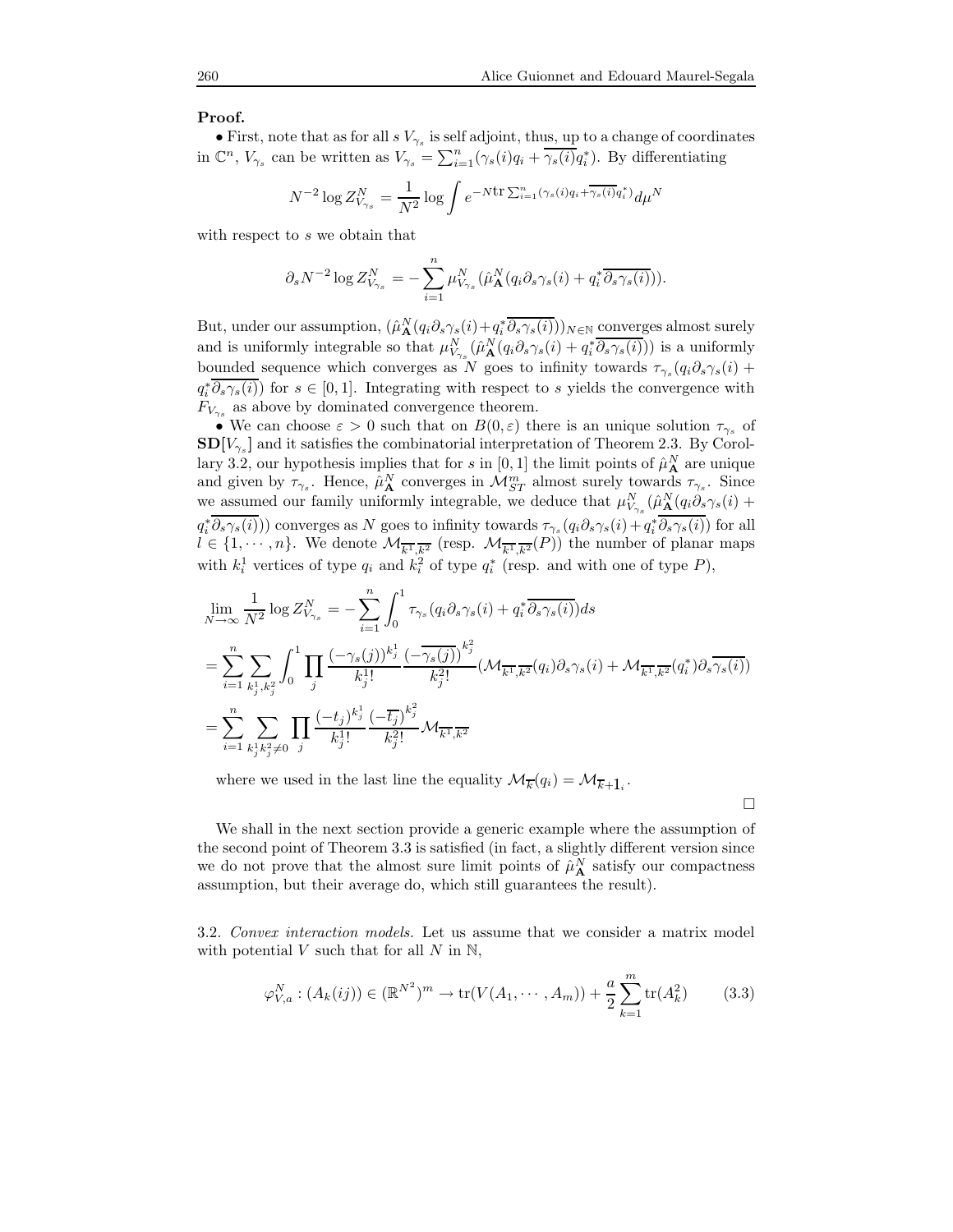is convex in all dimensions for some  $a < 1$ , i.e the Hessian of  $\varphi_{V,a}^N$  is non negative for all  $N \in \mathbb{N}$ . An example is V of the form

$$
V(A_1, \cdots, A_m) = \sum_{i=1}^n t_i P_i(\sum_{k=1}^m \alpha_k^i A_k) + \sum_{i,j} \beta_{i,j} A_1 A_j
$$

with non-negative  $t_i$ 's, convex polynomials of one variable  $P_i$ , real  $\alpha$ 's and  $\beta$  with for all  $i, \lfloor \sum_j \beta_{i,j} \rfloor < 1 - a$ . Indeed, by Klein's lemma (c.f. Guionnet and Zeitouni  $(2002)$ , since  $x \to P_i(\sum \alpha_k x_k)$  is convex,

$$
\mathbf{A} \to \mathrm{tr} P_i(\sum \alpha_k^i A_k)
$$

is also convex (Here  $\bf{A}$ , by an abuse of notations, denotes the entries of the *m*-uple of matrices  $\mathbf{A} = (A_1, \dots, A_m)$ .

Then, we shall prove that

**Theorem 3.4.** Let  $V$  be a self-adjoint polynomial function which satisfies  $(3.3)$ . Then

• There exists  $R_V < \infty$  so that

$$
\limsup_{N \to \infty} \mu_V^N(\hat{\mu}_{\mathbf{A}}^N(A_i^{2n})) \leqslant (R_V)^n
$$

for all  $n \in \mathbb{N}$  and  $i \in \{1, \dots, m\}$ . Here,  $R_V$  is uniformly bounded by some  $R_M$  when the quantities  $(a, V(0, 0, ..., 0), (D_i V(0, 0, ..., 0))_{1 \leq i \leq m}, \sigma^m(V))$  are bounded by M.

- $\mu^N_V[\hat{\mu}^N_{\bf A}]$  is tight and its limit points satisfy SD[V].
- $\mu_V$  [ $\mu_A$ ] is tight and its timit points satisfy  $\text{SD}[\mathbf{v}]$ .<br>• Take  $V = V_t = \sum_{i=1}^n t_i q_i$  and let  $U_a$  be the set of  $t_i$ 's for which  $V_t$  satisfies (3.3) for a given  $a < 1$ . For  $\varepsilon > 0$  small enough, when  $(t_i)_{1 \leq i \leq n} \in U_a \cap$  $B(0, \varepsilon)$ ,  $\hat{\mu}_{\bf A}^N$  converges in  $L^1(\mu_V^N)$  and almost surely to the unique solution to  $SD[V]$ .
- Let  $a < 1$ , there exists  $\varepsilon > 0$  such that if there exists a continuously differentiable path  $\gamma : [0,1] \to U_a \cap B(0,\varepsilon)$  from 0 to t then

$$
F_{V_{\mathbf{t}}}^N = N^{-2} \log(Z_{V_{\mathbf{t}}}^N)
$$

converges as N goes to infinity towards

$$
F_{V_{\mathbf{t}}} = \sum_{\overline{k} \in \mathbb{N}^n \setminus (0, \ldots, 0)} \prod_{1 \leqslant i \leqslant n} \frac{(-t_i)^{k_i}}{k_i!} \mathcal{M}_{\overline{k}}.
$$

**Remark :** Observe that if  $V_t$  has only a quadratic interaction term,  $U_a$  contains all the range of parameters such that the self potentials of each matrix is convex. For instance, if we look at the Ising model,

$$
V_{\mathbf{t}} = \beta AB + \sum_{i=1}^{n} t_i A^{2i} + \sum_{i=1}^{m} u_i B^{2i}
$$

then  $\{|\beta| < a\} \cap \{t_i \in \mathbb{R}^+\} \cap \{u_i \in \mathbb{R}^+\} \subset U_a$ .

#### Proof.

We can assume without loss of generality that  $a = 0$  since otherwise we just make a shift on the covariance of the matrices under  $\mu<sub>N</sub>$ . The idea is to use Brascamp-Lieb inequality (c.f. Hargé  $(2004)$  for recent improvements) which shows that since

$$
f(\mathbf{A}) = e^{-N\text{tr}V(A_1,\cdots,A_m)}
$$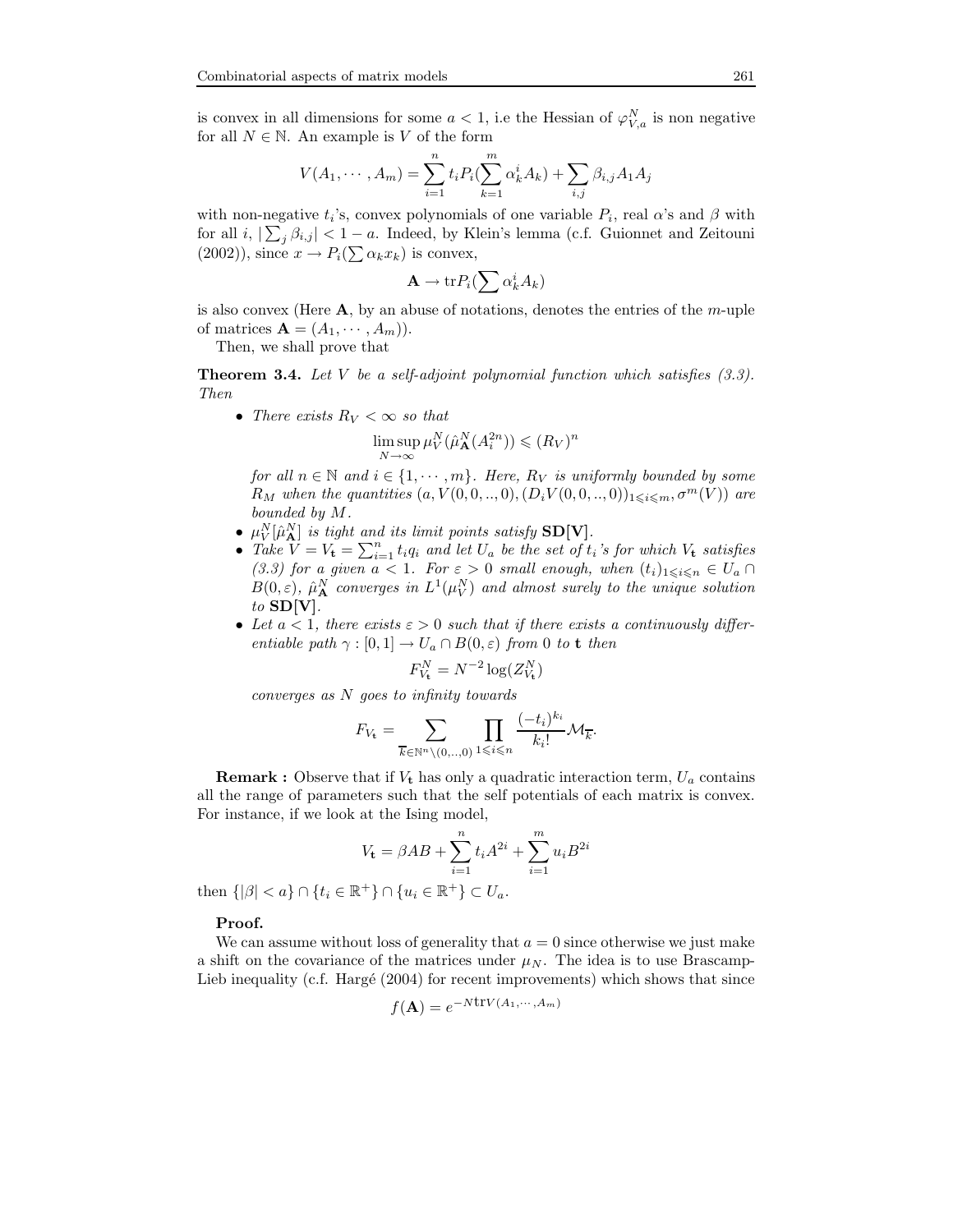is log-concave, for all convex function g on  $(\mathbb{R})^{mN^2}$ ,

$$
\mu_V^N(g(\mathbf{A} - \mathbf{M})) = \int g(\mathbf{A} - \mathbf{M}) \frac{f(\mathbf{A}) \prod d\mu_N(A_i)}{\int f(\mathbf{A}) \prod d\mu_N(A_i)} \leqslant \int g(\mathbf{A}) \prod d\mu_N(A_i) \quad (3.4)
$$

with

$$
\mathbf{M} = \int \mathbf{A} d\mu_V^N.
$$

Here **A** denotes the set of entries of the matrices  $(A_1, \dots, A_m)$ . Let us apply (3.4) with  $g(\mathbf{A}) = \text{tr}(A_k^{2p})$  which is convex by Klein's lemma. Hence,

$$
\mu_V^N \left( \text{tr}((A_k - \mathbb{E}[A_k])^{2p}) \right) \leq \mu_N(\text{tr}(A^{2p})) \tag{3.5}
$$

where  $\mathbb{E}[A_k](ij) = \mu_V^N(A_k(ij))$  for  $1 \leq i, j \leq N$ . By Theorem 2 p.17 in Soshnikov (1999), there exists a finite constant C so that for all  $p \leq \sqrt{N}$ ,

$$
\mu_N(\text{tr}(A^{2p})) \leqslant C N 4^p.
$$

In particular,

$$
\limsup_{N \to \infty} \mu_V^N \left[ \frac{1}{N} \text{tr}((A_k - \mathbb{E}[A_k])^{2p}) \right] \leq 4^p. \tag{3.6}
$$

Also, by Chebychev's inequality we find that if  $||A||_{\infty}$  denotes the spectral radius of A, for all  $k \in \{1, \cdots, m\}$ 

$$
\mu_V^N(||A_k - E[A_k]||_{\infty} \ge 3) \le \mu_V^N(\text{tr}((A_k - \mathbb{E}[A_k])^{2p} \ge 3^{2p}) \le CN\left(\frac{2}{3}\right)^{2p}
$$

for all  $p \leq \sqrt{N}$ . Taking  $p = \sqrt{N}$ , we deduce by Borel Cantelli's lemma that

$$
\limsup_{N \to \infty} ||A_k - E[A_k]||_{\infty} \leq 3 \quad \text{a.s.} \tag{3.7}
$$

We now control  $\mathbb{E}[A_k]$  uniformly. Since the law of  $A_k$  is invariant by the action of the unitary group, we deduce that for all unitary matrix  $U$ ,

$$
\mathbb{E}[A_k] = \mathbb{E}[UA_k U^*] = U \mathbb{E}[A_k] U^* \Rightarrow \mathbb{E}[A_k] = \mu_V^N(\hat{\mu}_{\mathbf{A}}^N(X_k))I. \tag{3.8}
$$

We now bound  $\mu_V^N(\hat{\mu}_{\mathbf{A}}^N(X_k))$  independently of N. Since V is convex, there are real numbers  $(\gamma_i)_{1\leqslant i\leqslant m}$  and  $c > -\infty$ ,  $\gamma_i = D_i V(0, \dots, 0)$  and  $c = V(0, \dots, 0)$  so that for all  $N \in \mathbb{N}$  and all matrices  $(A_1, \dots, A_m) \in \mathcal{H}_N^m$ ,

$$
\operatorname{tr}(V(A_1, \cdots, A_m)) \geq \operatorname{tr}(\sum_{i=1}^m \gamma_i A_i + c).
$$

By Jensen's inequality, we know that  $Z_V^N \geqslant e^{-dN^2}$  for N sufficiently large,  $d = 2\sigma^m(V) < +\infty$  and so Chebychev's inequality implies that for all  $y > 0$ , all  $\lambda > 0$ ,

$$
\mu_V^N\left(|\hat{\mu}_{\mathbf{A}}^N(X_k)| \ge y\right) \le e^{(d-c)N^2 - \lambda yN^2} \left[\int e^{-N\sum_{i=1}^m \gamma_i \text{tr}(A_i) + N\lambda \text{tr}(A_k)} \prod_{i=1}^m d\mu_N(A_i)\right]
$$
  
+ 
$$
\int e^{-N\sum_{i=1}^m \gamma_i \text{tr}(A_i) - N\lambda \text{tr}(A_k)} \prod_{i=1}^m d\mu_N(A_i) \right]
$$
  

$$
\le 2e^{(d-c)N^2 - \lambda yN^2} e^{\frac{N^2}{2} \sum_{i \ne k} \gamma_i^2 + \frac{N^2}{2} (\gamma_k + \lambda)^2}
$$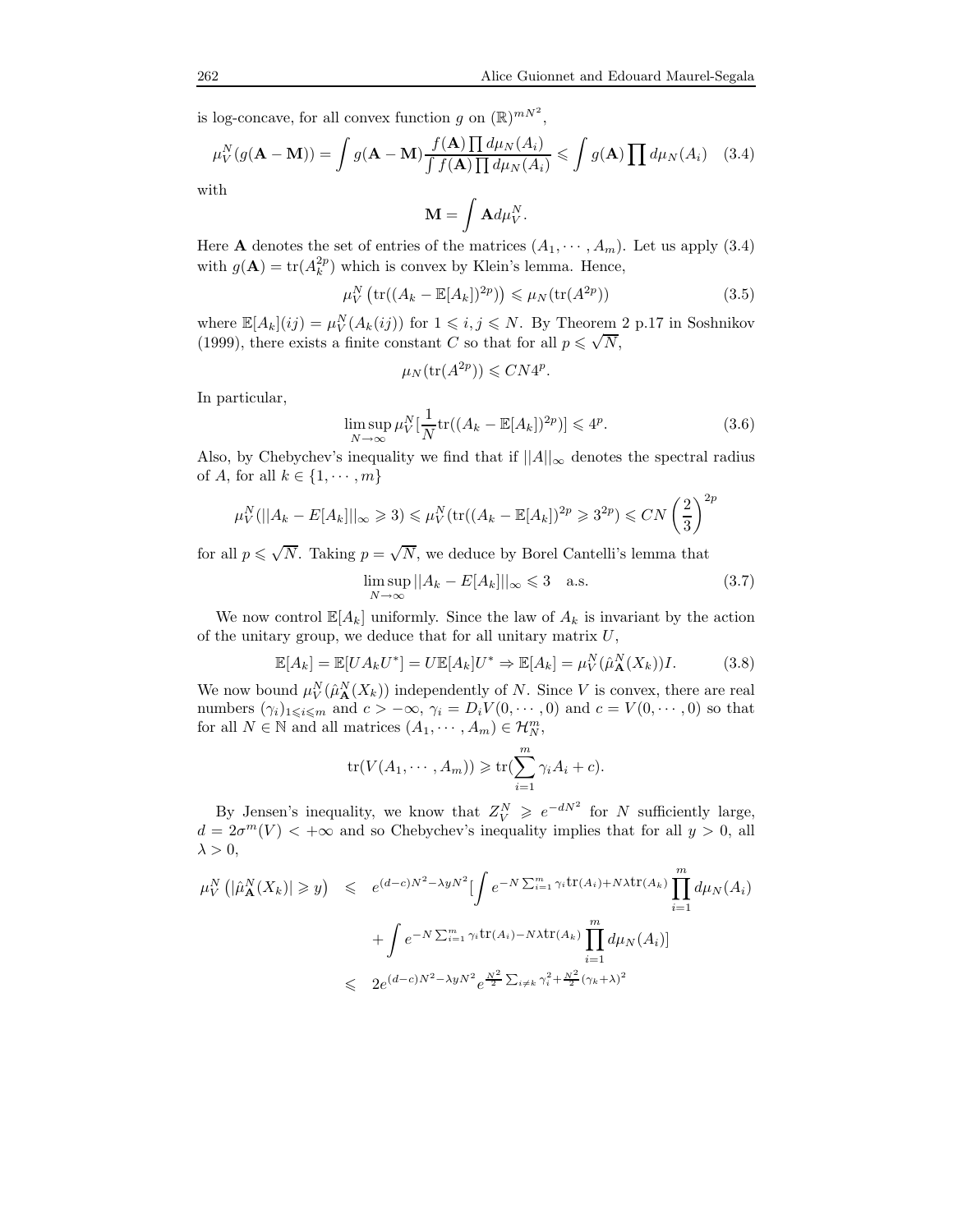Optimizing with respect to  $\lambda$  shows that there exists  $A < \infty$  (which depends only on  $D_i V(0, \dots, 0)$ ,  $V_i(0, \dots, 0)$  and  $\sigma^m(V)$  so that

$$
\mu_V^N\left( \left| \hat{\mu}_{\mathbf{A}}^N(X_k) \right| \geqslant y \right) \leqslant e^{AN^2 - \frac{N^2}{4}y^2}
$$

and so

$$
\mu_V^N(|\hat{\mu}_{\mathbf{A}}^N(X_k)|) = \int \mu_V^N\left(|\hat{\mu}_{\mathbf{A}}^N(X_k)| \ge y\right) dy \le 4\sqrt{A} + \int_{y \ge 4\sqrt{A}} e^{-\frac{N^2}{4}(y^2 - 4A)} dy \le 8\sqrt{A}
$$

where we assumed  $N$  large enough in the last line. Hence, we have proved that

$$
\limsup_{N} |\mu_V^N(\hat{\mu}_{\mathbf{A}}^N(X_k))| < 8\sqrt{A}.\tag{3.9}
$$

Plugging this result in (3.6) and (3.8) we obtain for all  $p \geq 1$ :

$$
\limsup_{N \to \infty} \mu_V^N[\hat{\mu}_{\mathbf{A}}^N((A_k)^{2p})] \leq 2^{2p-1} \limsup_{N \to \infty} \mu_V^N[\frac{1}{N} tr((A_k - \mu_V^N[A_k])^{2p})]
$$
  
+2<sup>2p-1</sup>  $\limsup_{N \to \infty} (\mu_V^N(\frac{1}{N} tr[A_k])^{2p})$   
 $\leq 2^{2p-1} 4^p + 2^{2p-1} (8\sqrt{A})^{2p} \leq R_V^{2p}$ 

with  $R_V = 4(1+8\sqrt{A})$ . To prove the convergence of  $\mu_N^V[\hat{\mu}_{\mathbf{A}}^N]$ , remember that  $\mu_N^V[\hat{\mu}_{\mathbf{A}}^N]$ is tight for the  $\mathcal{C}_{st}^m(\mathbb{C})$ -topology. To study its limit point, recall  $\int xe^{-x^2/2}f(x)dx =$  $\int f'(x)e^{-x^2/2}dx$  so that, for  $P \in \mathcal{C}_{st}^m(\mathbb{C}),$ 

$$
\int \frac{1}{N} \text{tr}(A_k P) d\mu_N^V(\mathbf{A}) = \frac{1}{2N^2} \sum_{ij} \int \partial_{A_k(ij)} (P e^{-N \text{tr}(V)})_{ji} \prod d\mu_N(A_i)
$$

$$
= \frac{1}{2N^2} \sum_{ij} \int \left( \sum_{P=QX_{kR}} 2Q_{ii} R_{jj}
$$

$$
-N \sum_{l=1}^n \sum_{q_l=QX_kR} t_l \sum_{h=1}^N 2P_{ji} Q_{hj} R_{ih} \right) d\mu_N^N(\mathbf{A})
$$

$$
= \int \left( \frac{1}{N^2} (\text{tr} \otimes \text{tr})(\partial_k P) - \frac{1}{N} \text{tr}(D_k VP) \right) d\mu_N^N(\mathbf{A})
$$

which yields

$$
\int (\hat{\mu}_{\mathbf{A}}^N((X_k + D_k V)P) - \hat{\mu}_{\mathbf{A}}^N \otimes \hat{\mu}_{\mathbf{A}}^N(\partial_k P)) d\mu_N^V(\mathbf{A}) = 0
$$

Now, by convexity of V we have concentration of  $\hat{\mu}_{\mathbf{A}}^N$  under  $\mu_N^V$  (since log-Sobolev inequality is satisfied uniformly, according to Bakry-Emery criterion, and that Herbst's argument therefore applies, see Ané et al. (2000), sections 6 and 7): for all Lipschitz function  $f$  on the entries

$$
\mu_V^N\left(\mathbf{A} : |f(\mathbf{A}) - \mu_V^N(f)| \ge \delta\right) \le e^{-\frac{\delta^2}{2||f||^2_{\mathcal{L}}}}
$$
\n(3.10)

where  $||f||_{\mathcal{L}}$  is the Lipschitz constant of f. Since for  $P \in \mathcal{C}_{st}^m(\mathbb{C}), \mathbf{A} \to \hat{\mu}_{\mathbf{A}}^N(P)$ is Lipschitz with constant of order  $N^{-1}$  (see Guionnet and Zeitouni (2000)), we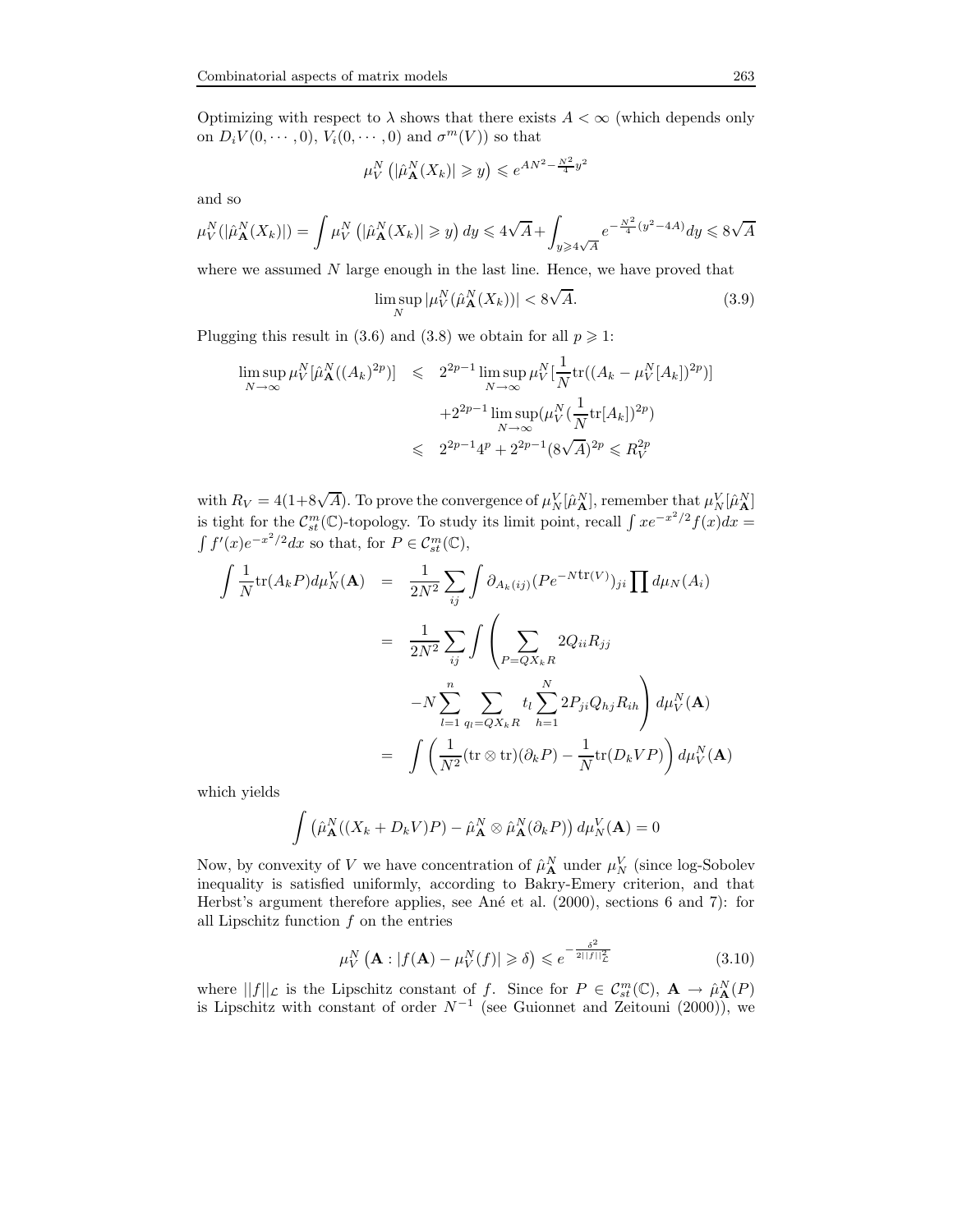conclude that since  $\partial_i P \in \mathcal{C}_{st}^m(\mathbb{C}) \otimes \mathcal{C}_{st}^m(\mathbb{C})$ , for all  $P \in \mathcal{C}_{st}^m(\mathbb{C})$ ,

$$
\lim_{N\to\infty}\left|\int\hat{\mu}_{\mathbf{A}}^N\otimes\hat{\mu}_{\mathbf{A}}^N(\partial_kP)d\mu_N^V(\mathbf{A})-\mu_N^V[\hat{\mu}_{\mathbf{A}}^N]\otimes\mu_N^V[\hat{\mu}_{\mathbf{A}}^N](\partial_kP)\right|=0.
$$

Thus

$$
\limsup_{N \to \infty} (\mu_V^N(\hat{\mu}_{\mathbf{A}}^N((X_k + D_k V)P)) - \mu_V^N[\hat{\mu}_{\mathbf{A}}^N] \otimes \mu_V^N[\hat{\mu}_{\mathbf{A}}^N](\partial_i P)) = 0
$$

If  $\tau$  is a limit point of  $\mu_V^N[\hat{\mu}_{\bf A}^N]$  for the weak  $\mathcal{C}_{st}^m(\mathbb{C})$ -topology, we can use the previous moment estimates to show that even though  $X_k + D_k V$  is a polynomial function,  $\mu_V^N(\hat{\mu}_{\mathbf{A}}^N((X_k + D_k V)P))$  converges along subsequences towards  $\tau((X_k + D_k V)P)),$ and of course  $\mu_V^N[\hat{\mu}_{\mathbf{A}}^N] \otimes \mu_V^N[\hat{\mu}_{\mathbf{A}}^N](\partial_k P)$  converges towards  $\tau \otimes \tau(\partial_k P)$ . Hence, we get that the limit points of  $\mu_V^N[\hat{\mu}_{\bf A}^N]$  satisfy the **WSD[V**]. By the previous moment estimate, these limit points are compactly supported, hence they satisfy SD[V]. Similarly, by (3.10),  $\hat{\mu}_{\bf A}^N$  is almost surely tight and its limit points satisfy  $SD[V]$ according to  $(3.7)$  and  $(3.9)$ .

When  $V = V_t$ , observe that  $R_t$  is uniformly bounded when  $|t| \leq M$  since  $V_{\mathbf{t}}(0,\dots,0)$  and  $(D_iV_{\mathbf{t}}(0,\dots,0))_{1\leqslant i\leqslant m}$  depends continuously on **t**. Thus, the first point of the theorem shows that the limit points of  $\mu_{V_{\mathbf{t}}}^{N}[\hat{\mu}_{\mathbf{A}}^{N}]$  are uniformly compactly supported. Hence, since also we have seen that they satisfy  $SD[V_t]$ , for t small enough,  $\hat{\mu}_{\mathbf{A}}^{N}$  converges in expectation (and therefore almost surely by concentration), to the unique solution to  $SD[V_t]$ . The last point is now a direct consequence of Theorem 3.3.

 $\Box$ 

Hence, we see here that convex potentials have uniformly compactly supported limit distributions so that we can apply the whole machinery. We strongly believe that this property extends to much more general potentials. However, we shall see in the next section that we can localize the integral to make sure that all limit points are uniformly compactly supported and still keep the enumerative property, hence bypassing the issue of compactness.

3.3. The uses of diverging integrals. In the domain of matrix models, diverging integrals are often considered. For instance, if one wants to consider triangulations, one would like to study the integral

$$
Z_N(tx^3) = \int e^{tN \text{tr}(M^3)} d\mu_N(M)
$$

which is clearly infinite if t is real. The same kind of problem arises in many other models (c.f. the dually weighted graph model Kazakov et al. (1996)). However, we shall see below that at least as far as planar maps are concerned, we can localize the integrals to make sense of it, while keeping its enumerative property. Namely, let  $V_{\mathbf{t}} = V_{\mathbf{t}}^* = \sum t_i q_i$  and let us consider the localized matrix integrals given, for  $L < \infty$ , by

$$
Z_{V_{\mathbf{t}}}^{N,L} = \int_{||\mathbf{A}||_{\infty} \leqslant L} e^{-N \text{tr}(V_{\mathbf{t}}(\mathbf{A}))} \prod d\mu_N(A_i)
$$

and the associated Gibbs measure

$$
\mu_{V_{\mathbf{t}}}^{N,L}(d\mathbf{A}) = (Z_{V_{\mathbf{t}}}^{N,L})^{-1} \mathbf{1}_{||\mathbf{A}||_{\infty} \leqslant L} e^{-N \operatorname{tr}(V_{\mathbf{t}}(\mathbf{A}))} \prod d\mu_N(A_i).
$$

Here,  $||\mathbf{A}||_{\infty} = \max_{1 \leq i \leq m} ||A_i||_{\infty}$  and  $||A_i||_{\infty}$  denotes the spectral radius of the matrix  $A_i$ .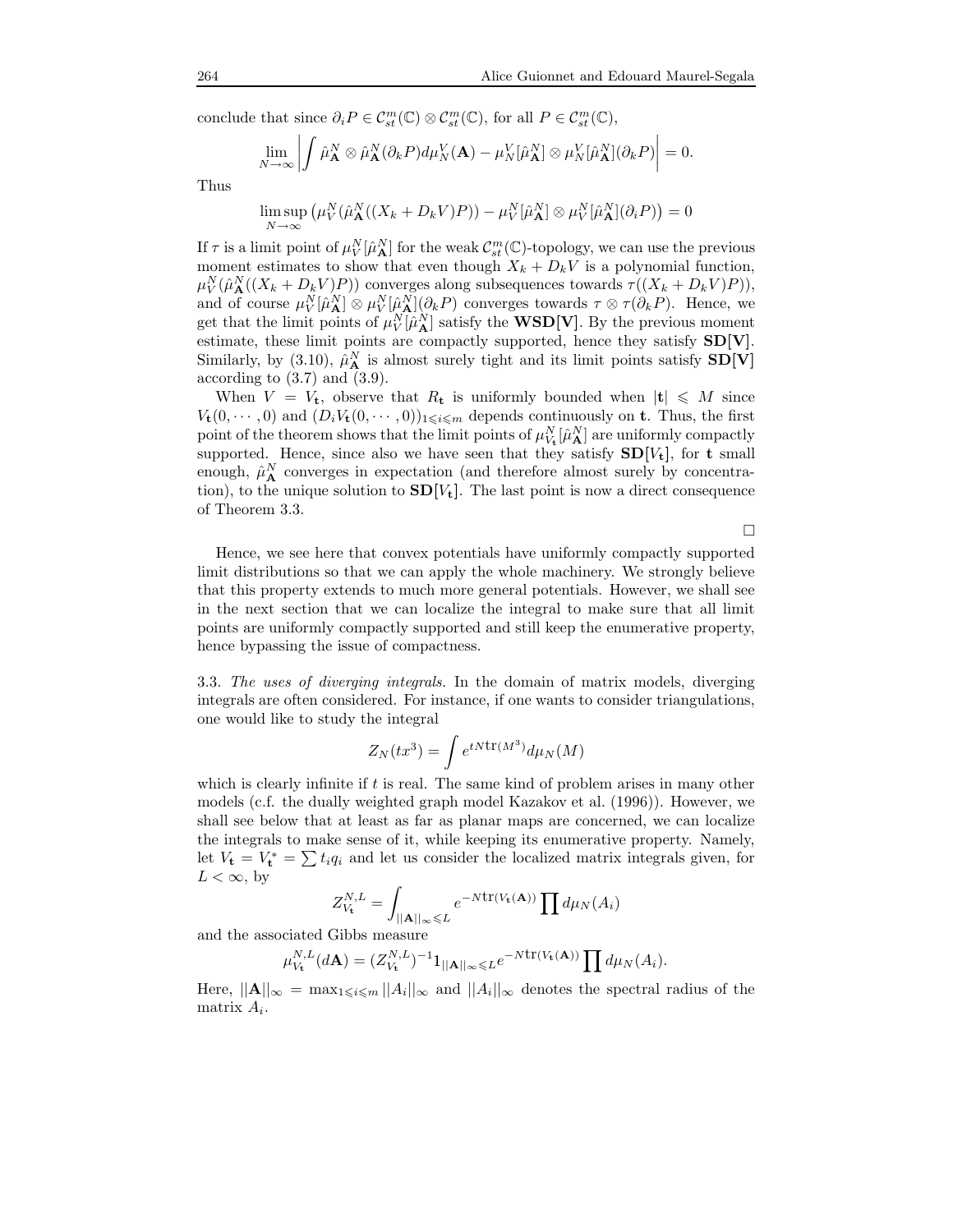We shall prove

**Theorem 3.5.** There exists  $L_0 > 0$  and  $\varepsilon_0 > 0$  so that for  $\varepsilon < \varepsilon_0$ , there exists  $L(\varepsilon) > L_0$ ,  $L(\varepsilon)$  going to infinity as  $\varepsilon$  goes to zero, so that for  $\mathbf{t} \in B(0,\varepsilon) \cap {\mathbf{t}} | V_{\mathbf{t}} =$  $V_{\mathbf{t}}^*$ , for all  $L \in [L_0, L(\varepsilon)],$ 

$$
\lim_{N \to \infty} \frac{1}{N^2} \log Z_{V_t}^{N,L} = \sum_{\overline{k} \in \mathbb{N}^n \setminus (0, \dots, 0)} \prod_{1 \leqslant i \leqslant n} \frac{(-t_i)^{k_i}}{k_i!} \mathcal{M}_{\overline{k}}
$$
(3.11)

Moreover, under  $\mu_{V_t}^{N,L}$ ,  $\hat{\mu}_{\bf A}^N$  converges almost surely towards  $\tau_t$  described in Theorem 2.3.

This shows that, up to localization, the first order asymptotics of matrix models gives the right enumeration for any polynomials. The diverging integrals often considered in physics should be therefore thought to be conveniently localized to keep their combinatorial virtue, and are then as good as others. In view of Lemma 3.6, this localization procedure should not damage the rest of the large N expansion neither.

#### Proof.

Fix  $M > 0$  and choose  $\eta$  sufficiently small, so that  $V_t(0, \dots, 0), D_t V_t(0, \dots, 0)$ and  $\sigma^m(V_tV_t^*)$  are uniformly bounded by a constant  $M < +\infty$  for  $t \in B(0, \eta)$ . We will prove that if L is sufficiently large, there exists  $0 < \varepsilon < \eta$  such that Theorem 2.3 is valid for all **t** in  $B(0, \varepsilon) \cap {\{\mathbf{t}} | V_{\mathbf{t}} = V_{\mathbf{t}}^* \}.$ 

We now see our potential as a convex potential in order to find an uniform bound on the support. First we bound the Hessian of

$$
\varphi_{V_{\mathbf{t}}}^{N} : (A_{k}(ij)) \in (\mathbb{R}^{N^{2}})^{m} \cap \{ \|\mathbf{A}\|_{\infty} \leqslant L \} \to \text{tr}(V(A_{1}, \cdots, A_{m})) \tag{3.12}
$$

uniformly in  $N$ :

$$
Hess\varphi_{V_{\mathbf{t}}}^{N}(A,A) = \sum_{i=1}^{n} t_{i} \sum_{q_{i}=RXSXT} \text{tr}(RASAT).
$$

Now we use Hölder's inequality:

$$
|\text{tr}(RASAT)| = |\text{tr}(TRASA)| \leq \sqrt{\text{tr}((TR)A^*A(TR)^*)} \sqrt{\text{tr}(SA^*AS^*)}
$$
  

$$
\leq ||TR||_{\infty}||S||_{\infty} \text{tr}(AA^*).
$$

which implies that for  $\{\|\mathbf{A}\|_{\infty} \leqslant L\}$ 

$$
\|Hess\varphi^N_{V_{\bf t}}\|\leqslant C |{\bf t}|
$$

and C depends only on L. Therefore, We can find  $\varepsilon > 0$  such that if  $\mathbf{t} \in B(0,\varepsilon) \cap$  ${\textstyle\{\mathbf{t}|V_{\mathbf{t}}=V_{\mathbf{t}}^*\}}$ , for all  $N$ ,  $\varphi_{V_{\mathbf{t}}^k}^N+\frac{1}{4}\sum_{i=1}^n\text{tr}(X_i^2)$  is convex on  ${\|\mathbf{A}\|_\infty\leq L\}}$ .

Thus  $\tilde{V}_{\mathbf{t}}(\mathbf{A}) = V_{\mathbf{t}}(\mathbf{A}) + \infty \mathbf{1}_{||\mathbf{A}||_{\infty} > L}$  is a convex potential and

$$
1_{||\mathbf{A}||_{\infty} \leq L} e^{-N \text{tr}(V_{\mathbf{t}}(\mathbf{A}))} = e^{-N \text{tr}(\tilde{V}(\mathbf{A}))}
$$

is log-concave so that we can use the strategy of the proof of the first point in Theorem 3.4. The only point to check is that there exists  $d < +\infty$  such that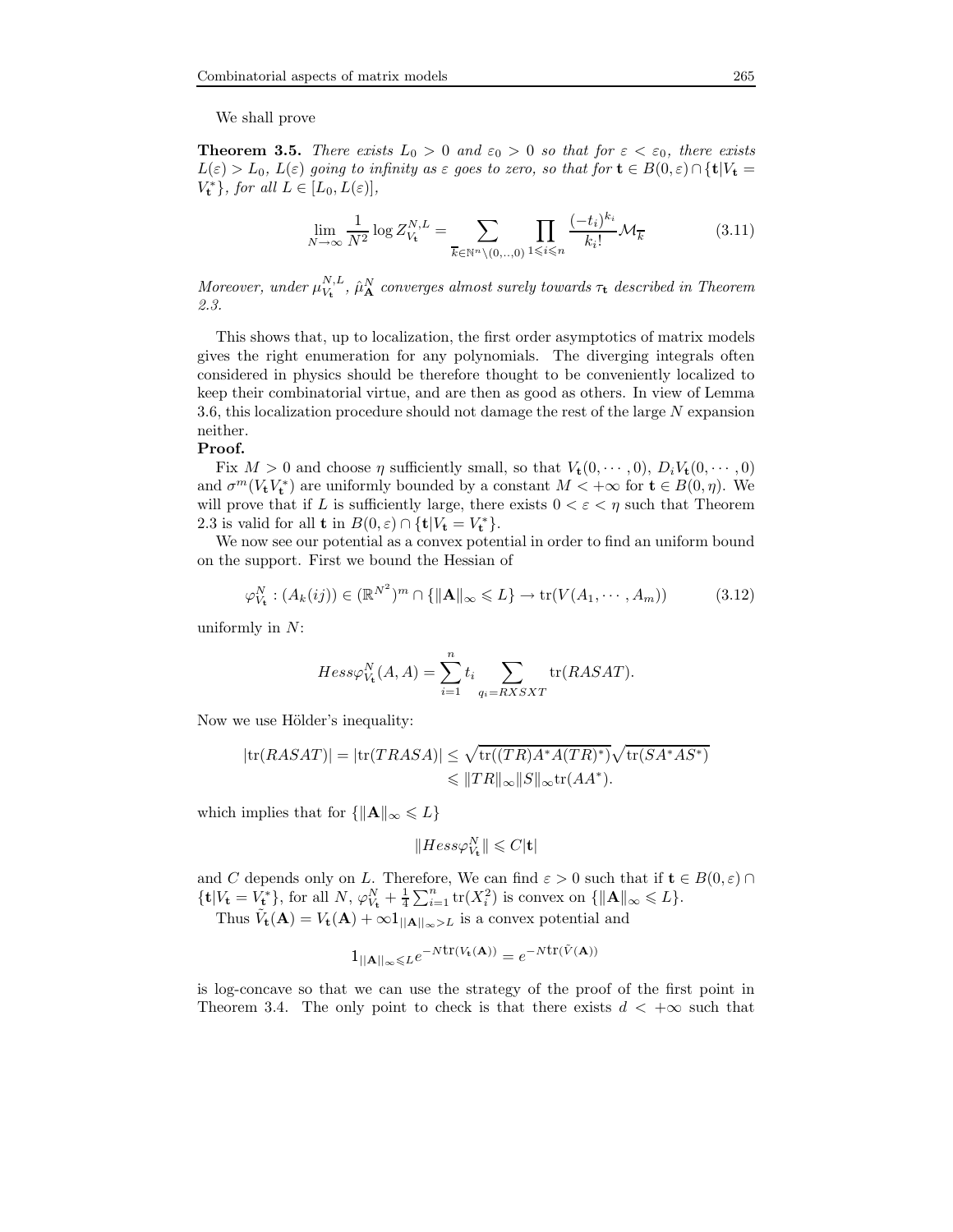$Z_{V_{\mathbf{t}}}^{N,L} \geqslant e^{-dN^2}$ . According to Jensen's inequality,

$$
Z_{V_{\mathbf{t}}}^{N,L} = \int_{||\mathbf{A}||_{\infty} \leqslant L} e^{-N \text{tr}(V_{\mathbf{t}}(\mathbf{A}))} \prod d\mu_N(A_i)
$$
  
\n
$$
\geqslant \mu^N(||\mathbf{A}||_{\infty} \leqslant L) \exp\left(-\frac{N}{\mu^N(||\mathbf{A}||_{\infty} \leqslant L)} \int_{||\mathbf{A}||_{\infty} \leqslant L} \text{tr}(V_{\mathbf{t}}(\mathbf{A})) \prod d\mu_N(A_i)\right)
$$

The biggest eigenvalue goes almost surely to 2 and  $|\int_{||\mathbf{A}||_{\infty} \leq L}$  tr $(V_{\mathbf{t}}(\mathbf{A})) \prod d\mu_N(A_i)|$ is bounded by  $\mu^N (V_t V_t^*)^{\frac{1}{2}}$  which goes to  $\sigma^m (V_t V_t^*) < +\infty$  according to Voiculescu (1991). Thus if  $L > 2$ ,  $Z_{V_t}^{N,L} \geq e^{-dN^2}$  for a finite constant d. Thus, we can use the same technique than in Theorem 3.4 to show that any limit point of  $\hat{\mu}_{\bf A}^N$  has a bounded support  $R_M$  independent of  $L$ .

We choose  $L > R_M$ . Now the proof is very close to that of Theorem 3.1 except that we have to be careful to make perturbations which do not change the constraint  $||\mathbf{A}||_{\infty} \leqslant L$ . Let  $i \in \{1, \dots, m\}$  and consider the perturbation  $A_i \to A_i + N^{-1}h(A_i)$ and  $A_i \rightarrow A_j$  for  $j \neq i$  with a compactly supported function h which vanishes on  $[-R, R]^c$ . Then for  $L > R$ , for sufficiently large N, and  $||A_i||_{\infty} \le L$ ,  $||A_i +$  $||N^{-1}h(A_i)||_{\infty} \leqslant L$  so that we see that the limit points of  $\hat{\mu}_{\bf A}^N$  under the localized Gibbs measure  $\mu_V^{N,L}$  satisfy for  $i \in \{1, \dots, m\}$ , for all h of support strictly less than L

$$
\mu \otimes \mu(\partial_i h(X_i)) = \mu((D_i V + X_i)h(X_i)). \tag{3.13}
$$

These limit points are also laws of operators bounded by  $R_M < L$ . Thus the limit points satisfy  $(3.13)$  for arbitrary polynomials P i.e. they satisfy  $SD[V]$ . Now according, to Theorem 2.3 if t is sufficiently small,  $SD[V]$  has an unique solution given by the enumeration of maps. Thus we have shown that for  $L > R_M$ , there exists  $\varepsilon > 0$  such that for  $\mathbf{t} \in B(0,\varepsilon)$   $\hat{\mu}^N$  goes almost surely to the solution of SD[V] described in Theorem 2.3.

The formula for the free energy is then derived as in Theorem 3.3 since  $L$  is fixed independently of t small enough.

$$
\Box
$$

Let us remark that if we define, following Voiculescu (1993), for  $\mu \in \mathcal{M}^m$ , a microstates  $\Gamma(\mu, n, N, \eta), n \in \mathbb{N}, N \in \mathbb{N}, \eta > 0$ , as the set of matrices  $A_1, ..., A_m$  of  $\mathcal{H}_N^m$  such that

$$
|\mu(\mathbf{X}_{i_1}..\mathbf{X}_{i_p}) - \frac{1}{N} tr(\mathbf{A}_{i_1}..\mathbf{A}_{i_p})| < \eta
$$
\n(3.14)

for any  $1 \leq p \leq n, i_1, ..., i_p \in \{1, ..., m\}^p$ , then we have

**Lemma 3.6.** For all  $\delta > 0$  small enough, for  $L \in [L_0, L(\delta)]$ , and  $|\mathbf{t}| \leq \delta$ ,

$$
\lim_{N \to \infty} \frac{1}{N^2} \log \int_{\|\mathbf{A}\|_{\infty} \le L} e^{-Nt \eta (V_t(\mathbf{A}))} d\mu_N(A_1) \cdots d\mu_N(A_m)
$$
\n
$$
= \lim_{\eta \to 0, n \to \infty} \lim_{N \to \infty} \frac{1}{N^2} \log \int_{\Gamma(\tau_t, n, N, \eta) \cap \|\mathbf{A}\|_{\infty} \le L} e^{-Nt \eta (V_t(\mathbf{A}))} d\mu_N(A_1) \cdots d\mu_N(A_m)
$$
\n
$$
= \lim_{\eta \to 0, n \to \infty} \lim_{N \to \infty} \frac{1}{N^2} \log \int_{\Gamma(\tau_t, n, N, \eta)} e^{-Nt \eta (V_t(\mathbf{A}))} d\mu_N(A_1) \cdots d\mu_N(A_m)
$$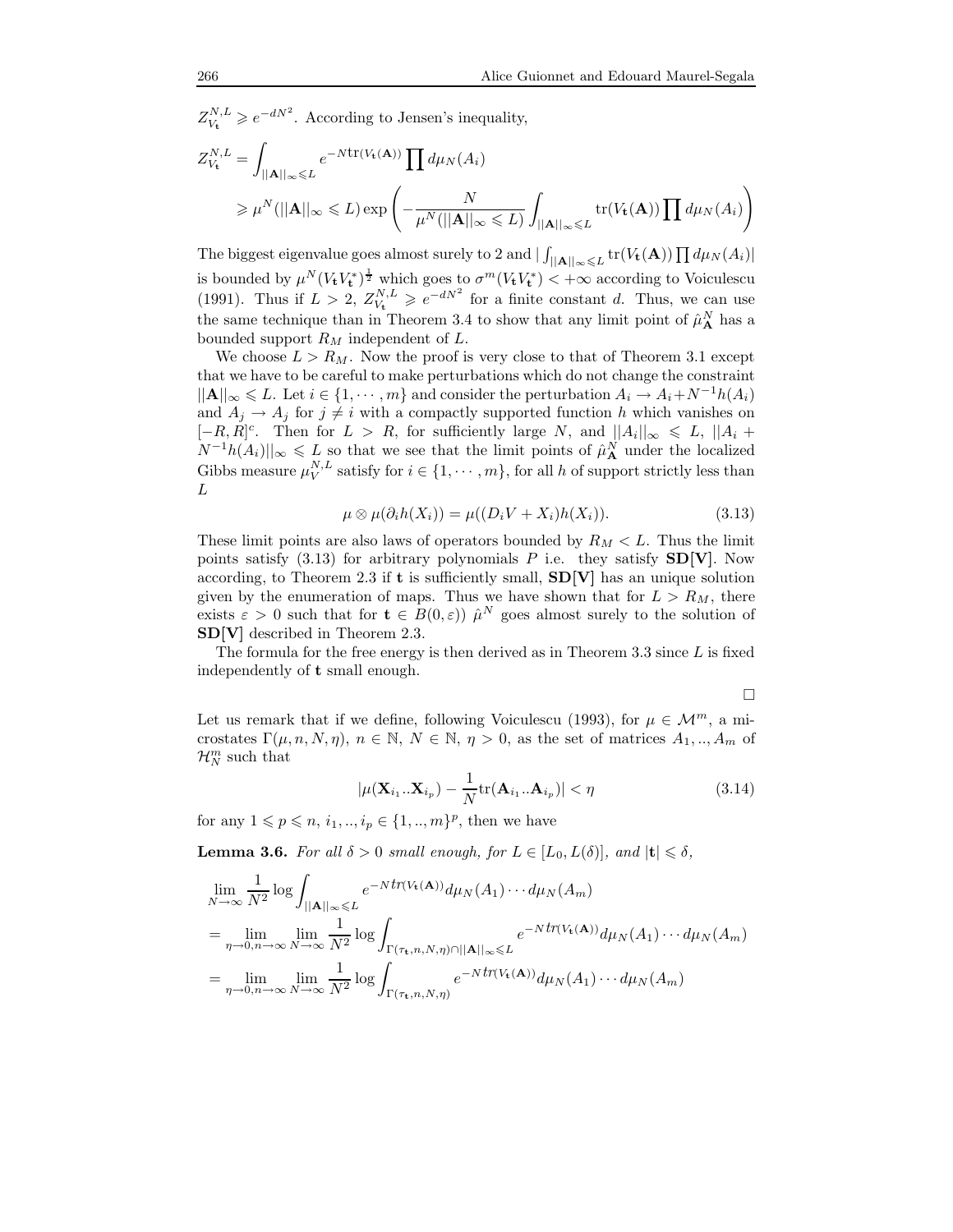# Proof.

The first equality is a direct consequence of the previous theorem since it is equivalent to the fact that  $\mu_{V_t}^{N,L}(\Gamma(\tau_V,n,N,\varepsilon))$  goes to one. The second comes from the fact that for  $n$  greater than the degree of  $V$ ,

$$
\lim_{\eta \to 0, n \to \infty} \lim_{N \to \infty} \frac{1}{N^2} \log \int_{\Gamma(\tau_t, n, N, \eta) \cap ||\mathbf{A}||_{\infty} \le L} e^{-N \text{tr}(V_t(\mathbf{A}))} d\mu_N(A_1) \cdots d\mu_N(A_m)
$$
\n
$$
= -\tau_t(V_t) + \lim_{\eta \to 0, n \to \infty} \lim_{N \to \infty} \frac{1}{N^2} \log \mu_N^{\otimes m} \left( \Gamma(\tau_t, n, N, \eta) \cap ||\mathbf{A}||_{\infty} \le L \right)
$$
\n
$$
= -\tau_t(V_t) + \lim_{\eta \to 0, n \to \infty} \lim_{N \to \infty} \frac{1}{N^2} \log \mu_N^{\otimes m} \left( \Gamma(\tau_t, n, N, \eta) \right)
$$

where we used in the last equality the result of Belinschi and Bercovici (2003), which hold when  $\tau_V$  is the law of bounded operators with norms strictly smaller than L (see the last remark in Belinschi and Bercovici (2003)).

 $\Box$ 

As a corollary, we also deduce that for all  $V_t$  with **t** small enough, the limits of empirical distributions of matrices given by localized matrix models provide solutions of  $SD[V_t]$ . Since these limits have to be tracial states, we deduce that when there is a unique solution to  $SD[V_t]$  it has to be a tracial state. Thus,

Corollary 3.7. The compactly supported solutions of  $SD[V_t]$  are tracial states when **t** is sufficiently small.

Note that if  $(P_i)_{1\leqslant i\leqslant m}$  in  $\mathbb{C}\langle X_1,\cdots,X_m\rangle^m$  is the conjugate variable of a tracial state, Voiculescu (2002) have shown that  $P_i = D_i P$  for  $1 \leq i \leq m$  and some polynomial P. This fact should be compared with our graphical interpretation which works only because  $P_i$  is a cyclic derivative.

#### 4. Applications to free entropy

Let us recall that Voiculescu's microstates entropy is defined, for  $\tau \in \cup_R \mathcal{M}_R^m$ , by

$$
\chi(\tau) = \lim_{\substack{\eta \to 0, n \to \infty \\ L \to \infty}} \limsup_{N \to \infty} \frac{1}{N^2} \log \mu_N^{\otimes m} \left( \Gamma(\tau, n, N, \eta) \cap ||\mathbf{A}||_{\infty} \leq L \right)
$$

with  $\Gamma(\tau, n, \eta, N)$  the microstates defined in (3.14). Note that the original definition of Voiculescu is not with respect to the Gaussian measure, but with respect to the Lebesgue measure. However, both definitions only differ by a quadratic term (see Cabanal-Duvillard and Guionnet (2003)). It is an (important) open problem whether in general one can replace the limsup by a liminf in the definition of  $\chi$ . However, from the previous considerations, we can see the following

**Theorem 4.1.** Let  $n \in \mathbb{N}$  and  $(q_i)_{1 \leq i \leq n}$  be monomials in m non-commutative variables  $\mathbf{X} = (X_1, \dots, X_m)$ . Let  $V_t = V_t^* = \sum_{i=1}^n t_i q_i$ . By Theorem 2.3, we know that there exists  $\varepsilon > 0$  so that for  $|t| < \varepsilon$ , there exists a unique compactly supported solution  $\tau_t$  to  $SD[V_t]$ . Then, also for  $|t| \leq \varepsilon$ ,

$$
\chi(\tau_{\mathbf{t}}) = \lim_{\substack{n \to 0, n \to \infty \\ L \to \infty}} \liminf_{N \to \infty} \frac{1}{N^2} \log \mu_N^{\otimes m} \left( \Gamma(\tau_{\mathbf{t}}, n, N, \eta) \cap \{ ||\mathbf{A}||_{\infty} \leq L \} \right).
$$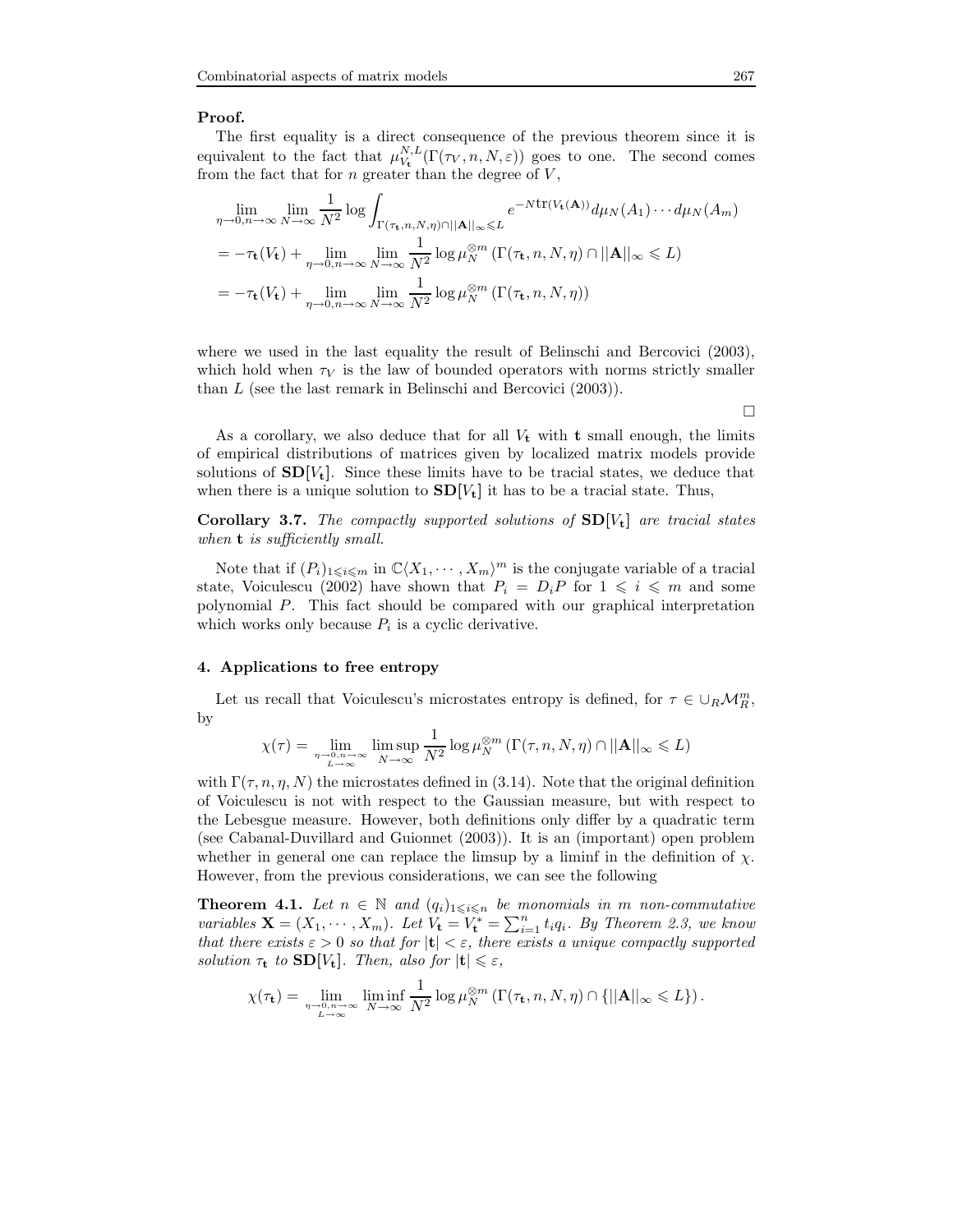Moreover,

$$
\chi(\tau_{\mathbf{t}}) = -\sum_{k \in \mathbb{N}^n \setminus (0, \cdots, 0)} \prod_{i=1}^n \frac{(-t_i)^{k_i}}{k_i!} \left(\sum_{j=1}^n k_j - 1\right) \mathcal{M}_{\overline{k}}.
$$

Proof.

In fact, by Lemma 3.6

$$
\chi(\tau_{\mathbf{t}}) = \lim_{\substack{\eta \to 0, n \to \infty \\ L \to \infty}} \limsup_{N \to \infty} \frac{1}{N^2} \log \int_{\substack{\Gamma(\tau_{\mathbf{t}}, n, N, \eta) \\ \cap \{||\mathbf{A}||_{\infty} \le L\}}} e^{Ntr(V_{\mathbf{t}}(\mathbf{A})) - Ntr(V_{\mathbf{t}}(\mathbf{A}))} d\mu_N^{\otimes m}(\mathbf{A})
$$
  
\n
$$
= \tau_{\mathbf{t}}(V_{\mathbf{t}}) + \lim_{\substack{\eta \to 0, n \to \infty \\ L \to \infty}} \limsup_{N \to \infty} \frac{1}{N^2} \log \int_{\substack{\Gamma(\tau_{\mathbf{t}}, n, N, \eta) \\ \cap \{||\mathbf{A}||_{\infty} \le L\}}} e^{-Ntr(V_{\mathbf{t}}(\mathbf{A}))} d\mu_N^{\otimes m}(\mathbf{A})
$$
  
\n
$$
\leq \tau_{\mathbf{t}}(V_{\mathbf{t}}) + F_{\mathbf{t}}
$$

where the last inequality holds with

$$
F_{\mathbf{t}} = \limsup_{N \to \infty} \frac{1}{N^2} \log \int_{||\mathbf{A}||_{\infty} \le L'} e^{-N \text{tr}(V_{\mathbf{t}}(\mathbf{A}))} d\mu_N^{\otimes m}(\mathbf{A})
$$

for  $L'$  chosen as in Lemma 3.6. On the other hand,

$$
\lim_{\substack{\eta \to 0, n \to \infty \\ L \to \infty}} \liminf_{N \to \infty} \frac{1}{N^2} \log \mu_N^{\otimes m} (\Gamma(\tau_t, n, N, \eta) \cap ||\mathbf{A}||_{\infty} \le L)
$$
\n
$$
= \tau_t(V_t) + \lim_{\substack{\eta \to 0, n \to \infty \\ L \to \infty}} \liminf_{N \to \infty} \frac{1}{N^2} \log \int_{\Gamma(\tau_t, n, N, \eta) \cap ||\mathbf{A}||_{\infty} \le L} e^{-N \text{tr}(V_t(\mathbf{A}))} d\mu_N^{\otimes m}(\mathbf{A})
$$
\n
$$
= \tau_t(V_t) + F_t + \lim_{\eta \to 0, n \to \infty} \liminf_{N \to \infty} \frac{1}{N^2} \log \mu_{V_t}^{N, L'} (\Gamma(\tau_t, n, N, \eta))
$$
\n
$$
= \tau_t(V_t) + F_t
$$

where we used in the last term Theorem 3.5 which implies

$$
\lim_{N \to \infty} \mu_{V_{\mathbf{t}}}^{N,L'}\left(\Gamma(\tau_{\mathbf{t}}, n, N, \eta)\right) = 1
$$

for all  $\varepsilon > 0, n \in \mathbb{N}$ . Thus, we see that  $\chi$  is equal to its liminf definition and moreover

$$
\chi(\tau_{\mathbf{t}}) = \tau_{\mathbf{t}}(V_{\mathbf{t}}) + F_{\mathbf{t}}.
$$

Now, by Theorems 3.5 and 2.3,

$$
F_{\mathbf{t}} = \sum_{\overline{k} \in \mathbb{N}^n \setminus (0, \ldots, 0)} \prod_{1 \leqslant i \leqslant n} \frac{(-t_i)^{k_i}}{k_i!} \mathcal{M}_{\overline{k}}
$$

whereas

$$
\tau_{\mathbf{t}}(V_{\mathbf{t}}) = \sum_{i=1}^{n} t_i \sum_{k_j \in \mathbb{N}, \atop 1 \leqslant j \leqslant n} \prod_{1 \leqslant j \leqslant n} \frac{(-t_j)^{k_j}}{k_j!} \mathcal{M}_{k_1, \cdots, k_{i-1}, k_i+1, k_{i+1}, \cdots, k_n}
$$

from which the formula for  $\chi(\tau_{\mathbf{t}})$  is easily derived.

 $\Box$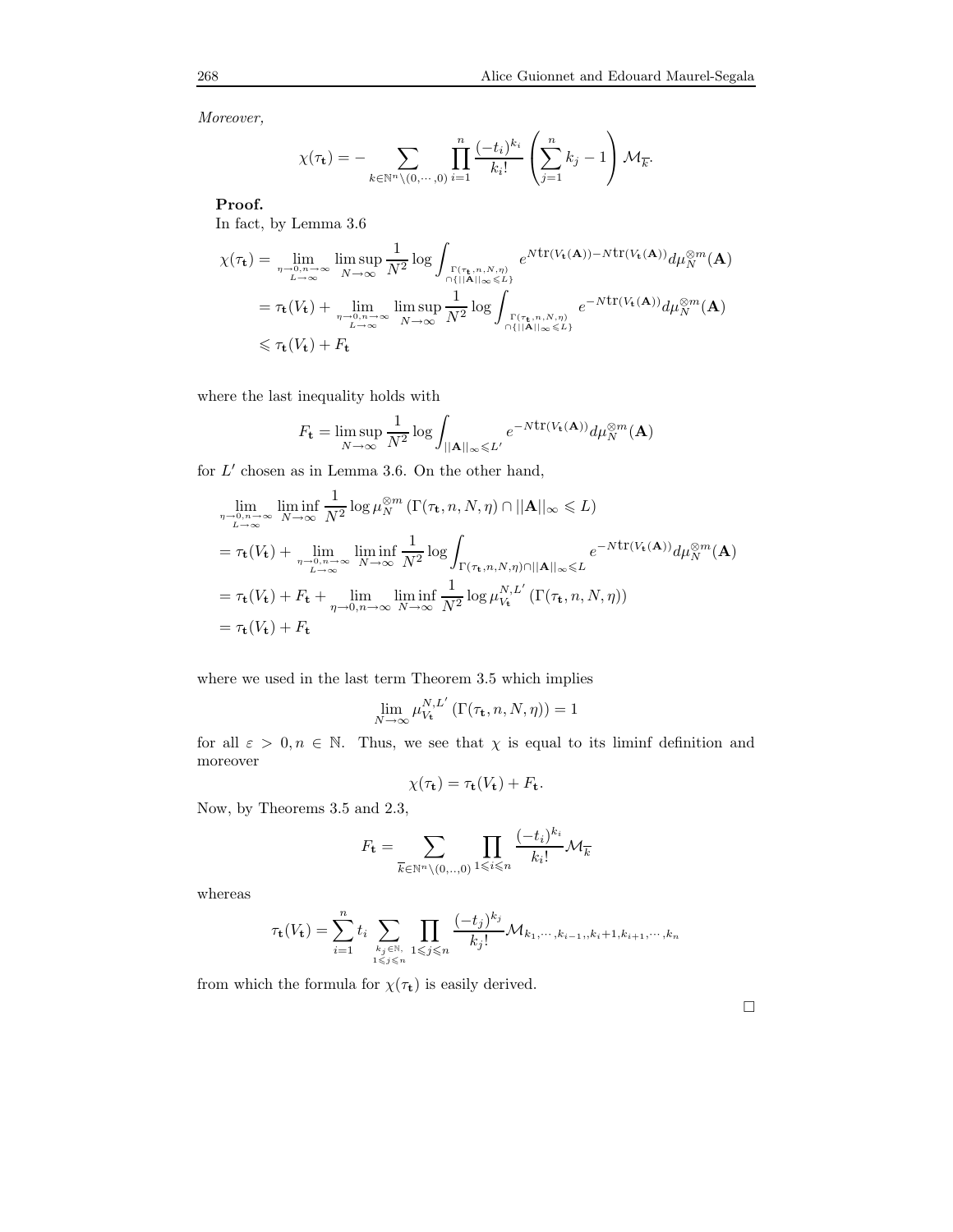# 5. Applications to the combinatorics of planar maps

For the sake of completeness, we summarize in this last section, the results of a few papers devoted to the enumeration of planar maps, either by a combinatorial approach or by a matrix model approach.

5.1. The one matrix case. We now consider the case  $m = 1$  where we only have one matrix. Let  $V_t(A) = \sum_{i=1}^{2D} t_i A^i$  with  $t_{2D} > 0$  a polynomial potential with an even leading power. Then it has been proven in Ben Arous and Guionnet (1997) Theorem 5.2 that the empirical measure satisfies a large deviation principle:

Theorem 5.1. Let

$$
J(\mu) = \int \left(\frac{x^2}{2} + V_{\mathbf{t}}(x)\right) d\mu(x) - \int \int \log|x - y| d\mu(y) d\mu(x)
$$

and

$$
I(\mu) = J(\mu) - \inf_{\nu \in P(\mathbb{R})} J(\nu)
$$

then the sequence of empirical measure  $\hat{\mu}^N$  satisfies a large deviation principle in the scale  $N^2$  with good rate function I. Moreover, the minimum of I is reached at a unique probability measure  $\mu_t$  so that

$$
\frac{x^2}{2} + V_{\mathbf{t}}(x) - 2 \int \log|y - x| d\mu_{\mathbf{t}}(y) = C_{\mathbf{t}}, \ \mu_{\mathbf{t}} a.s.
$$

with a finite constant  $C_t$ , and where the left hand side dominates the right hand side on the whole real line.

We can differentiate in  $x$  this last equation to recover Schwinger-Dyson's equation. It is not sufficient in general to determine the solution uniquely; one need the inequality on the whole real line to fix the support of the solution.

These analysis of  $\mu_t$  has also been investigated with the method of orthogonal polynomials which give a rather sharp description of the limit measure and emphasizes a structure similar to the semi-circular law. More precisely Theorem 3.1 in Ercolani and McLaughlin (2003) gives:

**Theorem 5.2.** Let  $V_t$  be a real polynomial of degree 2D. There exists  $t > 0$  and  $\gamma > 0$  such that if for all i,  $|t_i| < t$  and  $t_{2D} > \gamma \sum_{i < 2D} t_i$  then  $\mu_{\mathbf{t}}$  is absolutely continuous with density  $\Psi_t$  of the form:

$$
\Psi_{\mathbf{t}}(x) = \frac{1}{2\pi} 1_{[a,b]}(x) \sqrt{(x-a)(x-b)} h(x)
$$

with

$$
h(z) = \int_{C(z,R)} \frac{V'_\mathbf{t}(s)}{\sqrt{(s-a)(s-b)}} \frac{ds}{s-z}
$$

where R is such that  $a, b \in C(z, R)$ . Besides, the boundaries a and b can be find by the equations:

$$
\int_{a}^{b} \frac{V'_\mathbf{t}(s)}{\sqrt{(s-a)(b-s)}} ds = 0
$$

$$
\int_{a}^{b} \frac{sV'_\mathbf{t}(s)}{\sqrt{(s-a)(b-s)}} ds = 2\pi
$$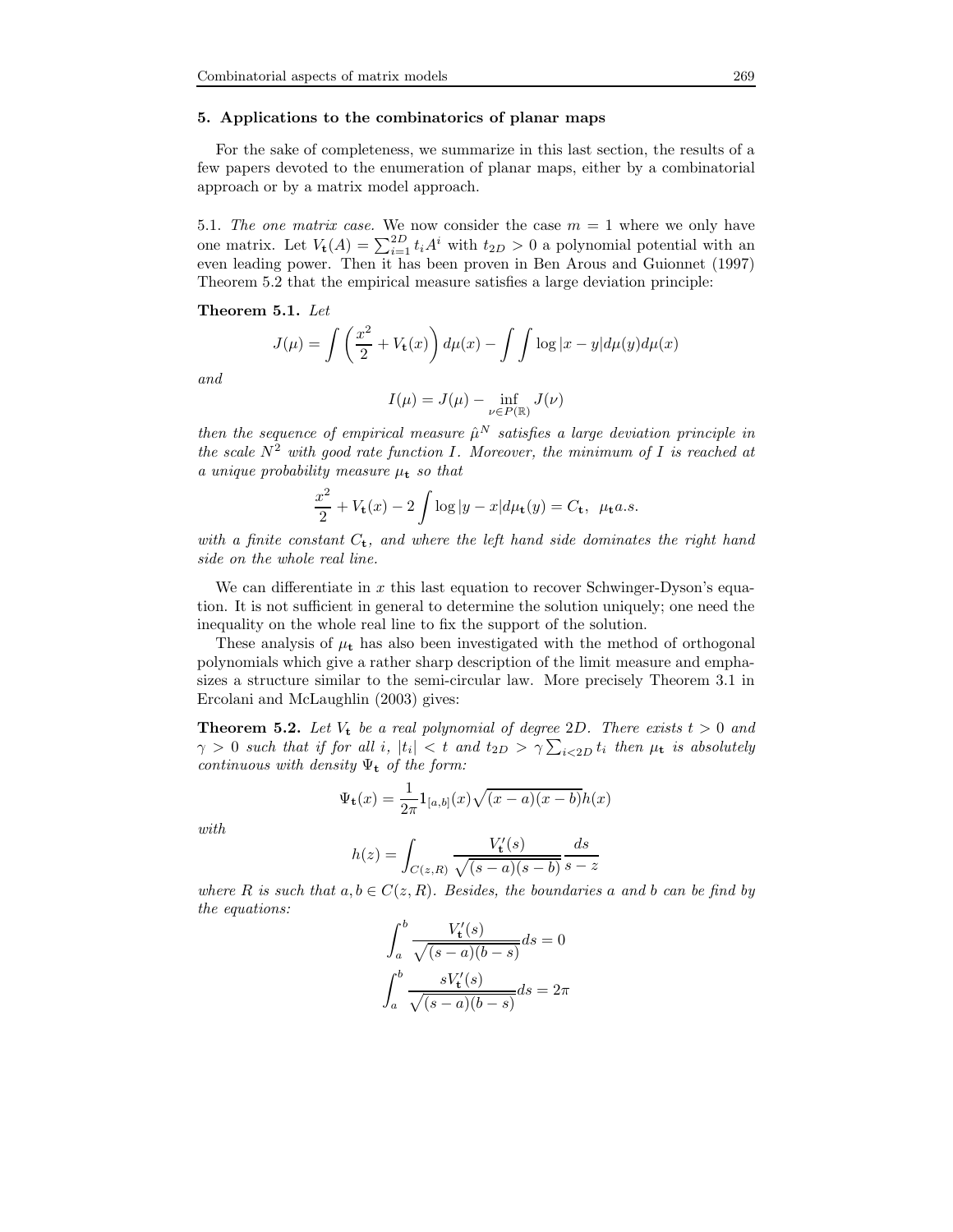We now look at combinatorics of the Schwinger-Dyson's equation with one variable, for  $V_t(x) = \sum_{i=1}^{2D} t_i x^i$ . Remember that from Theorem 2.3,  $\mu_t$  can be seen as the generating function of graphs counted by the numbers of stars of valence  $i$ :

$$
\mu_{\mathbf{t}}(x^p) = \sum_{k_1,\cdots,k_{2D} \in \mathbb{N}} \prod_{i=1}^{2D} \frac{(-t_i)^{k_i}}{k_i!} \mathcal{M}_{\overline{k}}(P).
$$

Hence, Theorem 5.2 allows to estimate the numbers of one color planar maps. A more direct combinatorial approach can be developed by considering for instance the dual of those graphs. The dual of a graph is simply obtained by replacing each face by a star and each edge by a transverse edge which link the two stars which come from the face adjacent to the edge. In that operation each star is replaced by a face of the same valence. As we work on the sphere we can decide that the face which comes from the star  $X^p$  is the external face.

Thus  $\mu_t(X^{p+1})$  is also the generating function of connected planar graphs with an external face of valence  $p + 1$  and enumerated by the number of faces of a given valence. Those objects are classical ones in combinatorics and we can follow Tutte (1968) to find an equation on these generating functions. The idea is to try to cut the first edge of the external face, then two cases may occur: either the graph is disconnected and we obtain two graphs or it isn't disconnected and the external face has grown. This two cases corresponds in the dual graph to the fact that the first half-edge of the root is a loop or not which is exactly what we use to build our combinatorial interpretation so that we can retrieve the Schwinger-Dyson's equation from this fact. Just by using the equation given by this decomposition and some algebraic tools, combinatorialists have solved some models. For example Bender and Canfield (1994) gives an equation on the generating function  $M(u, v)$  of maps whose internal faces have degree living in a fixed set  $\mathcal{D} \subset \mathbb{N}$  and enumerated by their number of edges and the degree of the external face. To translate this in our framework, one can consider for a finite  $\mathcal D$  with an even maximal element,

$$
V_{\mathbf{t}}(X) = \sum_{d \in \mathcal{D}} t_d X^d
$$

Then under this potential, for small t, the limit measure  $\mu_t$  will satisfy our combinatorial interpretation. Define

$$
M(u,v) = \sum_{p \in \mathbb{N}} \mu_{(-u^{\frac{d}{2}})_{d \in \mathcal{D}}}(X^p) v^p
$$

which counts maps according to the degree of the external face and its number of edges. Theorem 1 of Bender and Canfield (1994) states:

**Theorem 5.3.** For a series  $F(z) = \sum_i a_i z^i$  we will note  $[z^i]F(z)$  the i<sup>th</sup> coefficient  $a_i$ . Then there exists a unique power series R satisfying

$$
R = 1 - 4R_1v - 4R_2v^2
$$

with

$$
R_1 = \frac{u}{2} \sum_{i \in D} [v^{i-1}](R^{\frac{1}{2}}) \text{ and } R_2 = \frac{u}{2} \sum_{i \in D} [v^i](R^{\frac{1}{2}}) + u - 3R_1^2.
$$

The number  $m_n$  of maps with n edges such that every degree of internal face lies in D is then

$$
m_n = [u^n] \frac{(R_2(u) + R_1(u)^2)(R_2(u) + 9R_1(u)^2)}{(n+1)u^2}
$$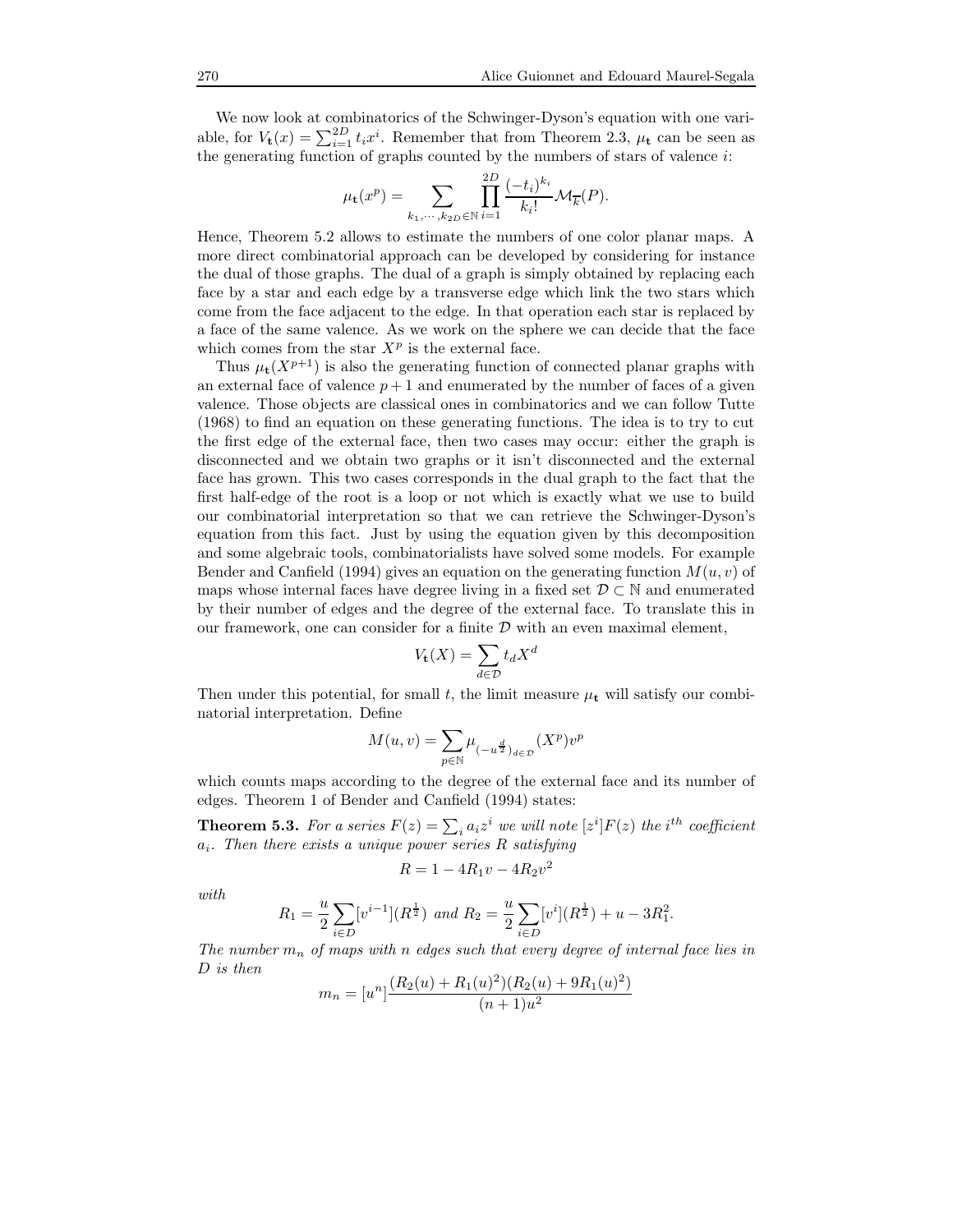The techniques to prove these results are most often purely algebraic. The main difference in nature that we could meet between the approaches by matrix models or by combinatorics to these enumerations is that the first provides for free additional structure; it shows that these enumerations can be expressed in terms of a probability measure  $\mu_{t}$ . This point generalizes to any number of colors where the enumeration can be expressed in terms of tracial states. One may hope that this positivity condition could help in solving these combinatorial problems.

5.2. Ising model on random graphs. This model is defined by  $m = 2$  and

 $V(A, B) = V_{Ising}(A, B) = -cAB + V_1(A) + V_2(B).$ 

In the sequel, we denote in short A for  $X_1$  and B for  $X_2$ . It is clear that for  $|c| < 1$ , V is a convex potential as defined in  $(3.3)$  if  $V_1, V_2$  are convex (write  $-2AB = (A - B)^2 - A^2 - B^2$  or  $2AB = (A + B)^2 - A^2 - B^2$  to see that up to a quadratic term  $2^{-1}|c|A^2 + 2^{-1}|c|B^2$ , V is convex) Hence we deduce from Theorem 3.4

Corollary 5.4. For  $c \in \mathbb{R}$  and  $V_i(x) = \sum_{j=1}^D t_j^i x^{2j}$ ,  $i = 1, 2$ , set  $V_{\mathbf{t},c}(A,B) =$  $-cAB+V_1(A)+V_2(B)$ . Let, for  $\delta > 0$ ,  $U_{\delta} = \cap_{i,j} \{0 \leq t_j^i \leq \delta\} \cap \{|c| < 1-\delta\}$ . Then, for  $\delta > 0$  small enough and  $(\mathbf{t}, c) \in U_{\delta}$ ,  $\mu_{V}^{N}(\hat{\mu}_{\mathbf{A}}^{N})$  converges towards the solution  $\mu_{\mathbf{t},c}$ of  $SD[V_{t,c}]$  as N goes to infinity. Moreover

$$
\mu_{\mathbf{t},c}(P) = \sum_{\overline{k} \in \mathbb{N}^{2D} \atop r \in \mathbb{N}} \prod_{i,j} \frac{(-t^i_j)^{k^i_j}}{k^i_j!} \frac{c^r}{r!} \mathcal{M}_{\overline{k^1},\overline{k^2},r}(P)
$$

and

$$
F(\mathbf{t}, c) - F(\mathbf{t}, 0) = \sum_{\substack{\overline{k} \in \mathbb{N}^{2D} \\ r \geq 1}} \prod_{i,j} \frac{(-t_j^i)^{k_j^i}}{k_j^{i}!} \frac{c^r}{r!} \mathcal{M}_{\overline{k^1}, \overline{k^2}, r}
$$

where  $\mathcal{M}_{\overline{k^1},\overline{k^2},r}$  (resp.  $\mathcal{M}_{\overline{k^1},\overline{k^2},r}(P)$ ) is the number of planar maps with  $k_j^1$  vertices of type  $A^{2j}$ ,  $k_j^2$  of type  $B^{2j}$  and r of type AB (resp. and one of type P).

**Remark:** Note that we took potentials  $V_1$  and  $V_2$  as polynomials with even powers to guarantee our convexity relation but this condition could easily be relaxed by taking more sophisticated domains than  $U_{\delta}$  in which the polynomials would remain convex.

# Proof.

This result is a consequence of Theorem 2.2, 3.4 and 3.3. Note here that the control on  $\mu_V^N(N^{-1}tr(AB))$  assumed in Theorem 3.3 is satisfied due to Theorem 3.4 which provides a uniform bound when  $|c| < \xi$  for  $\xi < 1$ .

 $\Box$ 

According to the graphical interpretation, the limiting measure is linked to planar maps with stars whose type are the monomial of  $V_1, V_2$  and stars of type AB. Those maps are very close from Ising configuration on planar graphs except that two stars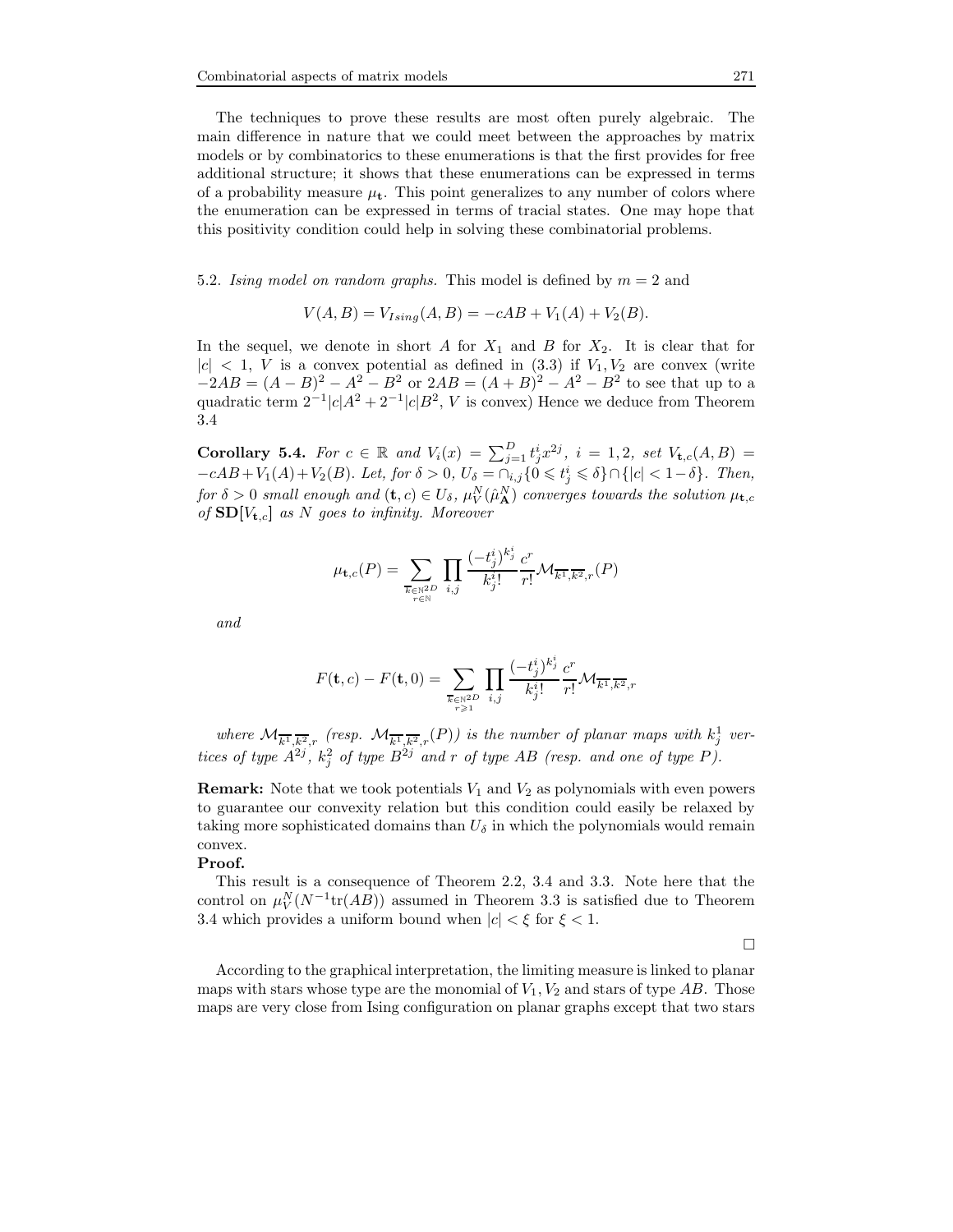of type  $AB$  can be linked together. For integers  $(k_j^i)_{i \in \{A, B\}, 1 \leq i \leq D}$ , define

$$
\mathcal{I}_{\{k_j^i\},r}(P) = \sharp\{\quad \text{planar maps with } k_j^i \text{ stars of color } i \text{ and degree } 2j,
$$
\none star of type  $P$  (if  $P \neq 0$ ) and  $r$  stars of type  $AB$  such that there's no link between any of the  $r$   $AB$ -stars.

and its rooted counterpart:

$$
\mathcal{J}_{\{k_j^i\},r}(P) = \sharp \{ \text{ rooted planar maps with } k_j^i \text{ stars of color } i \text{ and degree } 2j, \\ \text{one star of type } P \text{ which is the root and } r \text{ stars of type } AB \text{ such that there's no link between any of the } r \text{ } AB\text{-stars. }\}
$$

There's a relation between these quantities similar to  $(2.3)$ :

$$
\mathcal{I}_{\{k_j^i\},r}(P) = \mathcal{J}_{\{k_j^i\},r}(P)r!\Pi_{i,j}k_j^i!(2j)^{k_j^i}
$$
\n(5.1)

We can now relate these numbers to our limit measure:

**Proposition 5.5.** Let  $\mu_{t,c}$  be as in Corollary 5.4, then on its radius of convergence,

$$
\mu_{\mathbf{t},c}(P) = \left(\frac{1}{1-c^2}\right)^{\frac{deg P}{2}} \sum_{k_j^i \in \mathbb{N}^{2D}} \prod_{i,j} \frac{1}{k_j^i!} \left(\frac{-t_j^i}{(1-c^2)^j}\right)^{k_j^i} \frac{c^r}{r!} \mathcal{I}_{\{k_j^i\},r}(P)
$$

and

$$
F(\mathbf{t},c) - F(\mathbf{t},0) = \frac{1}{1-c^2} \sum_{\substack{k_j^i \in \mathbb{N}, i \in \{1,2\}, \\ j \in \{1,D\}, r \ge 1}} \prod_{i,j} \frac{1}{k_j^i!} \left( \frac{-t_j^i}{(1-c^2)^j} \right)^{k_j^i} \frac{c^r}{r!} \mathcal{I}_{\{k_j^i\},r}(0)
$$

# Proof.

First we define a projection  $\pi$  from rooted maps to rooted Ising graphs such that if M is a map  $\pi(M)$  is obtained by deleting pairs of AB stars which are glued. We now apply Corollary 5.4, and translate its result in term of rooted diagrams using (2.3):

$$
\mu_{\mathbf{t},c}(P) = \sum_{\substack{\overline{k} \in \mathbb{N}^{2D} \\ r \in \mathbb{N}}} \prod_{i,j} (-2jt_j^i)^{k_j^i} c^r \mathcal{D}_{\{k_j^i\},r}(P)
$$

All the maps M appearing in that sum are such that  $\pi(M)$  is an Ising graph rooted at a star of type  $P$ . For a fixed Ising graph  $G$  we must find the contribution in that sum of  $\pi^{(-1)}(G)$ . But we can construct every graph in that set by adding pairs of stars AB on the edges of G. The numbers of edges of G is  $e_G = \frac{deg P}{2} + \sum_{i,j} j k_j^i$  so that to get the whole contribution of  $\pi^{(-1)}(G)$  we have to multiply the contribution of G by

$$
\sum_{a_1,\cdots,a_{e_G}\in\mathbb{N}} c^{2\sum a_i} = \left(\frac{1}{1-c^2}\right)^{\frac{\deg P}{2} + \sum_{i,j} j k_j^i}.
$$

In that sum,  $a_i$  stands for the number of pairs of  $AB$  stars added on the  $i^{th}$  edge. Summing on every graphs, we obtain: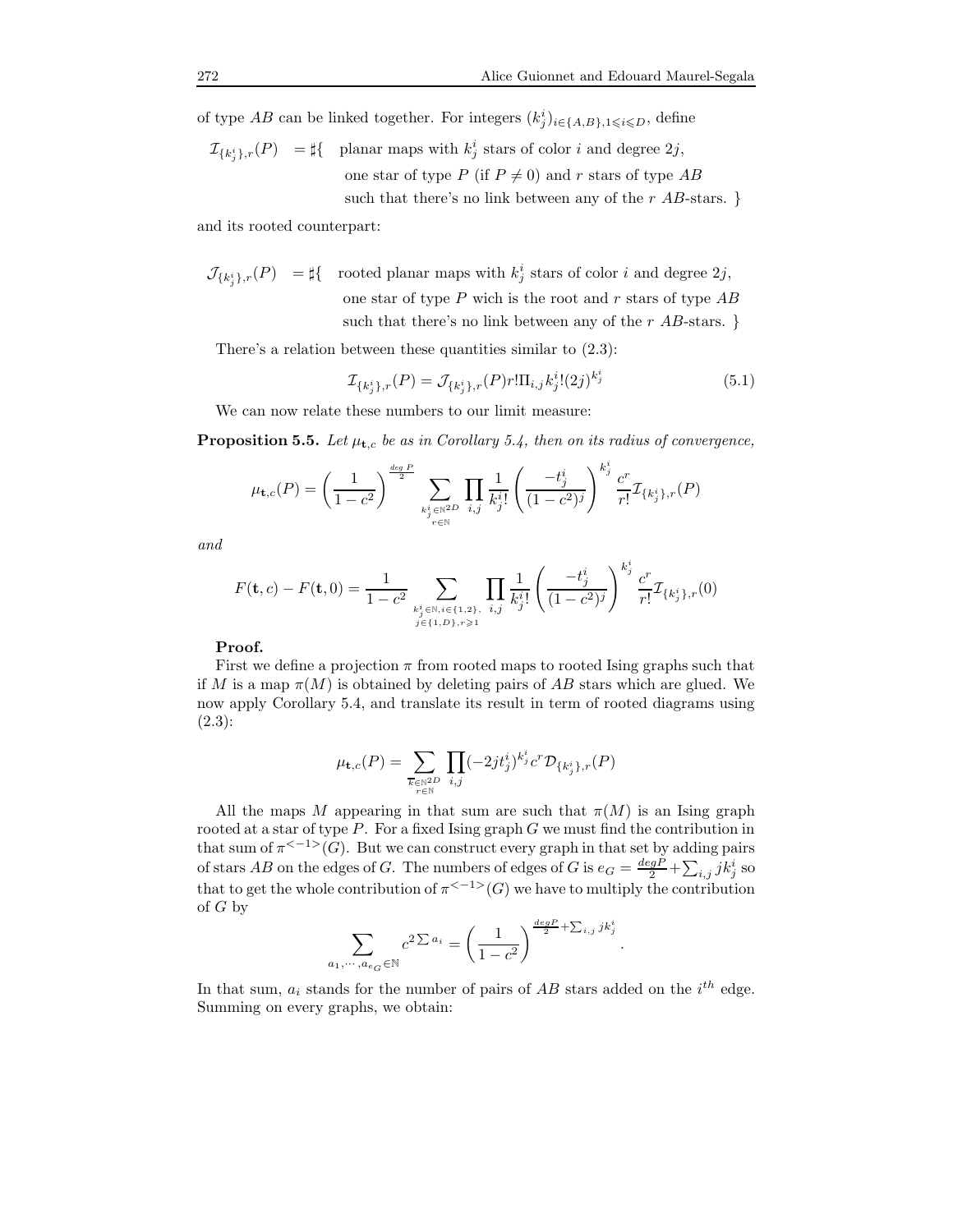$$
\mu_{\mathbf{t},c}(P) = \left(\frac{1}{1-c^2}\right)^{\frac{\deg P}{2}} \sum_{\substack{\overline{k} \in \mathbb{N}^{2D} \\ r \in \mathbb{N}}} \prod_{i,j} \left(\frac{-2jt_j^i}{(1-c^2)^j}\right)^{k_j^i} c^r \mathcal{J}_{\{k_j^i\},r}(P)
$$

and the result follows by using (5.1).

The second point can be proven by proceeding in the same way.

 $\Box$ 

In the rest of this section, we compare a few different approaches to solve the enumeration problem of the Ising model. In short, let us emphasize that, for the time being, combinatorial and orthogonal polynomials approaches give the more complete and explicit results. However, these techniques are still limited to very few models. The Schwinger-Dyson's equation or the large deviation approaches can be developed for a much wider range of models (such as q-Potts, induced QCD etc). However, it seems to us that these arguments still need some mathematical efforts to provide as transparent and powerful results (namely for the first a mathematical study of the so-called master-loop equations, and for the second a clear understanding of the relations between complex Burgers equations and the master-loop equations).

5.2.1. Orthogonal polynomial approach. Here we take  $V_1 = V_2 = (g/4)x^4$ . By using orthogonal polynomials techniques, it was proved by Mehta (1981) that the corresponding free energy  $F_{g,c}$  satisfies

$$
F_{g,c} - F_{0,c} = \int_0^1 (1-x)[\log f(x) - \log \frac{cx}{2(1-c^2)}]dx
$$

with  $f(x) = f_{g,c}$  solution to the algebraic equation

$$
f(x)\{(1-6\frac{g}{c}f(x))^{-2} - c^2\} + 12g^2f^3(x) - \frac{1}{2}cx = 0
$$

and the root to be taken equals  $2^{-1}cx(1-c^2)^{-1}$  when  $g=0$ .

Starting from there, a simpler expression as been derived in Boulatov and Kazakov (1987) (equation (16), (17) with  $h = z/g$ ):

$$
F_{z,c} = \frac{1}{2} \ln h(z) + \frac{h^2(z)}{2} \left( \frac{z-1}{2(3z-1)^3} + c^2 \frac{z+1}{3z-1} + \frac{c^4}{2} (3z^4 - 3z^2 + 1) \right) -h(z) \left( \frac{1}{3z-1} + c^2 (1-z^2) \right) + \frac{1}{2} \ln(1-z^2) + \frac{3}{4}
$$

with

$$
h(z) = \frac{(1 - 3z)^2}{1 - c^2(1 - 3z)^2(1 - 3z^2)}
$$
(5.2)

Hence, by the preceding, Mehta's result gives a formula for the generating function of  $J$  in the quadrangulation case. However, it does not a priori gives the limiting spectral measures of the matrices. Moreover, this strategy could be only developed completely and rigorously for the Ising model and the matrix coupled in chain model (see Chadha et al. (1981)).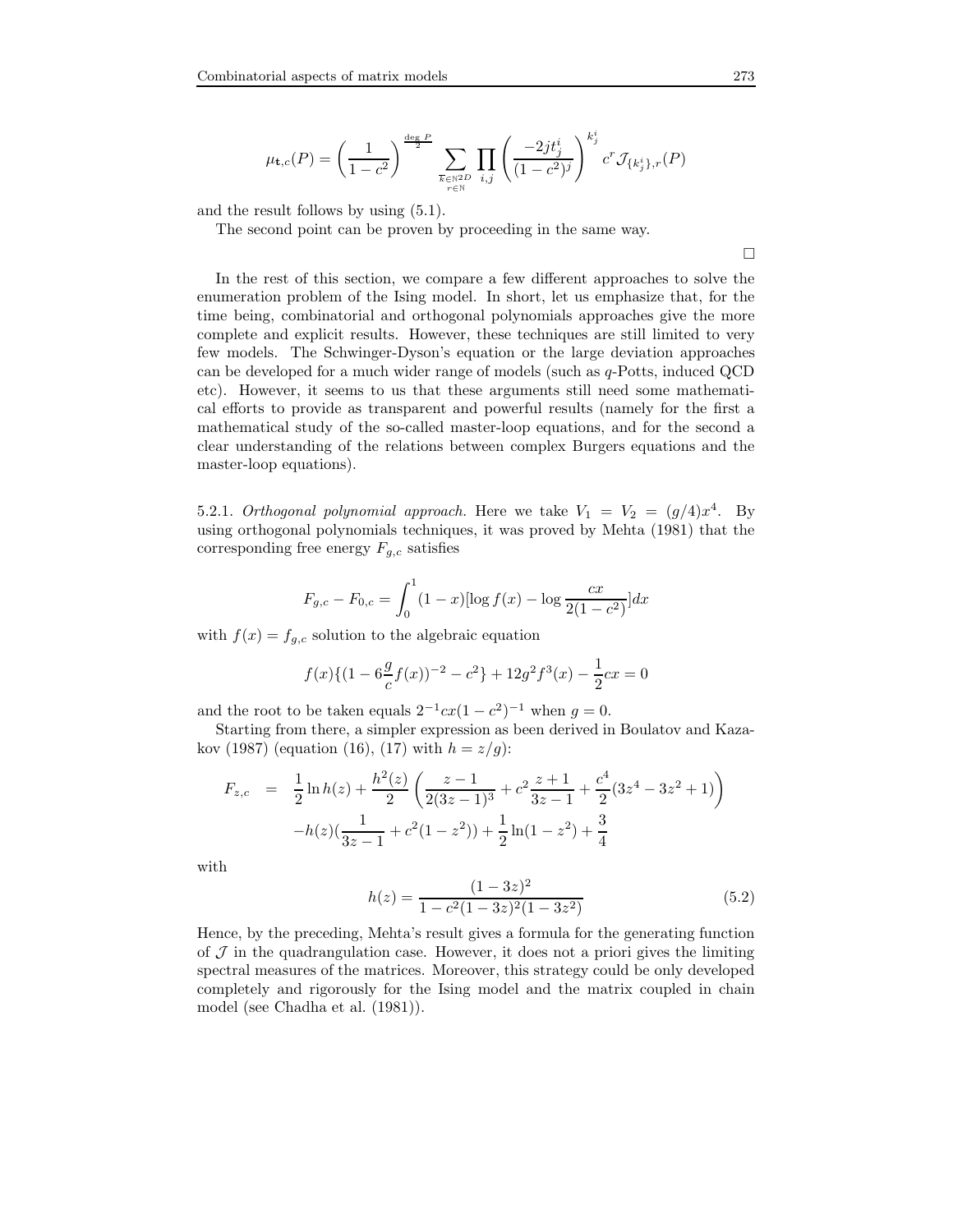5.3. Direct combinatorial approach. We can also relate this result to the work of Bousquet-Melou and Schaeffer (2002). Their approach is purely combinatorial; they use bijection with well labeled trees (whose generating functions are well understood) to obtain algebraic equations for the generating functions of the Ising model. Let  $I(X, Y, u)$  be the generating function of the Ising model on quasitetravalent graphs, (i.e. tetravalent graphs except for the root which is bivalent and black) where  $X$  (resp.  $Y$ ) counts the black (resp. white) tetravalent stars and u the bicolored edges:

$$
I(X,Y,u) = \sum_{m,n,r \in \mathbb{N}} X^m Y^n u^r \sharp \left\{ \begin{array}{c} \text{quasi -tetravalent maps with } m \text{ tetravalent} \\ \text{black stars, } n \text{ tetravalent white stars and} \\ r \text{ bi-colored edges} \end{array} \right\}.
$$

If  $P(x, y, u)$  is the solution to the algebraic equation:

$$
P = 1 + 3xyP^{3} + \frac{P(1+3xP)(1+3yP)}{u^{2}(1-9xyP^{2})^{2}}
$$
\n(5.3)

Then, by Bousquet-Melou and Schaeffer (2002), Proposition 1 p.4, I can be written in function of  $P(x, y, u)$  with  $x = X(u - \frac{1}{u})^2$  and  $y = Y(u - \frac{1}{u})^2$  as

$$
I(X,Y,u)=\frac{u^2-1}{u^2}\left(xP^3+\frac{P(1-3xP-2xP^2-6xyP^3)}{1-9xyP^2}-\frac{yP^3(1+3xP)^3}{u^2(1-9xyP^2)^3}\right).
$$

On the other hand, according to Proposition 5.5, if  $V = tA^4 + uB^4 - cAB$  and  $\mu_{t,u,c}$  is the associated limit measure then on its domain of convergence,

$$
I(X, Y, u) = (1 - u^2)\mu_{X(1 - u^2)^{-2}, Y(1 - u^2)^{-2}, u}(A^2).
$$

If we make the following change of variable in (5.3):

$$
x = y = \frac{-z}{3c^2h(z/3)}, P = -c^2h(z/3), u = c
$$

then we find (5.2). Hence, a combinatorial approach can be developed to solve the problem of the enumeration of planar maps of the Ising model, a strategy which requires some combinatorial insight. The next approach we present, developed in particular by Staudacher, Kazakov and Eynard, is a direct analysis of the SD[V] equations. It is a purely analytical and rather robust strategy.

5.4. Direct study of the  $SD[V_{Ising}]$  equations. Here, the analysis is based on Theorem 3.4 which asserts that if  $V_1, V_2$  are convex, for small parameters,  $\hat{\mu}_{A,B}^N$  converges almost surely towards the solution  $\mu_{t,c}$  of  $SD[V_{t,c}]$  which is a generating function for the enumeration of maps. Hereafter we take  $c = 1$  up to a rescaling  $\bar{x} = \sqrt{c}x$ ,  $\bar{y} = \sqrt{c}x, V_1(x) = \bar{V}_1(\bar{x}), \mu_t(P(A, X_2)) = \mu_{t,1}(P(\sqrt{c}^{-1}A, \sqrt{c}^{-1}X_2)).$  Following Eynard (2003), we shall analyze the solutions of the Schwinger-Dyson's equation. Observe that the following considerations hold for any range of parameters, not only small parameters. For large parameters, we do not know that the Schwinger-Dyson's equation has a unique solution but we still know that any limit point of the empirical measure of the random matrices still satisfies it. In the next section, we shall see that for the Ising model and any range of parameters, there is a unique such limit point, and it will therefore enjoy the properties described below. We here summarize the main result, as found in Eynard (2003). Let  $\mu_{\mathbf{t}}$  be a solution of  $SD[V_{Ising}]$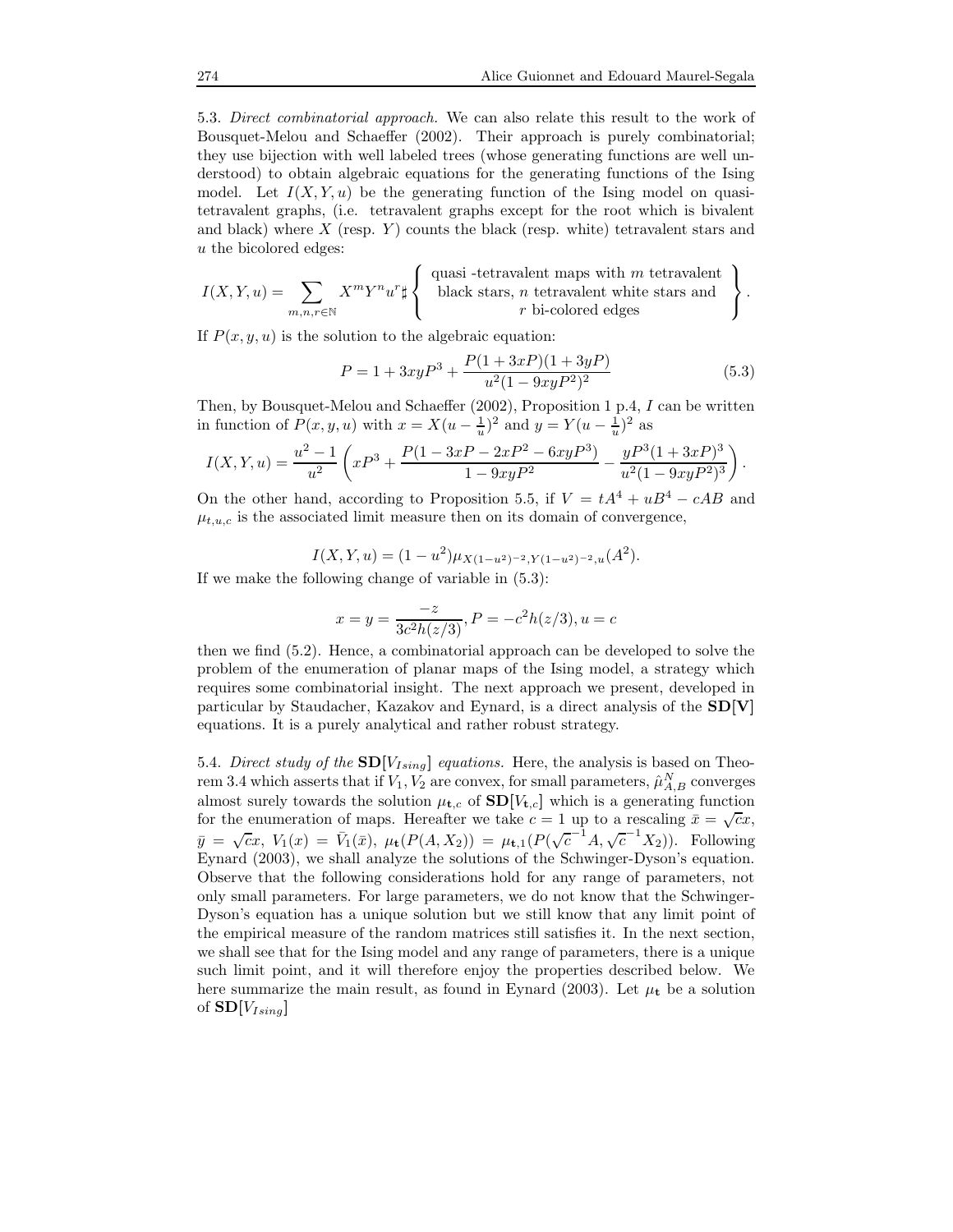$$
\mu_{\mathbf{t}}((W_1'(A)-B)P) = \mu_{\mathbf{t}} \otimes \mu_{\mathbf{t}}(\partial_A P),
$$
  

$$
\mu_{\mathbf{t}}((W_2'(B)-A)P) = \mu_{\mathbf{t}} \otimes \mu_{\mathbf{t}}(\partial_B P),
$$

with  $\partial_A$  (resp.  $\partial_B$ ) the non-commutative derivative with respect to A (resp. B) and  $W_i(z) = z^2/2 + V_i(z)$ . Now, let  $\mu_A$  (resp.  $\mu_B$ ) be the spectral measure of the matrix A (resp. B) then we shall obtain an algebraic equation for  $H\mu_A(x)$  (resp.  $H\mu_B(x)$ ) the Stieljes transform of the limiting measure  $\mu_A$  (resp.  $\mu_B$ ) given, for  $x\in\mathbb{C}\backslash\mathbb{R}$  by:

$$
H\mu_A(x) = \mu_t(\frac{1}{x-A}) = \int \frac{1}{x-y} d\mu_A(y)
$$

**Proposition 5.6.** Let for  $x, y \in \mathbb{C} \setminus \mathbb{R}$ ,  $Y(x) = W'_1(x) - H\mu_A(x)$  and  $X(y) =$  $W_2'(y) - H\mu(B(y))$ . Then, there exists a polynomial function  $E(x, y)$  so that for all  $x, y \in \mathbb{C} \backslash \mathbb{R}$ 

$$
E(X(y), y) = 0 \qquad E(x, Y(x)) = 0.
$$

In particular,  $\mu_A$  and  $\mu_B$  are absolutely continuous with respect to Lebesgue measure, with Hilbert transform  $H\mu_A$  and  $H\mu_B$  so that  $Y(x) = W_1'(x) - H\mu_A(x)$ satisfies the same algebraic equation with  $x \in \mathbb{R}$ .

#### Proof.

Note that since we know that  $\mu_t$  is compactly supported, we can take Stieljes functions in  $SD[V_{Ising}]$  instead of polynomials P since the latest are dense by Weirstrass theorem. We choose  $P = P(A) = (x - A)^{-1}$  in the second equation in  $SD[V_{Ising}]$  to obtain:

$$
\mu_{\mathbf{t}}\left(\frac{W_2'(B)}{x-A}\right) = -1 + xH\mu_A(x)
$$

Then we use this in the first equation written with

$$
P(A, B) = \frac{1}{(x - A)} \frac{(W_2'(y) - W_2'(B))}{(y - B)}
$$

to get after some calculation

$$
U(x, y)(y - Y(x)) = (Y(x) - W'_1(x))(x - W'_2(y)) + 1 - Q(x, y)
$$
(5.4)

.

where

$$
U(x,y) = \mu_{\mathbf{t}} \left( \frac{1}{(x-A)} \frac{W_2'(y) - W_2'(B)}{(y-B)} \right),\,
$$

and

$$
Q(x,y) = \mu_{\mathbf{t}} \left( \frac{W_1'(x) - W_1'(A)}{(x - A)} \frac{W_2'(y) - W_2'(B)}{(y - B)} \right)
$$

To obtain our algebraic equation, we simply define

$$
E(x, y) = (y - W'_1(x))(x - W'_2(y)) + 1 - Q(x, y)
$$

and we obtain the famous "Master-loop equation"

$$
E(x, Y(x)) = 0
$$

by taking  $y = Y(x)$  in (5.4). In a symmetric way, we can show that if  $X(y) =$  $W_2'(y) - H\mu_B(x)$  then we also have  $E(X(y), y) = 0$ . Note that E is a polynomial function. Hence, this shows that  $Y(x)$ ,  $X(y)$  and so the generating functions  $H\mu_A(x)$  and  $H\mu_B(y)$  are solution to an algebraic equation. However, this equation still contains a certain numbers of unknown;  $\{\mu_t(A^p B^q), p \leq \deg(V_1) - 2, q \leq \}$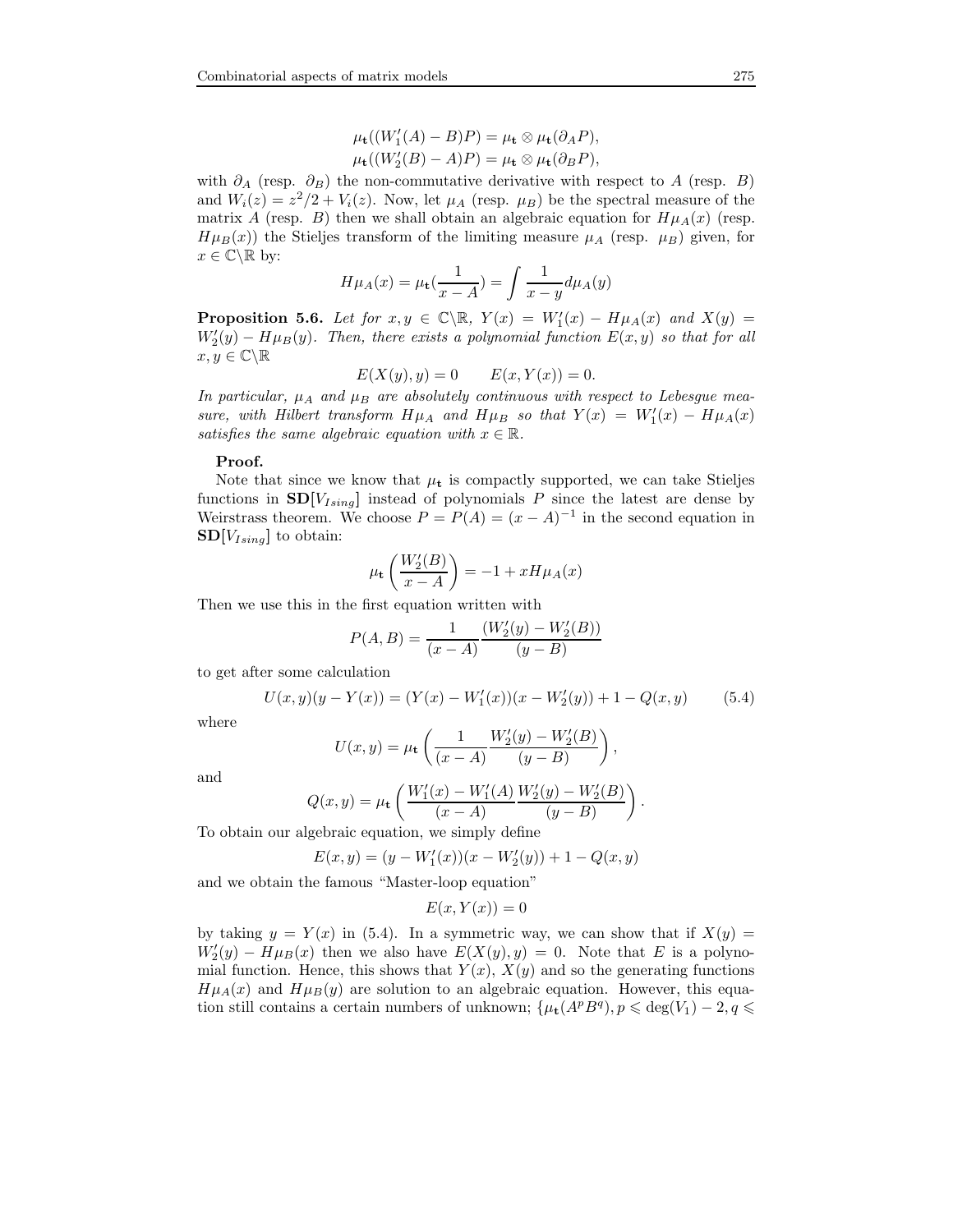$deg(V_2) - 2$ . It is argued in physics that when **t** is small, the supports of  $\mu_A$ and  $\mu_B$  should be connected and therefore  $(x, Y(x))$  and  $(X(y), y)$  should then be genus zero curves. Then, these unknowns should be determined by the asymptotic behavior of  $X(y)$  and  $Y(x)$  at infinity

$$
X(y) \simeq W'_2(y) - \frac{1}{y}(1 + o(1)), \quad Y(x) \simeq W'_1(x) - \frac{1}{x}(1 + o(1)).
$$

Note in passing that, as solutions of an algebraic equation,  $H\mu_A$  and  $H\mu_B$  extends continuously (but in general not differentially) to the real line (as an extended complex number). As a consequence,  $\mu_A$  and  $\mu_B$  have densities with respect to the Lebesgue measure, as the limits of the imaginary part of the Stieljes transform on the real line.

 $\Box$ 

5.5. Large deviations approach. An approach using large deviation was developed in Guionnet (2003), see also Matytsin (1994). Again, we take  $c = 1$  up to rescaling and denote  $W_i(x) = x^2/2 + V_i(x)$  for  $i = 1, 2$ . The main advantage of this strategy is to be valid in the whole range of the parameters. Otherwise, it should provide the same type of information than in the previous paragraph. Namely,

**Proposition 5.7.** For any polynomials  $V_1, V_2$  going to infinity faster than  $x^2$ ,  $\hat{\mu}_{A,B}^N$  converges almost surely towards  $\mu_{\textbf{t},1} = \mu_{\textbf{t}}$  which is uniquely defined by the Schwinger-Dyson's equations

$$
\mu_{\mathbf{t}} \otimes \mu_{\mathbf{t}}(\partial_A P) = \mu_{\mathbf{t}}((W'_1(A) - B)P), \qquad \mu_{\mathbf{t}} \otimes \mu_{\mathbf{t}}(\partial_B P) = \mu_{\mathbf{t}}((W'_2(B) - A)P) \tag{5.5}
$$

and by the fact that  $\mu_t|_A$  and  $\mu_t|_B$  (which are the limits of  $\hat{\mu}_A^N$  and  $\hat{\mu}_B^N$  respectively) are the unique minimizers of

$$
S^{V_1,V_2}(\mu) = \mu_A(W_1) + \mu_B(W_2) - 2^{-1} \int \int \log |x - y| d\mu^A(x) d\mu^A(y)
$$

$$
- 2^{-1} \int \int \log |x - y| d\mu^B(x) d\mu^B(y)
$$

$$
+ \frac{1}{2} \inf_{\rho,m} \left\{ \int_0^1 \int \frac{m_t(x)^2}{\rho_t(x)} dx dt + \frac{\pi^2}{3} \int_0^1 \int \rho_t(x)^3 dx dt \right\}
$$

where the inf is taken over  $m, \rho$  so that  $\mu_t(dx) = \rho_t(x)dx \in \mathcal{P}(\mathbb{R}), \mu_0(x \in .) =$  $\mu_A(x \in .), \mu_1(x \in .) = \mu_B(x \in .), \text{ and}$ 

$$
\partial_t \rho_t(x) + \partial_x m_t(x) = 0.
$$

The infimum in  $(\rho, m)$  is taken along the solution to a complex Burgers equation; let  $\Omega = \{x \in \mathbb{R}, t \in (0,1) : \rho_t(x) > 0\}$  and define on  $\Omega$   $u_t(x) = \rho_t(x)^{-1} m_t(x)$  and  $f_t(x) = u_t(x) + i\pi \rho_t(x)$ . Then on  $\Omega$ ,

$$
\partial_t f_t(x) + f_t(x)\partial_x f_t(x) = 0.
$$

Moreover, with  $\mu_A = \mu_t |_A$  and  $\mu_B = \mu_t |_B$ , for  $\mu_A$ -almost all x

$$
W_1'(x) - u_0(x) = H\mu_A(x), \quad \mu_A \text{ a.s.,} \quad W_2'(x) + u_1(x) = H\mu_B(x), \quad \mu_B \text{ a.s.} \quad (5.6)
$$

In comparison with the previous statements, we note that the above results hold for all c and  $V_1, V_2$ , and not only for small parameters.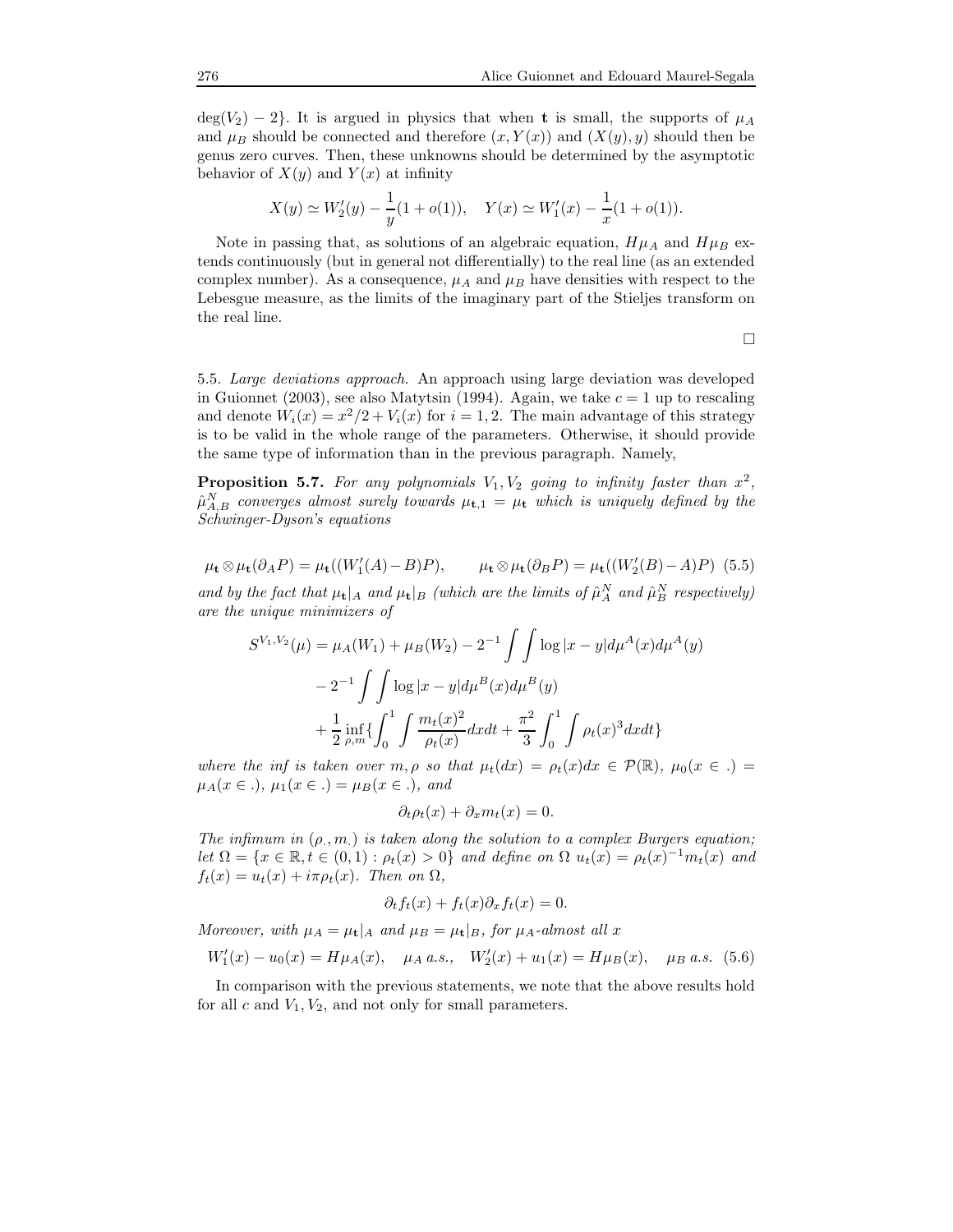### Proof.

Most of the proof is contained in Guionnet (2003) where the convergence of  $\hat{\mu}_{A}^{N}, \hat{\mu}_{B}^{N}$  towards the unique minimizers of  $S^{V_1,V_2}$  was proved (see Theorem 3.3 in Guionnet (2003)), as well as the fact that the limit is compactly supported and that  $\mu_{\mathbf{t}}$  satisfies (5.5) but for  $P \in \mathcal{C}_{st}^m(\mathbb{R})$  (see section 3.2.1, p. 555 and 558, in Guionnet (2003)). It clearly extends to polynomial functions since  $\mu_{\mathbf{t}}$  is compactly supported as its marginals are. The only point we stress here is that this imply that  $\mu_t$  is also uniquely determined. Indeed, by proceeding by induction over the degree in  $B$  of a monomial function  $P$ , we see that

$$
\tau(BP) = -\tau \otimes \tau(\partial_A P) + \tau(W'_1(A)P)
$$

defines uniquely all the moments  $\tau(P(A, B))$  from those of  $\tau(Q(A))$ . Note here that this is specific to the interaction under consideration; in general the solutions of SD[V] is not determined by their restriction to one variable.

 $\Box$ 

Using for instance the fact that if we let  $g_t(x) = tf_t(x) + x$ , the Wronskian of  $(f, g)$  is null, we find that on each connected component of  $\Omega$ , there exists an analytic function F so that

$$
tf_t(x) + x = F(f_t(x)).
$$

In a small parameter region, it should easily be arguable that  $\Omega$  is connected, as it is when the parameters are null (where the solution at time  $t$  can be seen to be a semi-circular variable with variance  $1 - t + t^2$ ). One can argue that  $f_t$  extends continuously to  $t = 0$  and  $t = 1$  which yields

$$
x = F(f_0(x)) \t f_1(y) + y = F(f_1(y)) \t (5.7)
$$

for all x in the support of  $\mu_A$  and all y in the support of  $\mu_B$ . Noting that  $f_0(x) =$  $W_1'(x) - H\mu_A(x) = -Y(x), f_1(x) = -W_2'(x) + H\mu_B(x) = -X(x)$  it is tempting to hope that (5.7) yields the same result that Property 5.6, namely that  $(Y(x), x)$  and  $(y, X(y))$  satisfy the same algebraic equation. Our knowledge of this field is much too limited to enable us to get this conclusion.

Acknowledgments: We are extremely grateful to B. Eynard and G. Schaeffer for many comments which helped us to compare the different mathematical approaches to the enumeration of planar maps. We also thank A. Okounkov for many useful discussions.

#### References

- Pastur L. Albeverio S. and Shcherbina M. On the  $1/n$  expansion for some unitary invariant ensembles of random matrices. *Comm. Math. Phys.*  $224$  (1),  $271-305$ (2001). ISSN 0010-3616. Dedicated to Joel L. Lebowitz.
- Cécile Ané, Sébastien Blachère, Djalil Chafaï, Pierre Fougères, Ivan Gentil, Florent Malrieu, Cyril Roberto and Grégory Scheffer. Sur les inégalités de Sobolev logarithmiques, volume 10 of Panoramas et Synthèses [Panoramas and Syntheses]. Société Mathématique de France, Paris (2000). ISBN 2-85629-105-8. With a preface by Dominique Bakry and Michel Ledoux.
- S. T. Belinschi and H. Bercovici. A property of free entropy. Pacific J. Math. 211 (1), 35–40 (2003). ISSN 0030-8730.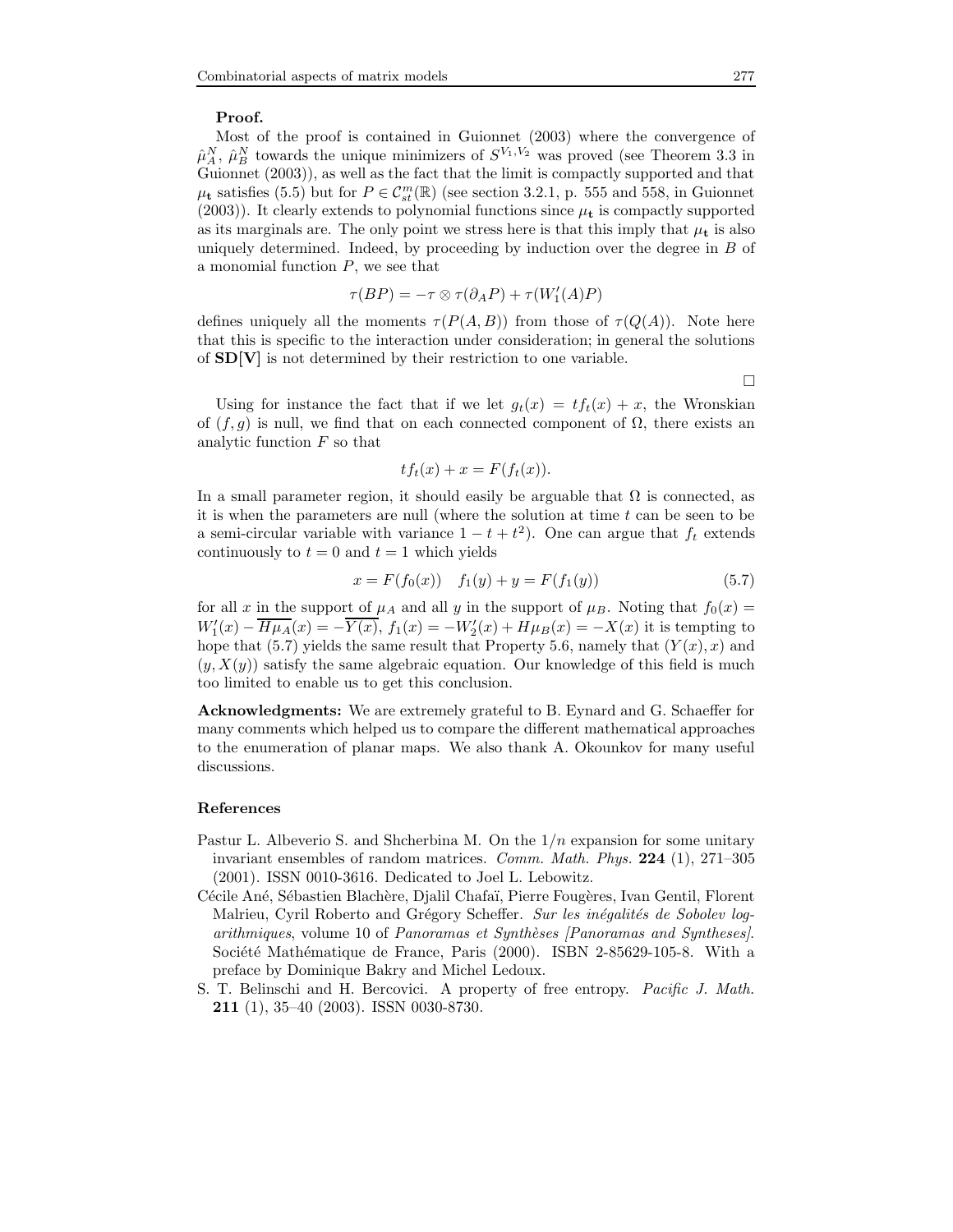- G. Ben Arous and A. Guionnet. Large deviations for Wigner's law and Voiculescu's non-commutative entropy. Probab. Theory Related Fields 108 (4), 517–542 (1997). ISSN 0178-8051.
- Edward A. Bender and E. Rodney Canfield. The number of degree-restricted rooted maps on the sphere. *SIAM J. Discrete Math.*  $7(1)$ ,  $9-15(1994)$ . ISSN 0895-4801.
- D. V. Boulatov and V. A. Kazakov. The Ising model on a random planar lattice: the structure of the phase transition and the exact critical exponents. Phys. Lett. B 186 (3-4), 379–384 (1987). ISSN 0370-2693.
- Mireille Bousquet-Melou and Gilles Schaeffer. The degree distribution in bipartite planar maps: applications to the Ising model.  $arXiv:math.CO/0211070$  (2002).
- T. Cabanal Duvillard and A. Guionnet. Large deviations upper bounds for the laws of matrix-valued processes and non-communicative entropies. Ann. Probab. 29 (3), 1205–1261 (2001). ISSN 0091-1798.
- Thierry Cabanal-Duvillard and Alice Guionnet. Discussions around Voiculescu's free entropies. Adv. Math. 174 (2), 167–226 (2003). ISSN 0001-8708.
- S. Chadha, G. Mahoux and M. L. Mehta. A method of integration over matrix variables. II. J. Phys. A 14 (3), 579–586 (1981). ISSN 0305-4470.
- P. Di Francesco, P. Ginsparg and J. Zinn-Justin. 2D gravity and random matrices. Phys. Rep. 254 (1-2), 133 (1995). ISSN 0370-1573.
- N. M. Ercolani and K. D. T.-R. McLaughlin. Asymptotics of the partition function for random matrices via Riemann-Hilbert techniques and applications to graphical enumeration. Int. Math. Res. Not. 14, 755–820 (2003). ISSN 1073-7928.
- Bertrand Eynard. Master loop equations, free energy and correlations for the chain of matrices. J. High Energy Phys. 11, 018, 45 pp. (electronic) (2003). ISSN 1126-6708.
- David J. Gross and Andrei Matytsin. Some properties of large-N two-dimensional Yang-Mills theory. *Nuclear Phys. B* 437 (3), 541–584 (1995). ISSN 0550-3213.
- Piran T. Gross D. and Weinberg S. Two dimensional quantum gravity and random surfaces. Jerusalem winter school, World Scientific (1991).
- A. Guionnet and O. Zeitouni. Concentration of the spectral measure for large matrices. Electron. Comm. Probab. 5, 119–136 (electronic) (2000). ISSN 1083- 589X.
- Alice Guionnet. First order asymptotics of matrix integrals ; a rigorous approach towards the understanding of matrix models. *Comm. Math. Phys.* (2003).
- Alice Guionnet and Ofer Zeitouni. Large deviations asymptotics for spherical integrals. J. Funct. Anal. 188 (2), 461–515 (2002). ISSN 0022-1236.
- J. Harer and D. Zagier. The Euler characteristic of the moduli space of curves. Invent. Math. 85 (3), 457–485 (1986). ISSN 0020-9910.
- Gilles Hargé. A convex/log-concave correlation inequality for Gaussian measure and an application to abstract Wiener spaces. Probab. Theory Related Fields 130 (3), 415–440 (2004). ISSN 0178-8051.
- Vladimir A. Kazakov, Matthias Staudacher and Thomas Wynter. Character expansion methods for matrix models of dually weighted graphs. Comm. Math. Phys. 177 (2), 451–468 (1996). ISSN 0010-3616.
- A. Matytsin. On the large-N limit of the Itzykson-Zuber integral. Nuclear Phys. B 411 (2-3), 805–820 (1994). ISSN 0550-3213.
- M. L. Mehta. A method of integration over matrix variables. Comm. Math. Phys. 79 (3), 327–340 (1981). ISSN 0010-3616.